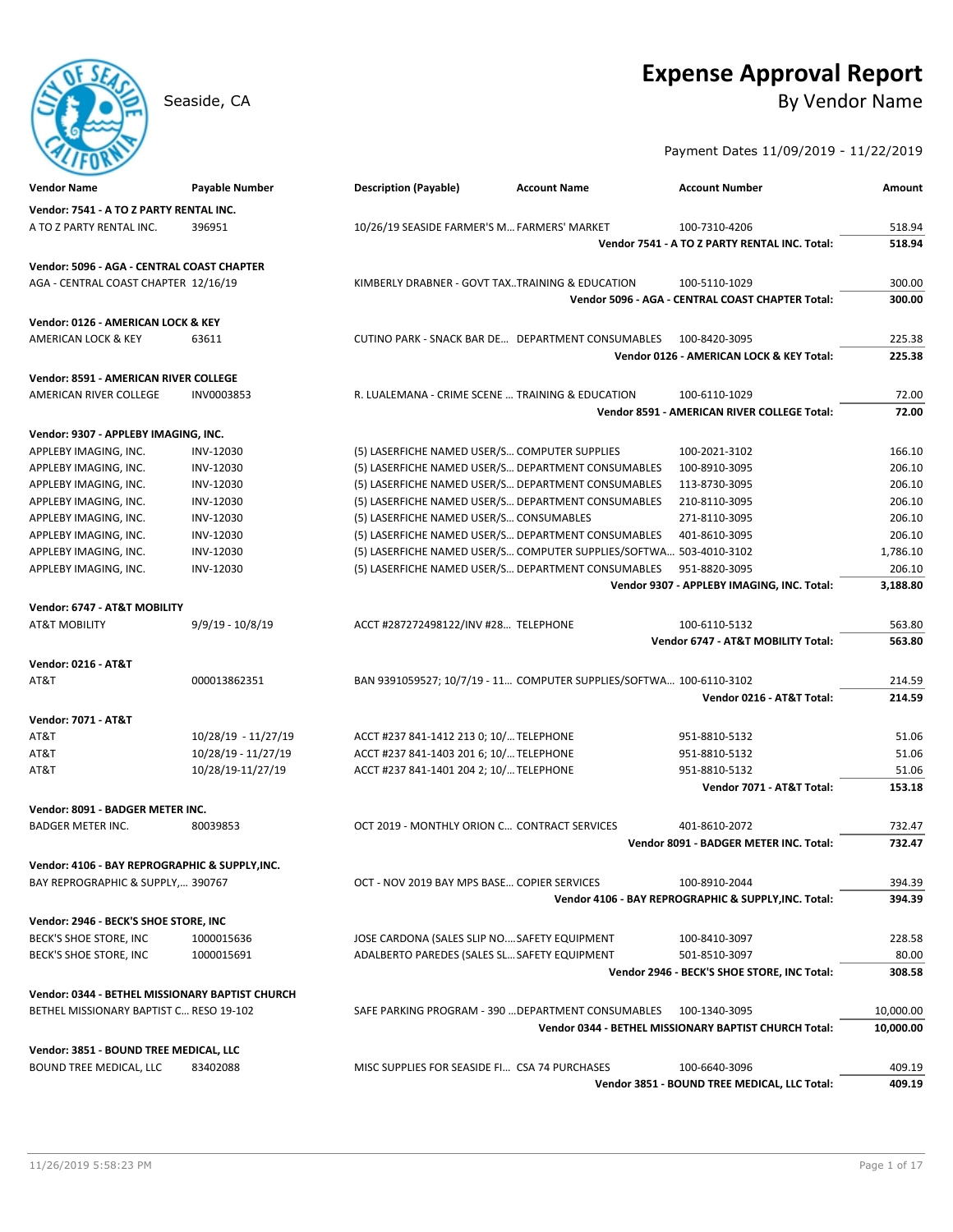| <b>Expense Approval Report</b>                            |                     |                                                                      |                            | Payment Dates: 11/09/2019 - 11/22/2019                          |           |
|-----------------------------------------------------------|---------------------|----------------------------------------------------------------------|----------------------------|-----------------------------------------------------------------|-----------|
| <b>Vendor Name</b>                                        | Payable Number      | <b>Description (Payable)</b>                                         | <b>Account Name</b>        | <b>Account Number</b>                                           | Amount    |
|                                                           |                     |                                                                      |                            |                                                                 |           |
| Vendor: 6290 - BURKE, WILLIAMS & SORENSEN, LLP            |                     |                                                                      |                            |                                                                 |           |
| BURKE, WILLIAMS & SORENSEN, 246514                        |                     | SEPT 2019 - LABOR RELATIONS/ LEGAL SERVICES - SPECIAL                |                            | 100-3010-1023                                                   | 330.00    |
|                                                           |                     |                                                                      |                            | Vendor 6290 - BURKE, WILLIAMS & SORENSEN, LLP Total:            | 330.00    |
| Vendor: 0457 - BURTON'S FIRE, INC.                        |                     |                                                                      |                            |                                                                 |           |
| BURTON'S FIRE, INC.                                       | S46642              | (1) LIGHT TRUCK -LITE K03425 K VEHICLE PARTS                         |                            | 501-8520-6144                                                   | 96.99     |
|                                                           |                     |                                                                      |                            | Vendor 0457 - BURTON'S FIRE, INC. Total:                        | 96.99     |
| Vendor: 0530 - CA. STATE DISBURSEMENT UNIT                |                     |                                                                      |                            |                                                                 |           |
| CA. STATE DISBURSEMENT UNIT INV0003875                    |                     | CASE NO.: 0530033626-01                                              | <b>GARNISHMENT PAYABLE</b> | 100-2059                                                        | 282.66    |
| CA. STATE DISBURSEMENT UNIT INV0003876                    |                     | CASE NO.: 200000001441634                                            | <b>GARNISHMENT PAYABLE</b> | 100-2059                                                        | 1,767.48  |
| CA. STATE DISBURSEMENT UNIT INV0003877                    |                     | CASE NO: 200000000125769                                             | <b>GARNISHMENT PAYABLE</b> | 100-2059                                                        | 142.61    |
| CA. STATE DISBURSEMENT UNIT INV0003878                    |                     | CASE NO.: 200000001549267                                            | <b>GARNISHMENT PAYABLE</b> | 100-2059                                                        | 461.53    |
| CA. STATE DISBURSEMENT UNIT INV0003879                    |                     | CASE NO: 200000001987788                                             | <b>GARNISHMENT PAYABLE</b> | 100-2059                                                        | 603.69    |
| CA. STATE DISBURSEMENT UNIT INV0003880                    |                     | CASE NO: 200000001987788                                             | <b>GARNISHMENT PAYABLE</b> | 100-2059                                                        | 23.08     |
| CA. STATE DISBURSEMENT UNIT INV0003875                    |                     | CASE NO.: 0530033626-01                                              | <b>GARNISHMENT PAYABLE</b> | 210-2059                                                        | 16.41     |
|                                                           |                     |                                                                      |                            | Vendor 0530 - CA. STATE DISBURSEMENT UNIT Total:                | 3,297.46  |
|                                                           |                     |                                                                      |                            |                                                                 |           |
| Vendor: 0487 - CALIF PEACE OFFICERS ASSN                  |                     |                                                                      |                            |                                                                 |           |
| CALIF PEACE OFFICERS ASSN                                 | 188040              | C. DEL BIAGGIO - CAPITOL TO C TRAINING & EDUCATION                   |                            | 100-6110-1029                                                   | 95.00     |
| CALIF PEACE OFFICERS ASSN                                 | 189350              | N. BORGES - CAPITOL TO COMM. TRAINING & EDUCATION                    |                            | 100-6110-1029                                                   | 95.00     |
|                                                           |                     |                                                                      |                            | Vendor 0487 - CALIF PEACE OFFICERS ASSN Total:                  | 190.00    |
| Vendor: 8721 - CALIFORNIA ASSOCIATION OF                  |                     |                                                                      |                            |                                                                 |           |
| CALIFORNIA ASSOCIATION OF                                 | 3996                | MEMBERSHIP RENEWAL THRO DUES AND MEMBERSHIPS                         |                            | 951-8810-4122                                                   | 1,000.00  |
| <b>CALIFORNIA ASSOCIATION OF</b>                          | 3996                | MEMBERSHIP RENEWAL THRO DUES AND MEMBERSHIPS                         |                            | 951-8820-4122                                                   | 3,456.00  |
|                                                           |                     |                                                                      |                            | Vendor 8721 - CALIFORNIA ASSOCIATION OF Total:                  | 4,456.00  |
|                                                           |                     |                                                                      |                            |                                                                 |           |
| Vendor: 9111 - CALIFORNIA COASTAL RURAL DEVELOPMENT CORP. |                     |                                                                      |                            |                                                                 |           |
| CALIFORNIA COASTAL RURAL D 3009                           |                     | SEPT 2019 - SBDC CONSULTING  CONSULTANT                              |                            | 100-7310-1030                                                   | 1,500.00  |
| CALIFORNIA COASTAL RURAL D 2264                           |                     | JUNE 2019 - SBDC CONSULTING CONSULTANT                               |                            | 100-7410-1030                                                   | 1,666.67  |
|                                                           |                     |                                                                      |                            | Vendor 9111 - CALIFORNIA COASTAL RURAL DEVELOPMENT CORP. Total: | 3,166.67  |
| Vendor: 0501 - CALIFORNIA-AMERICAN WATER                  |                     |                                                                      |                            |                                                                 |           |
| CALIFORNIA-AMERICAN WATER 9/21/19-10/23/19                |                     | 9/21/19-10/23/19 MULT ACCTS WATER                                    |                            | 100-8310-5133                                                   | 5,577.35  |
| CALIFORNIA-AMERICAN WATER 9/21/19-10/23/19                |                     | 9/21/19-10/23/19 MULT ACCTS WATER                                    |                            | 100-8440-5133                                                   | 7,534.89  |
| CALIFORNIA-AMERICAN WATER 9/21/19-10/23/19                |                     | 9/21/19-10/23/19 MULT ACCTS WATER                                    |                            | 103-8710-5133                                                   | 2,439.83  |
| CALIFORNIA-AMERICAN WATER 9/21/19-10/23/19                |                     | 9/21/19-10/23/19 MULT ACCTS WATER                                    |                            | 210-8420-5133                                                   | 8,988.16  |
| CALIFORNIA-AMERICAN WATER 9/21/19-10/23/19                |                     | 9/21/19-10/23/19 MULT ACCTS AFFORDABLE HOUSING                       |                            | 973-9710-9526                                                   | 190.91    |
|                                                           |                     |                                                                      |                            | Vendor 0501 - CALIFORNIA-AMERICAN WATER Total:                  | 24,731.14 |
|                                                           |                     |                                                                      |                            |                                                                 |           |
| Vendor: 6706 - CATHY'S ACTION PACKED FUN JUMPS, INC.      |                     |                                                                      |                            |                                                                 |           |
| CATHY'S ACTION PACKED FUN J 5971433                       |                     | BALANCE DUE FOR INFLATIBLE  HOLIDAY SNOW FESTIVAL                    |                            | 100-9200-7182                                                   | 1,038.70  |
|                                                           |                     |                                                                      |                            | Vendor 6706 - CATHY'S ACTION PACKED FUN JUMPS, INC. Total:      | 1,038.70  |
| <b>Vendor: 8880 - CENTRAL COAST MARKETING TEAM</b>        |                     |                                                                      |                            |                                                                 |           |
| CENTRAL COAST MARKETING T 1023                            |                     | FY 2018/19 CCMT MEMBERSHIP DUES & MEMBERSHIPS                        |                            | 100-7410-4122                                                   | 2,500.00  |
| CENTRAL COAST MARKETING T 1030                            |                     | FY 2019/20 CCMT MEMBERSHIP DUES & MEMBERSHIPS                        |                            | 100-7410-4122                                                   | 2,500.00  |
|                                                           |                     |                                                                      |                            | Vendor 8880 - CENTRAL COAST MARKETING TEAM Total:               | 5,000.00  |
|                                                           |                     |                                                                      |                            |                                                                 |           |
| Vendor: 6553 - COMCAST                                    |                     |                                                                      |                            |                                                                 |           |
| COMCAST                                                   | $11/2/19 - 12/1/19$ | ACCT #8155 10 027 0272432; 1 DATA COMMUNICATION                      |                            | 503-4010-5138                                                   | 270.90    |
|                                                           |                     |                                                                      |                            | Vendor 6553 - COMCAST Total:                                    | 270.90    |
| Vendor: 0791 - COMMUNITY PARTNERSHIP FOR YOUTH            |                     |                                                                      |                            |                                                                 |           |
| COMMUNITY PARTNERSHIP FOROCT 2019                         |                     | OCT 2019 - CAL VIP FOR MIDDLECOMM PARTNERSHIP FOR YOU 100-2042-7201  |                            |                                                                 | 1,773.75  |
|                                                           |                     |                                                                      |                            | Vendor 0791 - COMMUNITY PARTNERSHIP FOR YOUTH Total:            | 1,773.75  |
|                                                           |                     |                                                                      |                            |                                                                 |           |
| Vendor: 0814 - CONSOLIDATED ELECTRICAL DISTRIBUTORS       |                     |                                                                      |                            |                                                                 |           |
| CONSOLIDATED ELECTRICAL DIS4914-579116                    |                     | MISC SUPPLIES FOR MECHANIC  DEPARTMENT CONSUMABLES                   |                            | 501-8520-3095                                                   | 33.23     |
|                                                           |                     |                                                                      |                            | Vendor 0814 - CONSOLIDATED ELECTRICAL DISTRIBUTORS Total:       | 33.23     |
| Vendor: 2279 - COUNTY OF MONTEREY IT DEPT.                |                     |                                                                      |                            |                                                                 |           |
| COUNTY OF MONTEREY IT DEPT. 822 9/2019                    |                     | SEPT 2019 - POLICE DEPT (822) COMPUTER SUPPLIES/SOFTWA 100-6110-3102 |                            |                                                                 | 1,245.50  |
| COUNTY OF MONTEREY IT DEPT. 847 9/2019                    |                     | SEPT 2019 - SEASIDE FIRE DEPT  COUNTY COMMUNICATIONS                 |                            | 100-6610-2041                                                   | 448.38    |
|                                                           |                     |                                                                      |                            | Vendor 2279 - COUNTY OF MONTEREY IT DEPT. Total:                | 1,693.88  |
|                                                           |                     |                                                                      |                            |                                                                 |           |
| Vendor: 0898 - CRYSTAL SPRINGS WATER                      |                     |                                                                      |                            |                                                                 |           |
| <b>CRYSTAL SPRINGS WATER</b>                              | 0000228012          | 656 BROADWAY AVE - ECON D DEPARTMENT CONSUMABLES                     |                            | 100-8310-3095                                                   | 14.25     |
|                                                           |                     |                                                                      |                            |                                                                 |           |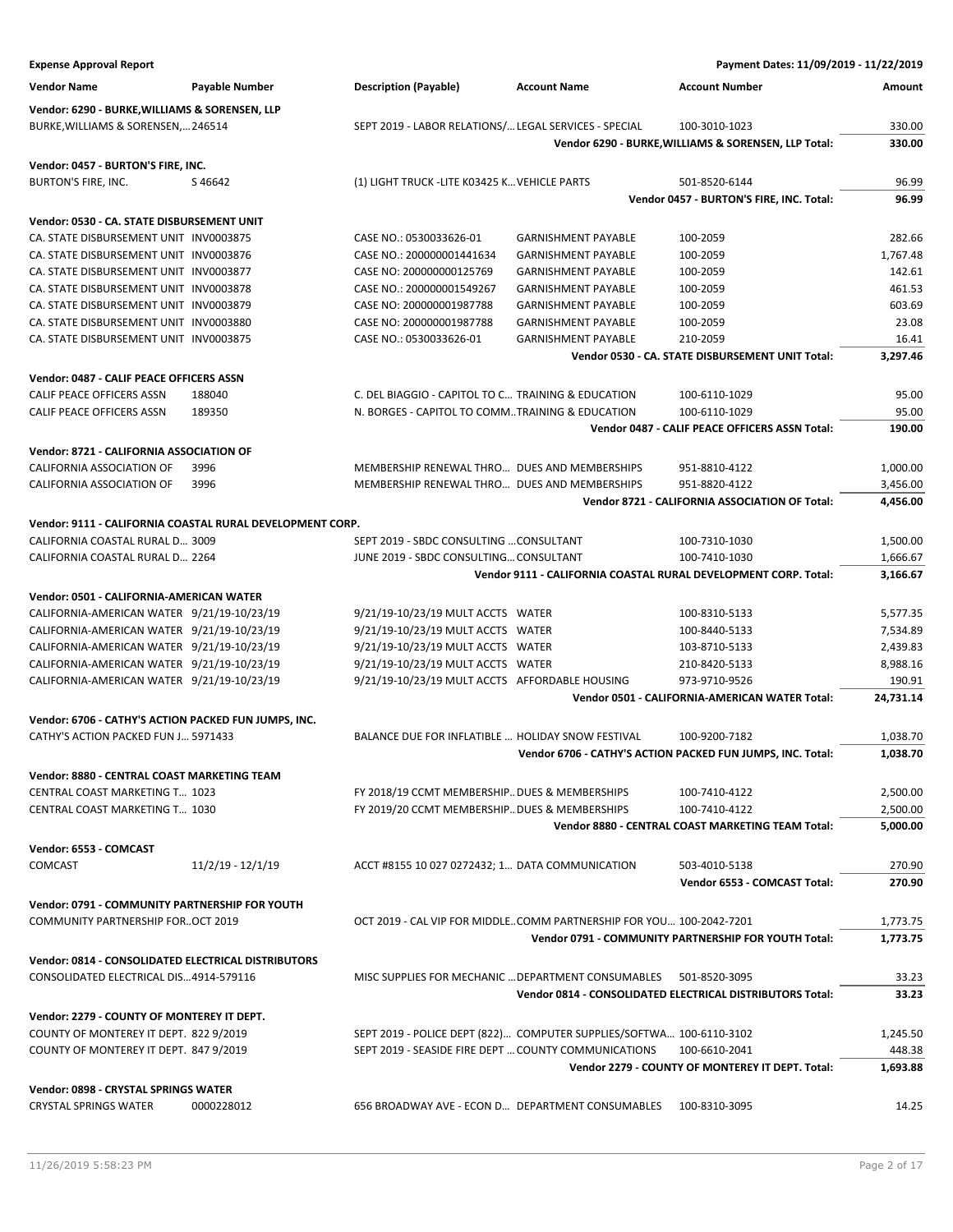**Expense Approval Report Payment Dates: 11/09/2019 - 11/22/2019**

| <b>Vendor Name</b>                             | Payable Number  | <b>Description (Payable)</b>                          | <b>Account Name</b>                                                    | <b>Account Number</b>                                | Amount    |
|------------------------------------------------|-----------------|-------------------------------------------------------|------------------------------------------------------------------------|------------------------------------------------------|-----------|
| <b>CRYSTAL SPRINGS WATER</b>                   | 0000228015      | 650 OLYMPIA AVE 10/7/19                               | DEPARTMENT CONSUMABLES                                                 | 100-8310-3095                                        | 7.75      |
| <b>CRYSTAL SPRINGS WATER</b>                   | 0000231523      | 440 HARCOURT - ENGINEERING DEPARTMENT CONSUMABLES     |                                                                        | 100-8310-3095                                        | $-6.00$   |
| <b>CRYSTAL SPRINGS WATER</b>                   | 0000231524      | 440 HARCOURT - RMS 10/14/19 DEPARTMENT CONSUMABLES    |                                                                        | 100-8310-3095                                        | 45.25     |
| <b>CRYSTAL SPRINGS WATER</b>                   | 0000239797      | 656 BROADWAY - ECON DEV 10 DEPARTMENT CONSUMABLES     |                                                                        | 100-8310-3095                                        | 4.75      |
| <b>CRYSTAL SPRINGS WATER</b>                   | 0000243467      | 440 HARCOURT - ENGINEERING DEPARTMENT CONSUMABLES     |                                                                        | 100-8310-3095                                        | 5.00      |
| <b>CRYSTAL SPRINGS WATER</b>                   | 0000243468      | 440 HARCOURT - RMS 10/31/19 DEPARTMENT CONSUMABLES    |                                                                        | 100-8310-3095                                        | 5.00      |
| <b>CRYSTAL SPRINGS WATER</b>                   | 0000243469      | 656 BROADWAY - ECON DEV 10 DEPARTMENT CONSUMABLES     |                                                                        | 100-8310-3095                                        | 5.00      |
| <b>CRYSTAL SPRINGS WATER</b>                   | 0000231527      | 986 HILBY AVE - 10/14/19                              | DEPARTMENT CONSUMABLES                                                 | 100-9100-3095                                        | 86.50     |
| <b>CRYSTAL SPRINGS WATER</b>                   | 0000231528      | 1136 WHEELER ST - 10/14/19                            | DEPARTMENT CONSUMABLES                                                 | 100-9100-3095                                        | 39.25     |
| <b>CRYSTAL SPRINGS WATER</b>                   | 0000231529      | 1148 WHEELER ST - 10/14/19                            | DEPARTMENT CONSUMABLES                                                 | 100-9100-3095                                        | 44.50     |
| <b>CRYSTAL SPRINGS WATER</b>                   | 0000243796      | 986 HILBY AVE - 10/31/19                              | DEPARTMENT CONSUMABLES                                                 | 100-9100-3095                                        | 18.00     |
| <b>CRYSTAL SPRINGS WATER</b>                   | 0000243797      | 1148 WHEELER ST - 10/31/19                            | DEPARTMENT CONSUMABLES                                                 |                                                      | 5.00      |
|                                                |                 |                                                       |                                                                        | 100-9100-3095                                        |           |
| <b>CRYSTAL SPRINGS WATER</b>                   | 0000243798      | 1136 WHEELER ST - 10/31/19                            | DEPARTMENT CONSUMABLES                                                 | 100-9100-3095                                        | 5.00      |
|                                                |                 |                                                       |                                                                        | Vendor 0898 - CRYSTAL SPRINGS WATER Total:           | 279.25    |
| Vendor: 6664 - CULLIGAN WATER CONDITIONING     |                 |                                                       |                                                                        |                                                      |           |
| <b>CULLIGAN WATER CONDITIONI 1159486</b>       |                 | AUGUST 2019 - POU RENTAL L DEPARTMENT CONSUMABLES     |                                                                        | 100-8310-3095                                        | 216.00    |
| <b>CULLIGAN WATER CONDITIONI 1159486</b>       |                 | AUGUST 2019 - POU RENTAL L DEPARTMENT CONSUMABLES     |                                                                        | 113-8730-3095                                        | 68.00     |
|                                                |                 |                                                       |                                                                        | Vendor 6664 - CULLIGAN WATER CONDITIONING Total:     | 284.00    |
| Vendor: 0922 - CYPRESS COAST FORD-LINCOLN      |                 |                                                       |                                                                        |                                                      |           |
| CYPRESS COAST FORD-LINCOLN 196659              |                 | MISC PARTS SHIPPED TO 650 O VEHICLE PARTS             |                                                                        | 501-8520-6144                                        | 325.91    |
| CYPRESS COAST FORD-LINCOLN 196694              |                 | (1) HOSE ASY                                          | <b>VEHICLE PARTS</b>                                                   | 501-8520-6144                                        | 20.54     |
| CYPRESS COAST FORD-LINCOLN 196738              |                 | (2) HOSE ASY                                          | <b>VEHICLE PARTS</b>                                                   | 501-8520-6144                                        | 36.47     |
| CYPRESS COAST FORD-LINCOLN 345625              |                 | TAG #T4712A / REPAIR WORK  OUTSIDE REPAIRS            |                                                                        | 501-8520-6148                                        | 432.16    |
|                                                |                 |                                                       |                                                                        | Vendor 0922 - CYPRESS COAST FORD-LINCOLN Total:      | 815.08    |
| Vendor: 9032 - DANIEL PAUL BECK                |                 |                                                       |                                                                        |                                                      |           |
| DANIEL PAUL BECK                               | <b>INV01434</b> |                                                       | 610 OLYMPIA AVE - NEW OFFIC CONTRACT SERVICES - NOT BILL 113-8730-2075 |                                                      | 2,100.00  |
|                                                |                 |                                                       |                                                                        | Vendor 9032 - DANIEL PAUL BECK Total:                | 2,100.00  |
|                                                |                 |                                                       |                                                                        |                                                      |           |
| Vendor: 6727 - DATAPROSE, INC.                 |                 |                                                       |                                                                        |                                                      |           |
| DATAPROSE, INC.                                | DP1903678       | OCT 2019 - PRINTING AND MAIL OUTSIDE PRINTING SERVICE |                                                                        | 401-8610-2053                                        | 137.72    |
| DATAPROSE, INC.                                | DP1903678       | OCT 2019 - PRINTING AND MAIL POSTAGE                  |                                                                        | 401-8610-4124                                        | 313.27    |
|                                                |                 |                                                       |                                                                        | Vendor 6727 - DATAPROSE, INC. Total:                 | 450.99    |
| Vendor: 9336 - DAVID RUIZ                      |                 |                                                       |                                                                        |                                                      |           |
| <b>DAVID RUIZ</b>                              | 122155          | DEPOSIT REFUND FOR 220 COE CENTER RENTAL DEPOSITS     |                                                                        | 255-2345                                             | 667.13    |
|                                                |                 |                                                       |                                                                        | Vendor 9336 - DAVID RUIZ Total:                      | 667.13    |
| Vendor: 6818 - DE LAGE LANDEN                  |                 |                                                       |                                                                        |                                                      |           |
| DE LAGE LANDEN                                 | 65729537        | NOV 2019 - LEASE FOR SHARP- COPIER SERVICES           |                                                                        | 100-5110-2044                                        | 518.35    |
|                                                |                 |                                                       |                                                                        | Vendor 6818 - DE LAGE LANDEN Total:                  | 518.35    |
| Vendor: 0981 - DEL MAR FRENCH LAUNDRY, INC.    |                 |                                                       |                                                                        |                                                      |           |
| DEL MAR FRENCH LAUNDRY, IN 10/25/2019          |                 |                                                       | RECREATION DEPT LAUNDRY 10TEMPORARY CONTRACT SERVIC100-9100-2043       |                                                      | 156.00    |
|                                                |                 |                                                       |                                                                        | Vendor 0981 - DEL MAR FRENCH LAUNDRY, INC. Total:    | 156.00    |
|                                                |                 |                                                       |                                                                        |                                                      |           |
| Vendor: 0988 - DEL REY CAR WASH                |                 |                                                       |                                                                        |                                                      |           |
| DEL REY CAR WASH                               | 1061            | POLICE DEPT - (11) FULL SERVIC OTHER EXPENSE          |                                                                        | 100-6110-2078                                        | 215.00    |
| DEL REY CAR WASH                               | 1060            | (3) FULL SVC CAR WASHES - PU OTHER EXPENSE            |                                                                        | 501-8510-2078                                        | 54.00     |
|                                                |                 |                                                       |                                                                        | Vendor 0988 - DEL REY CAR WASH Total:                | 269.00    |
| Vendor: 9332 - DENISE DUFFY & ASSOCIATES, INC. |                 |                                                       |                                                                        |                                                      |           |
| DENISE DUFFY & ASSOCIATES, I 6914              |                 | 8/16/19-9/30/19 COSTCO GAS  CONSULTANT                |                                                                        | 100-7310-1030                                        | 6,894.55  |
| DENISE DUFFY & ASSOCIATES, I 6920              |                 |                                                       | SEPT 2019 - BROADWAY/TERRA WEST END PARTNERS DEVELOP 601-2133          |                                                      | 13,698.00 |
|                                                |                 |                                                       |                                                                        | Vendor 9332 - DENISE DUFFY & ASSOCIATES, INC. Total: | 20,592.55 |
| Vendor: 4896 - DEPARTMENT OF JUSTICE           |                 |                                                       |                                                                        |                                                      |           |
| DEPARTMENT OF JUSTICE                          | 413988          |                                                       | OCT 2019 - POLICE DEPT FINGE BACKGROUND INVESTIGATION 100-6110-1027    |                                                      | 1,228.00  |
|                                                |                 |                                                       |                                                                        | Vendor 4896 - DEPARTMENT OF JUSTICE Total:           | 1,228.00  |
| Vendor: 2932 - DISASTER KLEENUP SPECIALISTS    |                 |                                                       |                                                                        |                                                      |           |
| DISASTER KLEENUP SPECIALISTS 19-22851CLN-E1    |                 | HOMELESS ENCMPMNT CLEAN SUBCONTRACTED WORK            |                                                                        | 100-8430-2073                                        | 13,479.82 |
|                                                |                 |                                                       |                                                                        | Vendor 2932 - DISASTER KLEENUP SPECIALISTS Total:    | 13,479.82 |
|                                                |                 |                                                       |                                                                        |                                                      |           |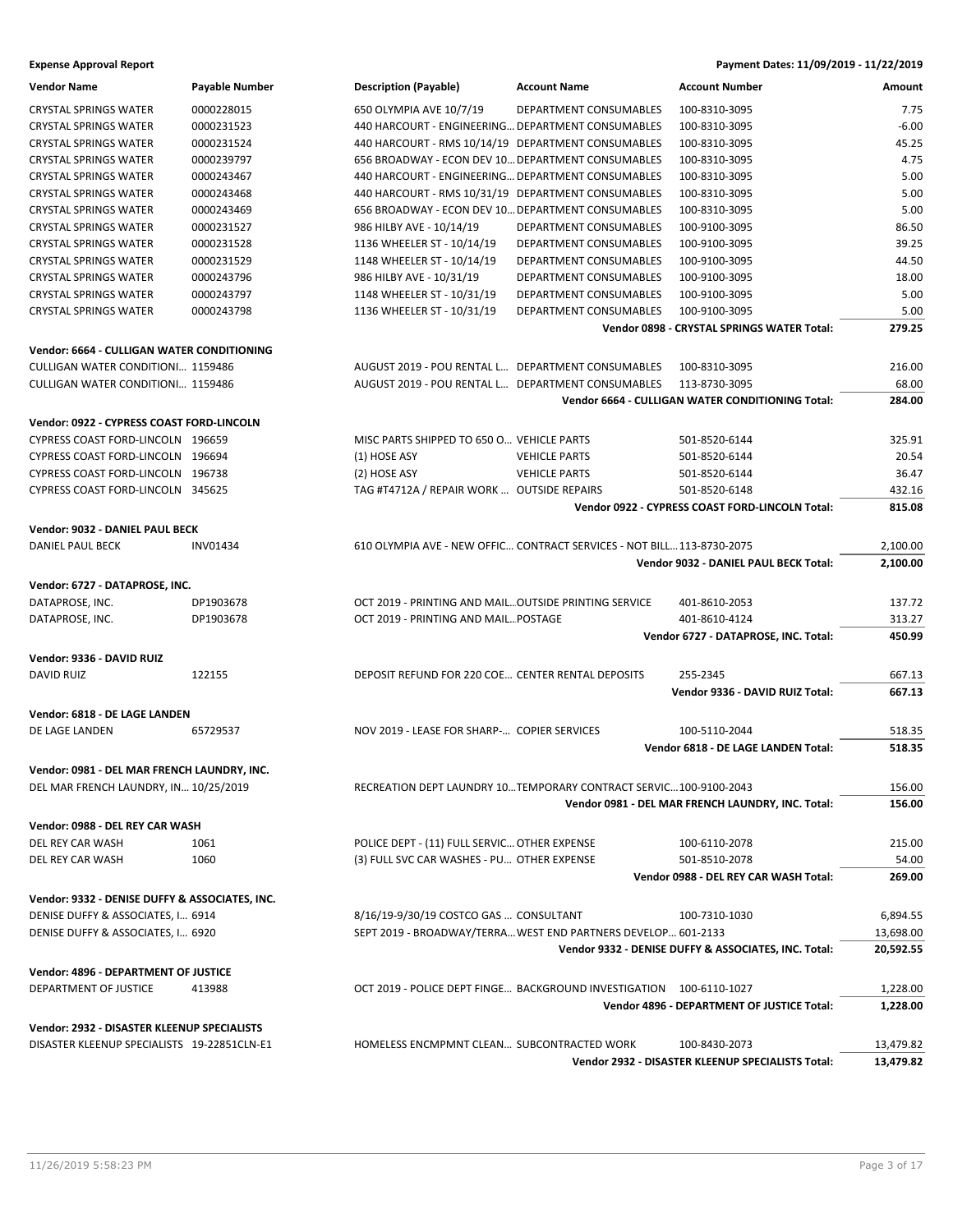| <b>Expense Approval Report</b>                              |                |                                                        |                    | Payment Dates: 11/09/2019 - 11/22/2019                       |                |
|-------------------------------------------------------------|----------------|--------------------------------------------------------|--------------------|--------------------------------------------------------------|----------------|
| <b>Vendor Name</b>                                          | Payable Number | <b>Description (Payable)</b><br><b>Account Name</b>    |                    | <b>Account Number</b>                                        | Amount         |
| Vendor: 1070 - DROUGHT RESISTANT NURSERY, INC.              |                |                                                        |                    |                                                              |                |
| DROUGHT RESISTANT NURSERY,243024                            |                | MISC PLANTS FOR 610 OLYMPIA DEPARTMENT CONSUMABLES     |                    | 100-8450-3095                                                | 1,569.07       |
|                                                             |                |                                                        |                    | Vendor 1070 - DROUGHT RESISTANT NURSERY, INC. Total:         | 1,569.07       |
| Vendor: 7266 - E2 CONSULTING ENGINEERS, INC                 |                |                                                        |                    |                                                              |                |
| E2 CONSULTING ENGINEERS, INC WW-SEA-2307-032                |                | 8/26/19 - 9/29/19 LIFT STATIONLIFT STATION UPGRADES    |                    | 953-8820-9204                                                | 9,158.75       |
|                                                             |                |                                                        |                    | Vendor 7266 - E2 CONSULTING ENGINEERS, INC Total:            | 9,158.75       |
| Vendor: 7358 - EAN SERVICES, LLC                            |                |                                                        |                    |                                                              |                |
| EAN SERVICES, LLC                                           | 60036735846    | C. GARRETT - RENTAL AGREE #9 TRAINING & EDUCATION      |                    | 100-6110-1029                                                | 191.09         |
| EAN SERVICES, LLC                                           | 60036732193    | D. RICE / RENTAL AGREE #9452 TRAINING & EDUCAITON      |                    | 100-6130-1029                                                | 193.64         |
| EAN SERVICES, LLC                                           | 800035408836   | D. RICE / RENTAL AGREEMENT #TRAINING & EDUCAITON       |                    | 100-6130-1029                                                | 118.26         |
|                                                             |                |                                                        |                    | Vendor 7358 - EAN SERVICES, LLC Total:                       | 502.99         |
| Vendor: 0022 - ED HERD & ROD HERD                           |                |                                                        |                    |                                                              |                |
| ED HERD & ROD HERD                                          | 7423           | RESET POST AT CUTINO PARK  SUBCONTRACTED WORK          |                    | 100-8420-2073                                                | 140.00         |
|                                                             |                |                                                        |                    | Vendor 0022 - ED HERD & ROD HERD Total:                      | 140.00         |
| <b>Vendor: 9038 - EDEN COUNCIL FOR HOPE AND OPPORTUNITY</b> |                |                                                        |                    |                                                              |                |
| EDEN COUNCIL FOR HOPE AND 1                                 |                | 1 QTR, FY 2019/20 - CDBG PAY ECHO                      |                    | 200-5410-7402                                                | 2,412.33       |
|                                                             |                |                                                        |                    | Vendor 9038 - EDEN COUNCIL FOR HOPE AND OPPORTUNITY Total:   | 2,412.33       |
|                                                             |                |                                                        |                    |                                                              |                |
| Vendor: 4892 - EDGES ELECTRICAL GROUP                       |                |                                                        |                    |                                                              |                |
| <b>EDGES ELECTRICAL GROUP</b>                               | S4781233.001   | (30) PHIL F32T8/TL941/ALTO 3 DEPARTMENT CONSUMABLES    |                    | 113-8730-3095<br>Vendor 4892 - EDGES ELECTRICAL GROUP Total: | 67.30<br>67.30 |
|                                                             |                |                                                        |                    |                                                              |                |
| Vendor: 8979 - ERROL L. MONTGOMERY & ASSOCIATES, INC.       |                |                                                        |                    |                                                              |                |
| ERROL L. MONTGOMERY & ASS 9150-19-6A                        |                | 8/1/19 - 9/30/19 WATERMAST CONSULTING COSTS            |                    | 670-2130-1030                                                | 390.00         |
|                                                             |                |                                                        |                    | Vendor 8979 - ERROL L. MONTGOMERY & ASSOCIATES, INC. Total:  | 390.00         |
| Vendor: 8882 - EVERYONE'S HARVEST                           |                |                                                        |                    |                                                              |                |
| <b>EVERYONE'S HARVEST</b>                                   | 10-19          | OCT 2019 - SEASIDE FARMER'S FARMERS' MARKET            |                    | 100-7310-4206                                                | 3,374.00       |
|                                                             |                |                                                        |                    | Vendor 8882 - EVERYONE'S HARVEST Total:                      | 3,374.00       |
| <b>Vendor: 1176 - EWING IRRIGATION PRODUCTS</b>             |                |                                                        |                    |                                                              |                |
| EWING IRRIGATION PRODUCTS 8588320                           |                | (2) COMMERCIAL VALVE, (100)  DEPARTMENT CONSUMABLES    |                    | 100-8440-3095                                                | 156.93         |
| EWING IRRIGATION PRODUCTS 8588321                           |                | (2) JUMBO BOX/LID, (2) 12" GR DEPARTMENT CONSUMABLES   |                    | 100-8440-3095                                                | 167.74         |
|                                                             |                |                                                        |                    | Vendor 1176 - EWING IRRIGATION PRODUCTS Total:               | 324.67         |
| Vendor: 5969 - FASTENAL COMPANY                             |                |                                                        |                    |                                                              |                |
| <b>FASTENAL COMPANY</b>                                     | CASEA95804     | <b>OCTOBER VENDING SUPPLIES</b>                        | SUBCONTRACTED WORK | 100-8420-2073                                                | 543.51         |
| <b>FASTENAL COMPANY</b>                                     | CASEA96618     | (10) 10' SQ POST GALV, (3) 36"  DEPARTMENT CONSUMABLES |                    | 210-8110-3095                                                | 713.96         |
|                                                             |                |                                                        |                    | Vendor 5969 - FASTENAL COMPANY Total:                        | 1,257.47       |
| Vendor: 8338 - FEDEX                                        |                |                                                        |                    |                                                              |                |
| <b>FEDEX</b>                                                | 6-778-79110    | ACCT #6266-0569-9 / SHIPMENTMAIL SERVICES              |                    | 100-6110-4124                                                | 8.19           |
| <b>FEDEX</b>                                                | 6-778-63630    | ACCT #1788-5675-8 / SHIPMENTDEPARTMENT CONSUMABLES     |                    | 100-8420-3095                                                | 17.75          |
|                                                             |                |                                                        |                    | Vendor 8338 - FEDEX Total:                                   | 25.94          |
| Vendor: 7217 - FRANK J. CHRISTIE                            |                |                                                        |                    |                                                              |                |
| <b>FRANK J. CHRISTIE</b>                                    | 767479         | VINYL SIGNS & LETTERING ON  DEPARTMENT CONSUMABLES     |                    | 501-8520-3095                                                | 400.00         |
|                                                             |                |                                                        |                    | Vendor 7217 - FRANK J. CHRISTIE Total:                       | 400.00         |
| Vendor: 5198 - GOLDEN STATE PORTABLES                       |                |                                                        |                    |                                                              |                |
| <b>GOLDEN STATE PORTABLES</b>                               | 40918          | SEP 2019 - 440 HARCOURT OFC  SUBCONTRACTED WORK        |                    | 100-8310-2073                                                | 487.54         |
| <b>GOLDEN STATE PORTABLES</b>                               | 41111          | OCT 2019 - 440 HARCOURT OFCSUBCONTRACTED WORK          |                    | 100-8310-2073                                                | 487.54         |
| <b>GOLDEN STATE PORTABLES</b>                               | 40919          | SEPT 2019 - 610 OLYMPIA AVE  SUBCONTRACTED WORK        |                    | 100-8420-2073                                                | 120.36         |
| <b>GOLDEN STATE PORTABLES</b>                               | 41112          | OCT 2019 - 610 OLYMPIA CHEMSUBCONTRACTED WORK          |                    | 100-8420-2073                                                | 120.36         |
|                                                             |                |                                                        |                    | Vendor 5198 - GOLDEN STATE PORTABLES Total:                  | 1,215.80       |
| Vendor: 1385 - GOVT FINANCE OFFICERS ASSOCIATION            |                |                                                        |                    |                                                              |                |
| GOVT FINANCE OFFICERS ASSOC0123003 19/20                    |                | DRABNER/KIM MEMBERSHIP  DUES & MEMBERSHIP              |                    | 100-5110-4122                                                | 250.00         |
|                                                             |                |                                                        |                    | Vendor 1385 - GOVT FINANCE OFFICERS ASSOCIATION Total:       | 250.00         |
| Vendor: 1391 - GRANITE CONSTRUCTION COMPANY                 |                |                                                        |                    |                                                              |                |
| <b>GRANITE CONSTRUCTION COM 1685449</b>                     |                | TICKET #15591714; 1.26 TONS 1 DEPARTMENT CONSUMABLES   |                    | 210-8110-3095                                                | 108.75         |
|                                                             |                |                                                        |                    | Vendor 1391 - GRANITE CONSTRUCTION COMPANY Total:            | 108.75         |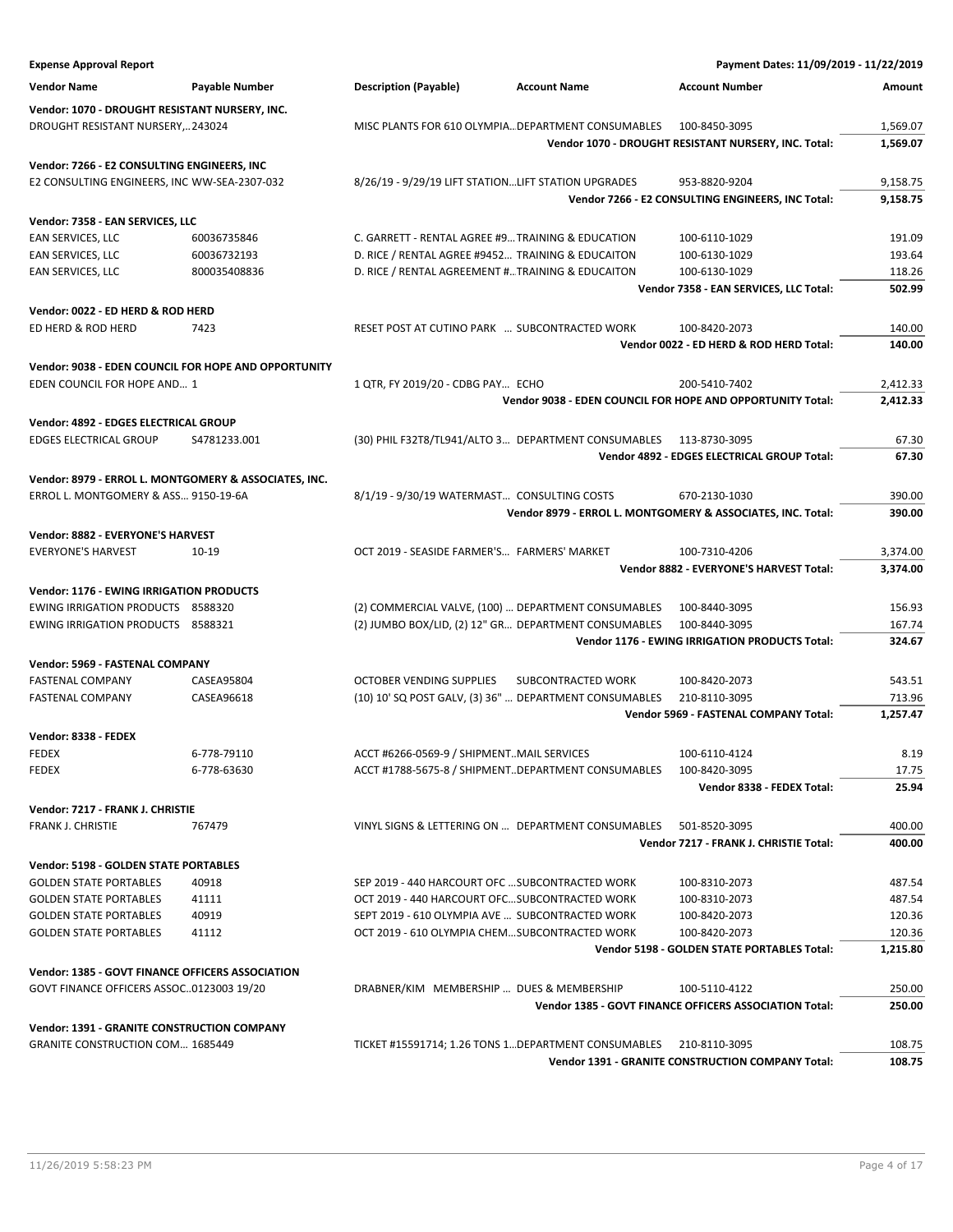**Expense Approval Report Payment Dates: 11/09/2019 - 11/22/2019 Vendor Name Payable Number Description (Payable) Account Name Account Number Amount Vendor: 1392 - GRANITE ROCK COMPANY** GRANITE ROCK COMPANY 988783 FY 2020 CUTINO PK PH I THRU … PARKS IMPROVEMENTS 348-8910-9570 41,430.93 **Vendor 1392 - GRANITE ROCK COMPANY Total: 41,430.93 Vendor: 1402 - GREATER VICTORY TEMPLE** GREATER VICTORY TEMPLE 1 1 1 0 1 2019/20 - 2DBG FOR ... GREATER VICTORY TEMPLE - C... 200-5410-7400 1,944.46 **Vendor 1402 - GREATER VICTORY TEMPLE Total: 1,944.46 Vendor: 3154 - GREEN VALLEY LANSCAPE INC.** GREEN VALLEY LANSCAPE INC. 35883 (1) STIHL CHAIN 12"/44-3/8p-.0... DEPARTMENT CONSUMABLES 100-8420-3095 20.20 **Vendor 3154 - GREEN VALLEY LANSCAPE INC. Total: 20.20 Vendor: 9157 - GREG S. OMOTO** GREG S. OMOTO COT/NOV 2019 ADULT SOFTBALL OFFICIAL (10/... SUBCONTRACTED WORK 100-9330-2073 490.00 **Vendor 9157 - GREG S. OMOTO Total: 490.00 Vendor: 9264 - HANLEY & FLEISHMAN, LLP** HANLEY & FLEISHMAN, LLP 3156 10/16/19 - 10/17/19 - GENERAL…INVESTIGATION EXPENSE 100-6130-4125 100.00 **Vendor 9264 - HANLEY & FLEISHMAN, LLP Total: 100.00 Vendor: 1494 - HD SUPPLY FACILITIES MAINTENANCE** HD SUPPLY FACILITIES MAINTE... 9176933790 (2) 4' MED FLR LAMP RECYCLIN... DEPARTMENT CONSUMABLES 100-8310-3095 136.32 HD SUPPLY FACILITIES MAINTE… 9176999521 (1) MOEN METERING FCT CHRM…DEPARTMENT CONSUMABLES 100-8310-3095 151.39 HD SUPPLY FACILITIES MAINTE… 9177105838 (1) 6V 12Ah EMRGNCY BATTERY…DEPARTMENT CONSUMABLES 100-8310-3095 43.68 **Vendor 1494 - HD SUPPLY FACILITIES MAINTENANCE Total: 331.39 Vendor: 1561 - HOME DEPOT CREDIT SERVICES** HOME DEPOT CREDIT SERVICES 3042036 (1) REPAIR LINK, (1) EYEBLT NUT…DEPARTMENT CONSUMABLES 100-8420-3095 10.88 HOME DEPOT CREDIT SERVICES 6141332 (3) CLAMP SETS, (1 PK) 100' WI… DEPARTMENT CONSUMABLES 100-8420-3095 53.31 HOME DEPOT CREDIT SERVICES 8192988 (3) BALL VALVES, (2) HOSE REPA…DEPARTMENT CONSUMABLES 100-8420-3095 75.72 HOME DEPOT CREDIT SERVICES 4519166 CITY HALL CHRISTMAS LIGHTS CHRISTMAS DECORATIONS 100-8430-7168 1,369.16 HOME DEPOT CREDIT SERVICES 5161507 CITY HALL CHRISTMAS LIGHTS CHRISTMAS DECORATIONS 100-8430-7168 2,066.20 **Vendor 1561 - HOME DEPOT CREDIT SERVICES Total: 3,575.27 Vendor: 1569 - HOPE SERVICES** HOPE SERVICES S169699 S169699 OCT 2019 - SEASIDE MAINTENA... SUBCONTRACTED WORK 100-8420-2073 6.000.00 HOPE SERVICES S169699 S169699 OCT 2019 - SEASIDE MAINTENA... SUBCONTRACTED WORK 103-8710-2073 907.09 **Vendor 1569 - HOPE SERVICES Total: 6,907.09 Vendor: 0284 - IDVILLE** IDVILLE 3574473 (1) CLASSIC WALL MOUNTED N… DEPARTMENT CONSUMABLES 100-5110-3095 21.19 **Vendor 0284 - IDVILLE Total: 21.19 Vendor: 8863 - INFRASTRUCTURE ENGINEERING CORP.** INFRASTRUCTURE ENGINEERIN… 12010 8/31/19 - 9/27/19 CDR SEWER L…CANYON DEL REY SEWER LINE R…953-8820-9205 5,850.00 **Vendor 8863 - INFRASTRUCTURE ENGINEERING CORP. Total: 5,850.00 Vendor: 8332 - IVY SIMPSON** IVY SIMPSON 1346 1346 MONTHLY INTERIOR PLANT SVC SUBCONTRACTED WORK 100-8310-2073 216.00 **Vendor 8332 - IVY SIMPSON Total: 216.00 Vendor: 7226 - JAIME MORALES** JAIME MORALES 0001035 UNIT #66 - FRT DRVR AND PASS…BODY REPAIR & PAINTING 501-8520-6149 2,293.00 **Vendor 7226 - JAIME MORALES Total: 2,293.00 Vendor: 7065 - JAN ROEHL CONSULTING** JAN ROEHL CONSULTING 14 OCT 2019 - CAL VIP EVALUATIO… JAN ROEHL CONSULTING 100-2042-1039 1,338.75 **Vendor 7065 - JAN ROEHL CONSULTING Total: 1,338.75 Vendor: 8022 - JEFF K. BILLS** JEFF K. BILLS 4411119 (1) SURE HIRE ASSESSMENT 11/…CONSULTANT 100-2031-1030 400.00 JEFF K. BILLS 42102519 (1) SUREHIRE ASSESSMENT 10/… BACKGROUND INVESTIGATION 100-6110-1027 400.00 JEFF K. BILLS 43103019 (5) SURE HIRE ASSESSMENTS 10…BACKGROUND INVESTIGATION 100-6110-1027 2,000.00 **Vendor 8022 - JEFF K. BILLS Total: 2,800.00 Vendor: 8455 - JERRY BLACKWELDER** JERRY BLACKWELDER 11/12/19 11/12/19 SANITATION DISTRICT…MEETINGS AND TRAVEL 951-8820-4121 100.00 JERRY BLACKWELDER BATT 9/17/19 9/17/19 9/17/19 SANITATION DISTRICT ... MEETINGS AND TRAVEL 951-8820-4121 100.00 **Vendor 8455 - JERRY BLACKWELDER Total: 200.00**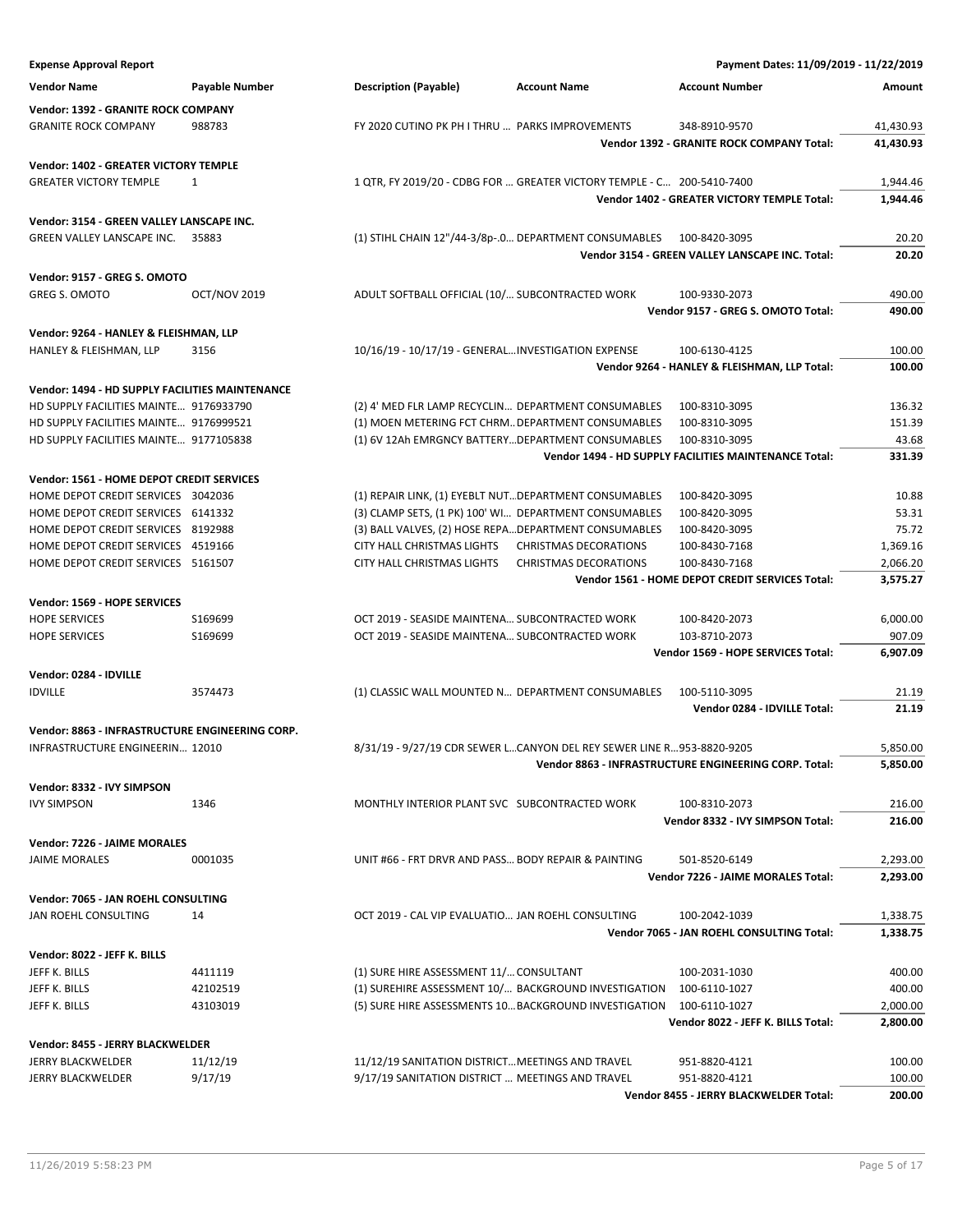| <b>Expense Approval Report</b>                     |                                                                                           |                                                                     |                                                                        | Payment Dates: 11/09/2019 - 11/22/2019                   |           |
|----------------------------------------------------|-------------------------------------------------------------------------------------------|---------------------------------------------------------------------|------------------------------------------------------------------------|----------------------------------------------------------|-----------|
| <b>Vendor Name</b>                                 | Payable Number                                                                            | <b>Description (Payable)</b>                                        | <b>Account Name</b>                                                    | <b>Account Number</b>                                    | Amount    |
| Vendor: 9046 - JONATHAN GABRIEL WIZARD             |                                                                                           |                                                                     |                                                                        |                                                          |           |
| JONATHAN GABRIEL WIZARD                            | 11/12/19                                                                                  | 11/12/19 SANITATION DISTRICT MEETINGS AND TRAVEL                    |                                                                        | 951-8820-4121                                            | 100.00    |
| JONATHAN GABRIEL WIZARD                            | 9/17/19                                                                                   | 9/17/19 SANITATION DISTRICT  MEETINGS AND TRAVEL                    |                                                                        | 951-8820-4121                                            | 100.00    |
|                                                    |                                                                                           |                                                                     |                                                                        | Vendor 9046 - JONATHAN GABRIEL WIZARD Total:             | 200.00    |
|                                                    |                                                                                           |                                                                     |                                                                        |                                                          |           |
| Vendor: 1798 - KELLY-MOORE PAINT COMPANY           |                                                                                           |                                                                     |                                                                        |                                                          |           |
| KELLY-MOORE PAINT COMPANY 802-00000712941          |                                                                                           |                                                                     | MISC SUPPLIES - CORP YARD N CONTRACT SERVICES - NOT BILL 113-8730-2075 |                                                          | 92.35     |
| KELLY-MOORE PAINT COMPANY 802-00000712948          |                                                                                           |                                                                     | MISC SUPPLIES - CORP YARD N CONTRACT SERVICES - NOT BILL 113-8730-2075 |                                                          | 100.68    |
| KELLY-MOORE PAINT COMPANY 802-00000713285          |                                                                                           |                                                                     | MISC SUPPLIES - CORP YARD N CONTRACT SERVICES - NOT BILL 113-8730-2075 |                                                          | 2.94      |
|                                                    |                                                                                           |                                                                     |                                                                        | Vendor 1798 - KELLY-MOORE PAINT COMPANY Total:           | 195.97    |
| Vendor: 8558 - KION                                |                                                                                           |                                                                     |                                                                        |                                                          |           |
| KION                                               | 474340-2                                                                                  | SEASIDE 4TH OF JULY BROADCA COMMUNITY FIREWORKS EVENT 100-1010-7167 |                                                                        |                                                          | 95.00     |
| KION                                               | 474967-1                                                                                  | SEASIDE SUNDAY BLUES BROA SUMMER PARK CONCERTS                      |                                                                        | 100-9200-7175                                            | 795.00    |
|                                                    |                                                                                           |                                                                     |                                                                        | Vendor 8558 - KION Total:                                | 890.00    |
| Vendor: 8878 - KMUV                                |                                                                                           |                                                                     |                                                                        |                                                          |           |
| <b>KMUV</b>                                        | 474366-2                                                                                  |                                                                     | SEASIDE 4TH OF JULY BROADCA COMMUNITY FIREWORKS EVENT 100-1010-7167    |                                                          | 125.00    |
|                                                    |                                                                                           |                                                                     |                                                                        | Vendor 8878 - KMUV Total:                                | 125.00    |
|                                                    |                                                                                           |                                                                     |                                                                        |                                                          |           |
| <b>Vendor: 8368 - KOSMONT COMPANIES</b>            |                                                                                           |                                                                     |                                                                        |                                                          |           |
| KOSMONT COMPANIES                                  | 1702.7023                                                                                 | SEPT 2019 - PROJECT 1702.7 - ECONSULTANT                            |                                                                        | 100-7410-1030                                            | 158.60    |
|                                                    |                                                                                           |                                                                     |                                                                        | Vendor 8368 - KOSMONT COMPANIES Total:                   | 158.60    |
| Vendor: 9240 - KOVATCH MOBILE EQUIPMENT CORP.      |                                                                                           |                                                                     |                                                                        |                                                          |           |
| KOVATCH MOBILE EQUIPMENT ca 549766                 |                                                                                           | REPAIR WORK TO FIRE TRUCK                                           | <b>OUTSIDE REPAIRS</b>                                                 | 501-8520-6148                                            | 35,106.63 |
| KOVATCH MOBILE EQUIPMENT ca 550064                 |                                                                                           | 2ND WORK ORDER FOR FIRE TR OUTSIDE REPAIRS                          |                                                                        | 501-8520-6148                                            | 6,159.18  |
|                                                    |                                                                                           |                                                                     |                                                                        | Vendor 9240 - KOVATCH MOBILE EQUIPMENT CORP. Total:      | 41,265.81 |
| Vendor: 0213 - LANGUAGE LINE SERVICES              |                                                                                           |                                                                     |                                                                        |                                                          |           |
| LANGUAGE LINE SERVICES                             | 4669491                                                                                   | OCT 2019 - ONER-THE-PHONE I TELEPHONE                               |                                                                        | 100-6110-5132                                            | 30.89     |
|                                                    |                                                                                           |                                                                     |                                                                        | <b>Vendor 0213 - LANGUAGE LINE SERVICES Total:</b>       | 30.89     |
| Vendor: 6835 - LANGUAGE TESTING INTL., INC         |                                                                                           |                                                                     |                                                                        |                                                          |           |
| LANGUAGE TESTING INTL., INC L31427-IN              |                                                                                           | SPANISH TESTING FOR C. VILLA PERSONNEL RECRUITMENT                  |                                                                        | 100-2031-2064                                            | 55.00     |
|                                                    |                                                                                           |                                                                     |                                                                        | Vendor 6835 - LANGUAGE TESTING INTL., INC Total:         | 55.00     |
|                                                    |                                                                                           |                                                                     |                                                                        |                                                          |           |
| Vendor: 6172 - LEXISNEXIS RISK DATA MANGEMENT INC. |                                                                                           |                                                                     |                                                                        |                                                          |           |
| LEXISNEXIS RISK DATA MANGE 1035416-20191031        |                                                                                           | OCT 2019 - MINIMUM COMMI INVESTIGATION EXPENSE                      |                                                                        | 100-6130-4125                                            | 150.00    |
|                                                    |                                                                                           |                                                                     |                                                                        | Vendor 6172 - LEXISNEXIS RISK DATA MANGEMENT INC. Total: | 150.00    |
| Vendor: 2045 - M & S BUILDING SUPPLY INC           |                                                                                           |                                                                     |                                                                        |                                                          |           |
| M & S BUILDING SUPPLY INC                          | 001434524                                                                                 | (4) JOIST HANGER, SCREWS                                            | <b>DEPARTMENT CONSUMABLES</b>                                          | 100-8420-3095                                            | 35.44     |
| M & S BUILDING SUPPLY INC                          | 001434525                                                                                 | LUMBER FOR LAGUNA GRANDE DEPARTMENT CONSUMABLES                     |                                                                        | 100-8420-3095                                            | 68.55     |
|                                                    |                                                                                           |                                                                     |                                                                        | Vendor 2045 - M & S BUILDING SUPPLY INC Total:           | 103.99    |
| Vendor: 9313 - MANUEL L. LOPEZ & LINDA L. LOPEZ    |                                                                                           |                                                                     |                                                                        |                                                          |           |
| MANUEL L. LOPEZ & LINDA L. L OCT 2019              |                                                                                           | OCT 2019 - (8) LIVE SCAN SERVI PERSONNEL RECRUITMENT                |                                                                        | 100-2031-2064                                            | 56.00     |
| MANUEL L. LOPEZ & LINDA L. L OCT 2019              |                                                                                           | OCT 2019 - (8) LIVE SCAN SERVI BACKGROUND INVESTIGATION             |                                                                        | 100-9310-1027                                            | 168.00    |
|                                                    |                                                                                           |                                                                     |                                                                        | Vendor 9313 - MANUEL L. LOPEZ & LINDA L. LOPEZ Total:    | 224.00    |
|                                                    |                                                                                           |                                                                     |                                                                        |                                                          |           |
| Vendor: 6379 - MARINA COAST WATER DISTRICT         |                                                                                           |                                                                     |                                                                        |                                                          |           |
|                                                    | MARINA COAST WATER DISTRI 10/1/19 - 10/31/19 MULT ACCTS OCT 2019 - MISC WATER ACCTS WATER |                                                                     |                                                                        | 100-8310-5133                                            | 500.85    |
|                                                    | MARINA COAST WATER DISTRI 10/1/19 - 10/31/19 MULT ACCTS OCT 2019 - MISC WATER ACCTS WATER |                                                                     |                                                                        | 100-8440-5133                                            | 4,557.31  |
|                                                    | MARINA COAST WATER DISTRI 10/1/19 - 10/31/19 MULT ACCTS OCT 2019 - MISC WATER ACCTS WATER |                                                                     |                                                                        | 210-8420-5133                                            | 114.71    |
|                                                    | MARINA COAST WATER DISTRI 10/1/19 - 10/31/19 MULT ACCTS OCT 2019 - MISC WATER ACCTS WATER |                                                                     |                                                                        | 210-8420-5133                                            | 114.71    |
|                                                    | MARINA COAST WATER DISTRI 10/1/19 - 10/31/19 MULT ACCTS OCT 2019 - MISC WATER ACCTS WATER |                                                                     |                                                                        | 210-8420-5133                                            | 114.71    |
|                                                    | MARINA COAST WATER DISTRI 10/1/19 - 10/31/19 MULT ACCTS OCT 2019 - MISC WATER ACCTS WATER |                                                                     |                                                                        | 210-8420-5133                                            | 2,435.23  |
|                                                    |                                                                                           |                                                                     |                                                                        | Vendor 6379 - MARINA COAST WATER DISTRICT Total:         | 7,837.52  |
| Vendor: 6237 - MARTIN B. FEENEY, PG, CHg           |                                                                                           |                                                                     |                                                                        |                                                          |           |
| MARTIN B. FEENEY, PG, CHg                          | 2019-020                                                                                  | SEPT-OCT 2019 SENTINEL WELLSCONSULTING COSTS                        |                                                                        | 670-2130-1030                                            | 8,338.16  |
|                                                    |                                                                                           |                                                                     |                                                                        | Vendor 6237 - MARTIN B. FEENEY, PG, CHg Total:           | 8,338.16  |
| Vendor: 2102 - MARTIN'S IRRIGATION SUPPLY, INC.    |                                                                                           |                                                                     |                                                                        |                                                          |           |
| MARTIN'S IRRIGATION SUPPLY,  555205                |                                                                                           | (25) TECHLINE MALE ADPTR, TE DEPARTMENT CONSUMABLES                 |                                                                        | 100-8440-3095                                            | 33.05     |
| MARTIN'S IRRIGATION SUPPLY,  555440                |                                                                                           | (1) T-250 CONNECTOR BAG OF  DEPARTMENT CONSUMABLES                  |                                                                        | 100-8440-3095                                            | 7.77      |
| MARTIN'S IRRIGATION SUPPLY,  555010                |                                                                                           | (1) WILKINS 975XL 3/4                                               | DEPARTMENT CONSUMABLES                                                 | 113-8730-3095                                            | 350.55    |
|                                                    |                                                                                           |                                                                     |                                                                        | Vendor 2102 - MARTIN'S IRRIGATION SUPPLY, INC. Total:    | 391.37    |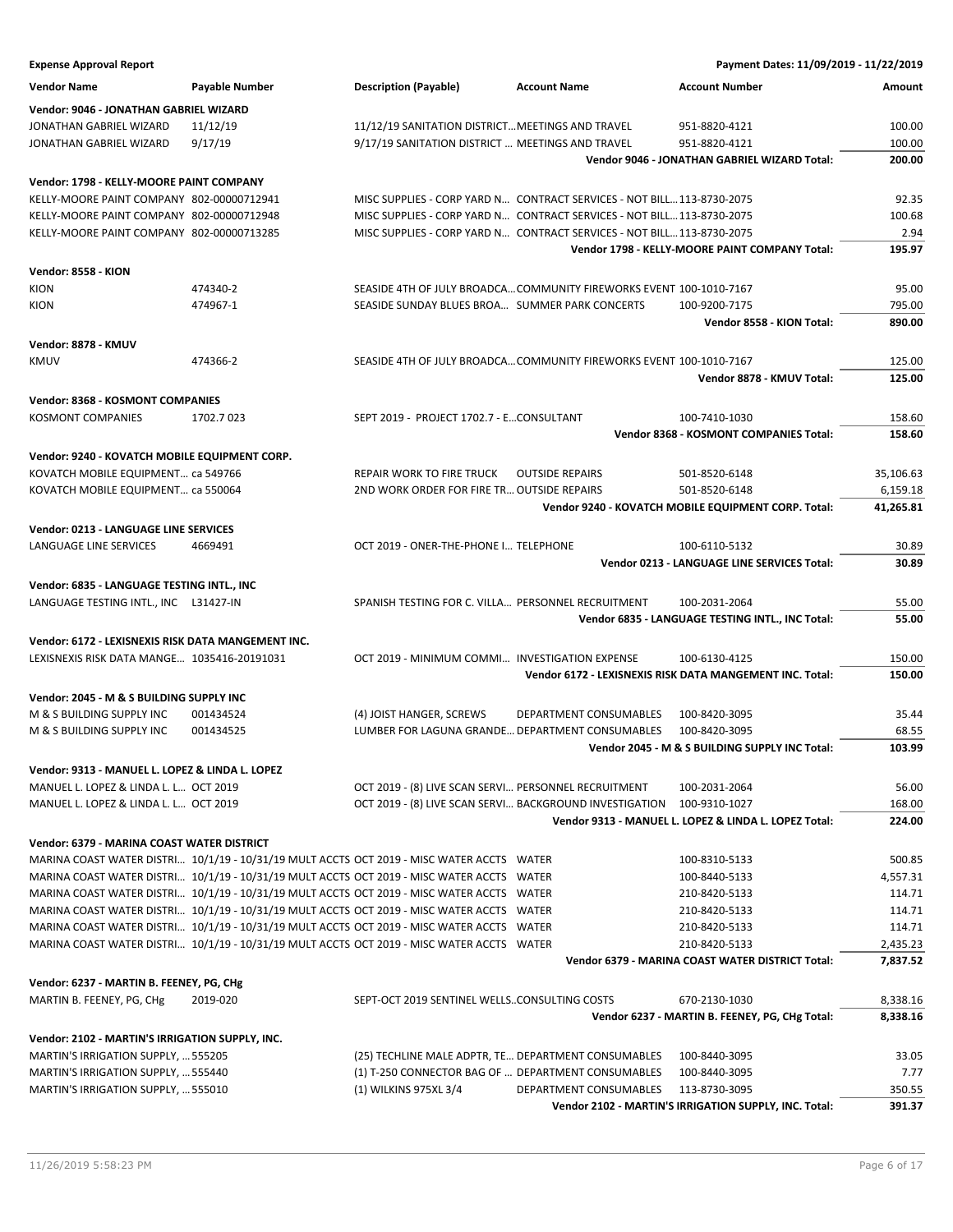**Vendor:** 

**Vendor:** 

**Vendor:** 

| <b>Expense Approval Report</b>         |                       |                                                        | Payment Dates: 11/09/2019 - 11/22/2019    |        |
|----------------------------------------|-----------------------|--------------------------------------------------------|-------------------------------------------|--------|
| Vendor Name                            | <b>Payable Number</b> | <b>Description (Payable)</b><br><b>Account Name</b>    | <b>Account Number</b>                     | Amount |
| Vendor: 2236 - MBS BUSINESS SYSTEMS    |                       |                                                        |                                           |        |
| <b>MBS BUSINESS SYSTEMS</b>            | 370921                | 656 BROADWAY AVE - KONIKA  COPIER SERVICES             | 100-7410-2044                             | 261.73 |
| MBS BUSINESS SYSTEMS                   | 372568                | 610 OLYMPIA AVE - KONICA CO COPIER SERVICES            | 100-8310-2044                             | 107.36 |
|                                        |                       |                                                        | Vendor 2236 - MBS BUSINESS SYSTEMS Total: | 369.09 |
| Vendor: 2781 - MIRIAM WILSON           |                       |                                                        |                                           |        |
| MIRIAM WILSON                          | 242963                | OCT 2109 - MIGRATORY BIRD C SUBCONTRACTED WORK         | 100-8420-2073                             | 500.00 |
|                                        |                       |                                                        | Vendor 2781 - MIRIAM WILSON Total:        | 500.00 |
| Vendor: 2186 - MISSION UNIFORM SERVICE |                       |                                                        |                                           |        |
| <b>MISSION UNIFORM SERVICE</b>         | 511089880             | SEASIDE MAINT & UTIL UNIFO UNIFORM SERVICE / LAUNDRY   | 100-8310-2049                             | 54.00  |
| <b>MISSION UNIFORM SERVICE</b>         | 511093967             | SEASIDE MAIN & UTILITIES UNI UNIFORM SERVICE / LAUNDRY | 100-8310-2049                             | 47.33  |
| <b>MISSION UNIFORM SERVICE</b>         | 511145103             | SEASIDE MAIN & UTILITIES UNI UNIFORM SERVICE / LAUNDRY | 100-8310-2049                             | 42.96  |
| MISSION UNIFORM SERVICE                | 511146196             | SEASIDE MAIN & UTILITIES UNI UNIFORM SERVICE / LAUNDRY | 100-8310-2049                             | 9.70   |
| <b>MISSION UNIFORM SERVICE</b>         | 511093967             | SEASIDE MAIN & UTILITIES UNI UNIFORM SERVICE/LAUNDRY   | 100-8410-2049                             | 15.15  |
| MISSION UNIFORM SERVICE                | 511145103             | SEASIDE MAIN & UTILITIES UNI UNIFORM SERVICE/LAUNDRY   | 100-8410-2049                             | 13.75  |
| <b>MISSION UNIFORM SERVICE</b>         | 511146196             | SEASIDE MAIN & UTILITIES UNI UNIFORM SERVICE/LAUNDRY   | 100-8410-2049                             | 3.10   |
| <b>MISSION UNIFORM SERVICE</b>         | 511093967             | SEASIDE MAIN & UTILITIES UNI UNIFORM SERVICE/LAUNDRY   | 100-8420-2049                             | 47.33  |
| MISSION UNIFORM SERVICE                | 511098365             | SEASIDE MAINT & UTIL UNIFO UNIFORM SERVICE/LAUNDRY     | 100-8420-2049                             | 22.00  |
| <b>MISSION UNIFORM SERVICE</b>         | 511145103             | SEASIDE MAIN & UTILITIES UNI UNIFORM SERVICE/LAUNDRY   | 100-8420-2049                             | 42.96  |
| MISSION UNIFORM SERVICE                | 511146196             | SEASIDE MAIN & UTILITIES UNI UNIFORM SERVICE/LAUNDRY   | 100-8420-2049                             | 9.70   |
| <b>MISSION UNIFORM SERVICE</b>         | 511093967             | SEASIDE MAIN & UTILITIES UNI UNIFORM SERVICE / LAUNDRY | 100-8440-2049                             | 28.38  |
| <b>MISSION UNIFORM SERVICE</b>         | 511145103             | SEASIDE MAIN & UTILITIES UNI UNIFORM SERVICE / LAUNDRY | 100-8440-2049                             | 25.76  |
| <b>MISSION UNIFORM SERVICE</b>         | 511146196             | SEASIDE MAIN & UTILITIES UNI UNIFORM SERVICE / LAUNDRY | 100-8440-2049                             | 5.82   |
| MISSION UNIFORM SERVICE                | 511093967             | SEASIDE MAIN & UTILITIES UNI UNIFORM SERVICE / LAUNDRY | 100-8450-2049                             | 15.15  |
| <b>MISSION UNIFORM SERVICE</b>         | 511145103             | SEASIDE MAIN & UTILITIES UNI UNIFORM SERVICE / LAUNDRY | 100-8450-2049                             | 13.75  |
| <b>MISSION UNIFORM SERVICE</b>         | 511146196             | SEASIDE MAIN & UTILITIES UNI UNIFORM SERVICE / LAUNDRY | 100-8450-2049                             | 3.10   |
| <b>MISSION UNIFORM SERVICE</b>         | 511065516             | RECREATION DEPT UNIFORM S UNIFORM SERVICE/LAUNDRY      | 100-9105-2049                             | 133.28 |
| MISSION UNIFORM SERVICE                | 511116003             | RECREATION DEPT UNIFORM S UNIFORM SERVICE/LAUNDRY      | 100-9105-2049                             | 133.28 |
| MISSION UNIFORM SERVICE                | 511093967             | SEASIDE MAIN & UTILITIES UNI UNIFORM SERVICE/LAUNDRY   | 103-8710-2049                             | 9.47   |
| <b>MISSION UNIFORM SERVICE</b>         | 511145103             | SEASIDE MAIN & UTILITIES UNI UNIFORM SERVICE/LAUNDRY   | 103-8710-2049                             | 8.60   |
| MISSION UNIFORM SERVICE                | 511146196             | SEASIDE MAIN & UTILITIES UNI UNIFORM SERVICE/LAUNDRY   | 103-8710-2049                             | 1.94   |
| MISSION UNIFORM SERVICE                | 511093968             | SEASIDE POMA DEPT UNIFORM UNIFORM SERVICE / LAUNDRY    | 113-8730-2049                             | 96.60  |
| <b>MISSION UNIFORM SERVICE</b>         | 511145104             | SEASIDE POMA DEPT UNIFORM UNIFORM SERVICE / LAUNDRY    | 113-8730-2049                             | 96.60  |
| <b>MISSION UNIFORM SERVICE</b>         | 511093967             | SEASIDE MAIN & UTILITIES UNI UNIFORM SERVICE/LAUNDRY   | 210-8110-2049                             | 37.85  |
| MISSION UNIFORM SERVICE                | 511145103             | SEASIDE MAIN & UTILITIES UNI UNIFORM SERVICE/LAUNDRY   | 210-8110-2049                             | 34.36  |
| <b>MISSION UNIFORM SERVICE</b>         | 511146196             | SEASIDE MAIN & UTILITIES UNI UNIFORM SERVICE/LAUNDRY   | 210-8110-2049                             | 7.76   |
| <b>MISSION UNIFORM SERVICE</b>         | 511093967             | SEASIDE MAIN & UTILITIES UNI UNIFORM SERVICE/LAUNDRY   | 210-8420-2049                             | 9.49   |
| <b>MISSION UNIFORM SERVICE</b>         | 511145103             | SEASIDE MAIN & UTILITIES UNI UNIFORM SERVICE/LAUNDRY   | 210-8420-2049                             | 8.59   |

| Vendor: 0144 - MOLINARI SUPPLY, INC. |  |  |  |  |  |
|--------------------------------------|--|--|--|--|--|
|--------------------------------------|--|--|--|--|--|

| MOLINARI SUPPLY, INC. | 0144669 | (1 CASE) BLEACH, (1 CASE) DISI JANITORIAL SUPPLIES     | 100-6640-3093                              | 88.84  |
|-----------------------|---------|--------------------------------------------------------|--------------------------------------------|--------|
| MOLINARI SUPPLY, INC. | 0143883 | (1 PKG) BLK 6ML NITRILE GLOV DEPARTMENT CONSUMABLES    | 100-8420-3095                              | 13.63  |
| MOLINARI SUPPLY, INC. | 0144103 | (2 PKG) NITRILE GLOVES LG, (1  DEPARTMENT CONSUMABLES  | 100-8420-3095                              | 79.65  |
| MOLINARI SUPPLY, INC. | 0144258 | (1 CASE) MUTT MITT SINGLES, ( DEPARTMENT CONSUMABLES   | 100-8420-3095                              | 152.02 |
| MOLINARI SUPPLY, INC. | 0144493 | (1 PKG) NITRILE GLOVES XL, (1  DEPARTMENT CONSUMABLES  | 100-8420-3095                              | 66.02  |
| MOLINARI SUPPLY, INC. | 0144622 | (1 CASE) BLK LINERS, (1 PKG) NI DEPARTMENT CONSUMABLES | 100-8420-3095                              | 66.02  |
|                       |         |                                                        | Vendor 0144 - MOLINARI SUPPLY, INC. Total: | 466.18 |

MISSION UNIFORM SERVICE 511146196 SEASIDE MAIN & UTILITIES UNI… UNIFORM SERVICE/LAUNDRY 210-8420-2049 1.93 MISSION UNIFORM SERVICE 511093967 SEASIDE MAIN & UTILITIES UNI… UNIFORM SERVICE/LAUNDRY 271-8110-2049 37.85 MISSION UNIFORM SERVICE 511145103 SEASIDE MAIN & UTILITIES UNI… UNIFORM SERVICE/LAUNDRY 271-8110-2049 34.36 MISSION UNIFORM SERVICE 511146196 SEASIDE MAIN & UTILITIES UNI… UNIFORM SERVICE/LAUNDRY 271-8110-2049 7.76 MISSION UNIFORM SERVICE 511093967 SEASIDE MAIN & UTILITIES UNI… UNIFORM SERVICE/LAUNDRY 401-8620-2049 37.85 MISSION UNIFORM SERVICE 511145103 SEASIDE MAIN & UTILITIES UNI… UNIFORM SERVICE/LAUNDRY 401-8620-2049 34.36 MISSION UNIFORM SERVICE 511146196 SEASIDE MAIN & UTILITIES UNI… UNIFORM SERVICE/LAUNDRY 401-8620-2049 7.76 MISSION UNIFORM SERVICE 511093967 SEASIDE MAIN & UTILITIES UNI… UNIFORM SERVICE/LAUNDRY 501-8520-2049 37.85 MISSION UNIFORM SERVICE 511145103 SEASIDE MAIN & UTILITIES UNI… UNIFORM SERVICE/LAUNDRY 501-8520-2049 34.36 MISSION UNIFORM SERVICE 511146196 SEASIDE MAIN & UTILITIES UNI… UNIFORM SERVICE/LAUNDRY 501-8520-2049 7.76 MISSION UNIFORM SERVICE 511093967 SEASIDE MAIN & UTILITIES UNI… UNIFORM SERVICE / LAUNDRY 951-8820-2049 37.85 MISSION UNIFORM SERVICE 511145103 SEASIDE MAIN & UTILITIES UNI… UNIFORM SERVICE / LAUNDRY 951-8820-2049 34.36 MISSION UNIFORM SERVICE 511146196 SEASIDE MAIN & UTILITIES UNI… UNIFORM SERVICE / LAUNDRY 951-8820-2049 7.76

**Vendor 2186 - MISSION UNIFORM SERVICE Total: 1,299.57**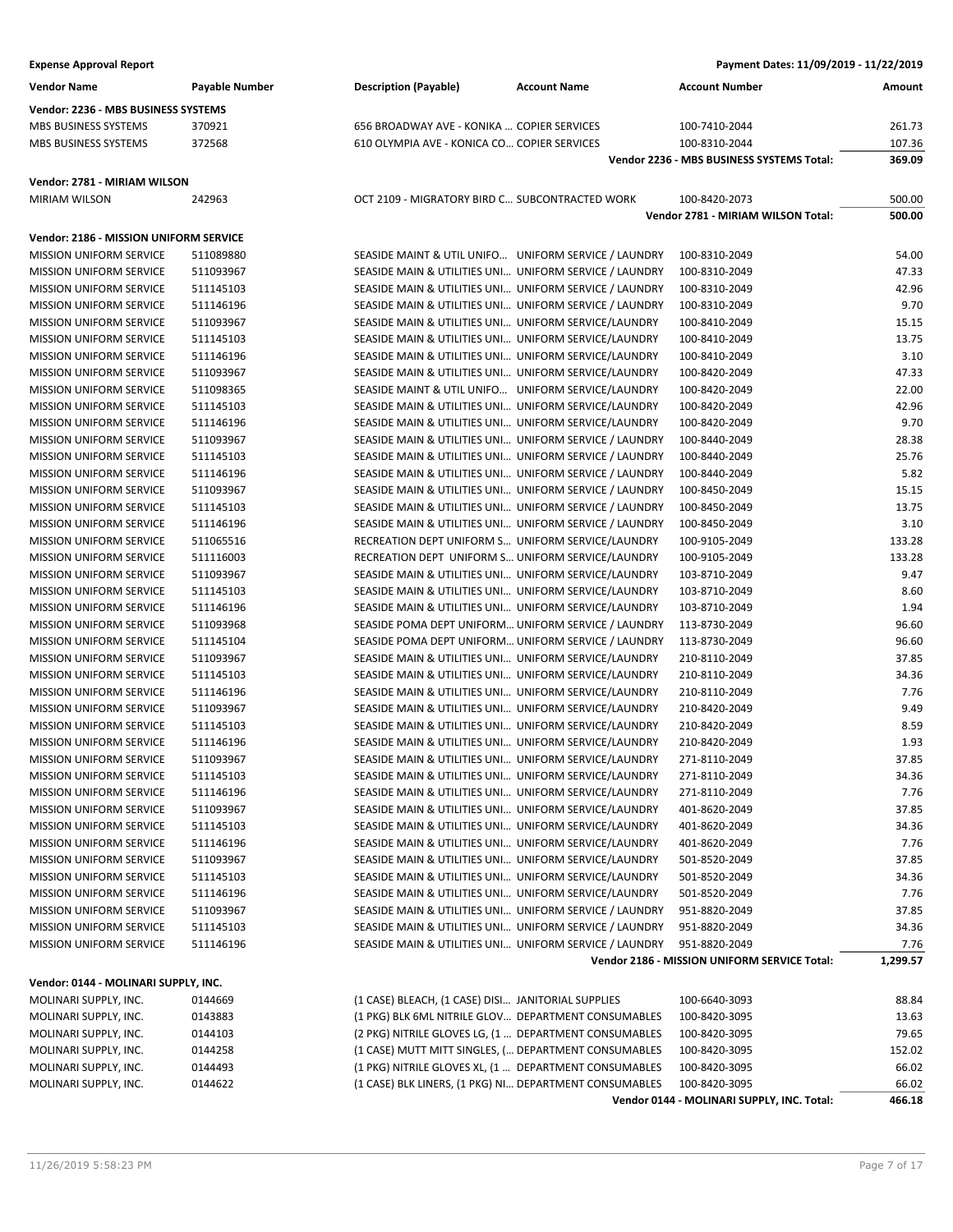**Expense Approval Report Payment Dates: 11/09/2019 - 11/22/2019**

| <b>Vendor Name</b>                               | Payable Number   | <b>Description (Payable)</b>                        | <b>Account Name</b>                                               | <b>Account Number</b>                                  | Amount    |
|--------------------------------------------------|------------------|-----------------------------------------------------|-------------------------------------------------------------------|--------------------------------------------------------|-----------|
| Vendor: 4425 - MONTEREY AUTO SUPPLY              |                  |                                                     |                                                                   |                                                        |           |
| MONTEREY AUTO SUPPLY                             | 674706           | (1) RADIATOR, (2) RADIATOR H VEHICLE PARTS          |                                                                   | 501-8520-6144                                          | 205.03    |
| <b>MONTEREY AUTO SUPPLY</b>                      | 674804           | (1) WATER PUMP, (1) BELT, (1)  VEHICLE PARTS        |                                                                   | 501-8520-6144                                          | 129.09    |
| <b>MONTEREY AUTO SUPPLY</b>                      | 674900           | CRDT (1) FAN CLUTCH, (1) ENGI VEHICLE PARTS         |                                                                   | 501-8520-6144                                          | $-21.98$  |
| MONTEREY AUTO SUPPLY                             | 675321           | (2) BRAKE ROTOR, (1) BRAKE P VEHICLE PARTS          |                                                                   | 501-8520-6144                                          | 261.85    |
| MONTEREY AUTO SUPPLY                             | 675322           | (10) DIESL EXST FLD 2/5 GA                          | <b>VEHICLE PARTS</b>                                              | 501-8520-6144                                          | 106.96    |
| MONTEREY AUTO SUPPLY                             | 675444           | (1) CURVED RADIATOR HOSE, (2 VEHICLE PARTS          |                                                                   | 501-8520-6144                                          | 32.26     |
| <b>MONTEREY AUTO SUPPLY</b>                      | 675521           | (4) NAPAGOLD OIL FILTERS                            | <b>VEHICLE PARTS</b>                                              | 501-8520-6144                                          | 26.48     |
| <b>MONTEREY AUTO SUPPLY</b>                      | 675542           | (1) CONNECTOR                                       | <b>VEHICLE PARTS</b>                                              | 501-8520-6144                                          | 9.45      |
| MONTEREY AUTO SUPPLY                             | 675736           | (1) NAPAGOLD OIL FILTER                             | <b>VEHICLE PARTS</b>                                              | 501-8520-6144                                          | 10.11     |
| <b>MONTEREY AUTO SUPPLY</b>                      | 675905           | (1) NAPAGOLD OIL FILTER                             | <b>VEHICLE PARTS</b>                                              | 501-8520-6144                                          | 3.51      |
| MONTEREY AUTO SUPPLY                             | 676022           | (1) FUEL CAP, (1) SOLAR BAT C VEHICLE PARTS         |                                                                   | 501-8520-6144                                          | 84.12     |
| <b>MONTEREY AUTO SUPPLY</b>                      | 676674           | (4) NAPAGOLD OIL FILTERS                            | <b>VEHICLE PARTS</b>                                              | 501-8520-6144                                          | 27.14     |
| <b>MONTEREY AUTO SUPPLY</b>                      | 677005           | (1) METRIC DIE 10MM                                 | <b>VEHICLE PARTS</b>                                              | 501-8520-6144                                          | 5.45      |
| MONTEREY AUTO SUPPLY                             | 677133           | (1) NAPAGOLD OIL FILTER                             | <b>VEHICLE PARTS</b>                                              | 501-8520-6144                                          | 53.77     |
| MONTEREY AUTO SUPPLY                             | 677233           | (1) NAPAGOLD AIR FILTER                             | <b>VEHICLE PARTS</b>                                              | 501-8520-6144                                          | 57.61     |
| MONTEREY AUTO SUPPLY                             | 677237           | CREDIT FOR INV #677005                              | <b>VEHICLE PARTS</b>                                              | 501-8520-6144                                          | $-5.45$   |
| MONTEREY AUTO SUPPLY                             | 677571           | (2) NAPA CABIN AIR FILTER                           | <b>VEHICLE PARTS</b>                                              | 501-8520-6144                                          | 52.48     |
| <b>MONTEREY AUTO SUPPLY</b>                      | 677626           | (1) 1157 LED BLB WHITE                              | <b>VEHICLE PARTS</b>                                              | 501-8520-6144                                          | 21.84     |
| MONTEREY AUTO SUPPLY                             | 677632           | (40) BOXED MINIATURES                               | <b>VEHICLE PARTS</b>                                              | 501-8520-6144                                          | 60.74     |
|                                                  |                  |                                                     |                                                                   | Vendor 4425 - MONTEREY AUTO SUPPLY Total:              | 1,120.46  |
|                                                  |                  |                                                     |                                                                   |                                                        |           |
| Vendor: 7505 - MONTEREY BAY ANALYTICAL SVCS.     |                  |                                                     |                                                                   |                                                        |           |
| MONTEREY BAY ANALYTICAL S 191016 59              |                  | SEASIDE MWS SAMPLES RECEIV WATER SAMPLING           |                                                                   | 401-8620-2072                                          | 225.00    |
|                                                  |                  |                                                     |                                                                   | Vendor 7505 - MONTEREY BAY ANALYTICAL SVCS. Total:     | 225.00    |
| Vendor: 5543 - MONTEREY BAY URGENT               |                  |                                                     |                                                                   |                                                        |           |
| MONTEREY BAY URGENT                              | 269040           | PRE-EMPLOYMENT TESTING - R SUBCONTRACTED WORK       |                                                                   | 100-9100-2073                                          | 25.00     |
| <b>MONTEREY BAY URGENT</b>                       | 269882           | PRE-EMPLOYMENT TESTING - R SUBCONTRACTED WORK       |                                                                   | 100-9100-2073                                          | 25.00     |
| <b>MONTEREY BAY URGENT</b>                       | 270095           | PRE-EMPLOYMENT TESTING - R SUBCONTRACTED WORK       |                                                                   | 100-9100-2073                                          | 25.00     |
|                                                  |                  |                                                     |                                                                   | Vendor 5543 - MONTEREY BAY URGENT Total:               | 75.00     |
| Vendor: 2261 - MONTEREY COUNTY CLERK OFFICE      |                  |                                                     |                                                                   |                                                        |           |
| MONTEREY COUNTY CLERK OFF 11/5/19 MEMO           |                  | SCSD - NOTICE OF DETERMINAT SEWER LINE REPLACEMENTS |                                                                   | 953-8820-9218                                          | 2,454.75  |
|                                                  |                  |                                                     |                                                                   | Vendor 2261 - MONTEREY COUNTY CLERK OFFICE Total:      | 2,454.75  |
|                                                  |                  |                                                     |                                                                   |                                                        |           |
| <b>Vendor: 2205 - MONTEREY COUNTY CONVENTION</b> |                  |                                                     |                                                                   |                                                        |           |
| MONTEREY COUNTY CONVENT 15837                    |                  | OCT - DEC 2019 JURIS IMPRVM MCCVB                   |                                                                   | 100-1010-7166                                          | 22,030.25 |
| <b>MONTEREY COUNTY CONVENT SEPT 2019</b>         |                  | SEPT 2019 - SEASIDE TID REMIT TID ASSESSMENT        |                                                                   | 100-2010                                               | 21,616.65 |
|                                                  |                  |                                                     |                                                                   | <b>Vendor 2205 - MONTEREY COUNTY CONVENTION Total:</b> | 43,646.90 |
| Vendor: 2295 - MONTEREY COUNTY PETROLEUM         |                  |                                                     |                                                                   |                                                        |           |
| MONTEREY COUNTY PETROLE 333029                   |                  | 2.000 GALLONS UNLEADED REG VEHICLE FUEL             |                                                                   | 501-8520-6145                                          | 6,485.18  |
|                                                  |                  |                                                     |                                                                   | Vendor 2295 - MONTEREY COUNTY PETROLEUM Total:         | 6,485.18  |
| Vendor: 6599 - MONTEREY PENINSULA ENGINEERING    |                  |                                                     |                                                                   |                                                        |           |
| <b>MONTEREY PENINSULA ENGINE14</b>               |                  | WBUV WORK THROUGH 8/24/ WBUV-RSTP GRANT             |                                                                   | 345-8910-9513                                          | 52,438.91 |
| MONTEREY PENINSULA ENGINE14                      |                  |                                                     | WBUV WORK THROUGH 8/24/ WBUV - CAL TRANS GRANT EXP 345-8910-9518  |                                                        | 41,438.85 |
|                                                  |                  |                                                     |                                                                   | Vendor 6599 - MONTEREY PENINSULA ENGINEERING Total:    | 93,877.76 |
|                                                  |                  |                                                     |                                                                   |                                                        |           |
| <b>Vendor: 2338 - MONTEREY PENINSULA WATER</b>   |                  |                                                     |                                                                   |                                                        |           |
| MONTEREY PENINSULA WATER 9/30/19-10/30/19        |                  | SEASIDE MWS SURCHARGE FORA/P MPWMD SURCHARGE        |                                                                   | 401-2002                                               | 4,571.11  |
|                                                  |                  |                                                     |                                                                   | <b>Vendor 2338 - MONTEREY PENINSULA WATER Total:</b>   | 4,571.11  |
| <b>Vendor: 2342 - MONTEREY REGIONAL WASTE</b>    |                  |                                                     |                                                                   |                                                        |           |
| MONTEREY REGIONAL WASTE                          | SCALES_OCT19_060 | SCALES OCT19 060                                    | REFUSE DISPOSAL                                                   | 210-8110-2068                                          | 20.00     |
| MONTEREY REGIONAL WASTE                          | SCALES OCT19 060 | SCALES_OCT19_060                                    | SUBCONTRACTED WORK                                                | 271-8110-2073                                          | 223.82    |
|                                                  |                  |                                                     |                                                                   | Vendor 2342 - MONTEREY REGIONAL WASTE Total:           | 243.82    |
|                                                  |                  |                                                     |                                                                   |                                                        |           |
| Vendor: 7135 - MONTEREY SANITARY SUPPLY, INC.    |                  |                                                     |                                                                   |                                                        |           |
| MONTEREY SANITARY SUPPLY,  13284                 |                  |                                                     | NOV 2019 - MONTHLY MEDICALCSA74 APPROVED MEDICAL SU 100-6120-3096 |                                                        | 99.00     |
|                                                  |                  |                                                     |                                                                   | Vendor 7135 - MONTEREY SANITARY SUPPLY, INC. Total:    | 99.00     |
| Vendor: 2351 - MONTEREY TIRE SERVICE             |                  |                                                     |                                                                   |                                                        |           |
| MONTEREY TIRE SERVICE                            | 1-91556          | (2) GOODYEAR EAGLE RS-A 103V TIRES                  |                                                                   | 501-8520-6147                                          | 457.93    |
| MONTEREY TIRE SERVICE                            | 1-91669          | (2) GOODYEAR G182 RSD DRIVE TIRES                   |                                                                   | 501-8520-6147                                          | 1,117.62  |
|                                                  |                  |                                                     |                                                                   | Vendor 2351 - MONTEREY TIRE SERVICE Total:             | 1,575.55  |
|                                                  |                  |                                                     |                                                                   |                                                        |           |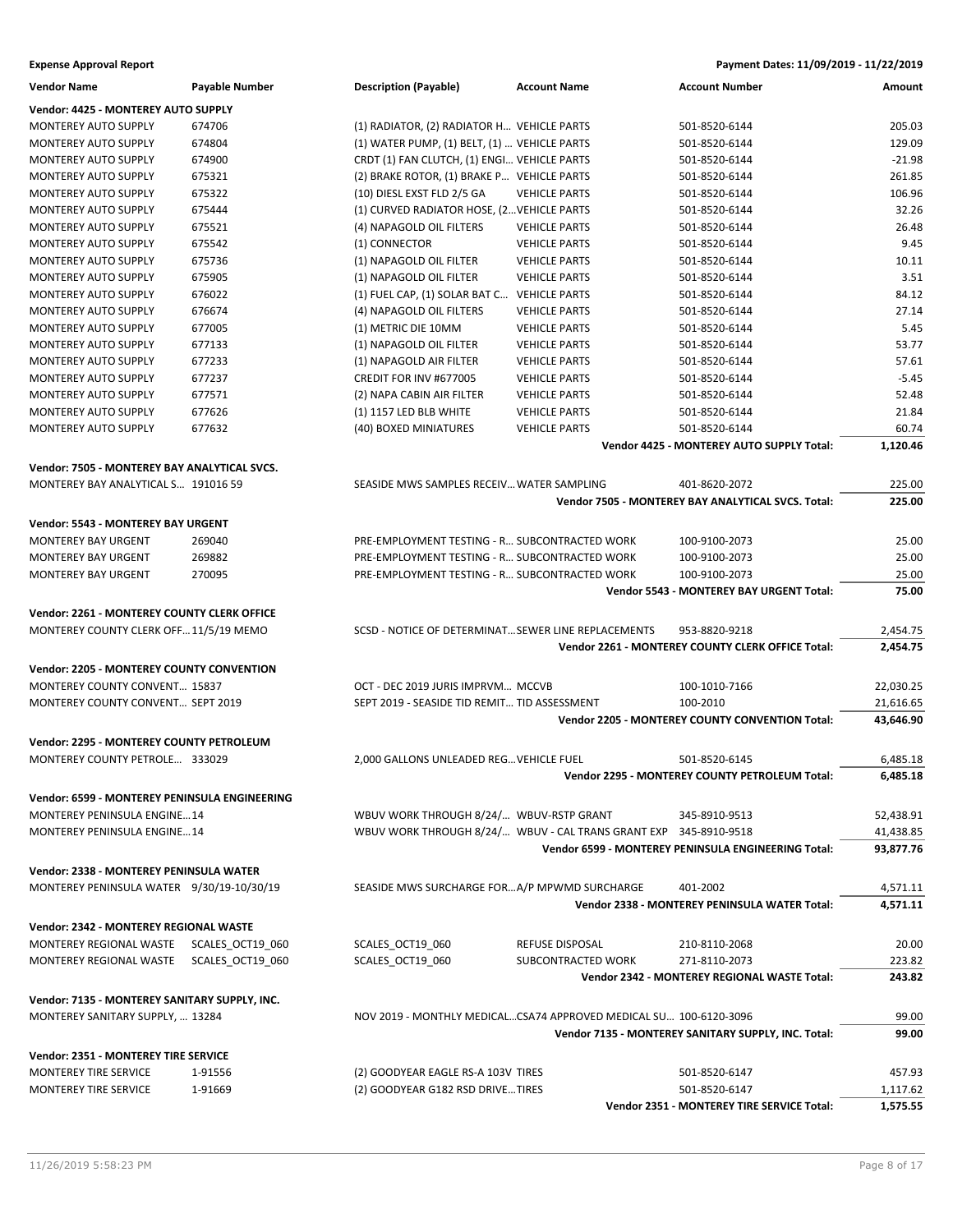**Expense Approval Report Payment Dates: 11/09/2019 - 11/22/2019 Vendor Name Payable Number Description (Payable) Account Name Account Number Amount Vendor: 8892 - NCI AFFILIATES, INC.** NCI AFFILIATES, INC. 8995 8995 SEPT 2019 - CREW PROVIDED G... SUBCONTRACTED WORK 210-8420-2093 1,166.67 **Vendor 8892 - NCI AFFILIATES, INC. Total: 1,166.67 Vendor: 8877 - NION** NION 474350-2 SEASIDE 4TH OF JULY BROADCA…COMMUNITY FIREWORKS EVENT 100-1010-7167 70.00 NION 474974-1 SEASIDE SUNDAYS BLUES BROA… SUMMER PARK CONCERTS 100-9200-7175 225.00 **Vendor 8877 - NION Total: 295.00 Vendor: 9333 - O'MELVENY & MYERS, LLP** O'MELVENY & MYERS, LLP 1041592 SEASIDE WATER RIGHTS SVCS T... LEGAL SERVICES 100-3010-1022 14.356.00 O'MELVENY & MYERS, LLP 1041592 SEASIDE WATER RIGHTS SVCS T… BAKEWELL - CAMPUS TOWN 601-2214 3,034.00 **Vendor 9333 - O'MELVENY & MYERS, LLP Total: 17,390.00 Vendor: 5582 - O'REILLY AUTO PARTS** O'REILLY AUTO PARTS 3503-413972 (6) OIL FILTERS DEPARTMENT CONSUMABLES 501-8520-3095 18.53 O'REILLY AUTO PARTS 3503-413592 (1) AIR BLOW GUN TOOLS 501-8520-3107 16.08 O'REILLY AUTO PARTS 3503-413825 (1) TENSIONER VEHICLE PARTS 501-8520-6144 45.70 **Vendor 5582 - O'REILLY AUTO PARTS Total: 80.31 Vendor: 9331 - ORIGINAL LAND COMPANY** ORIGINAL LAND COMPANY 10190066 (20) QUICK-CHORE BANNER M... CHRISTMAS DECORATIONS 100-8430-7168 1,475.10 **Vendor 9331 - ORIGINAL LAND COMPANY Total: 1,475.10 Vendor: 8850 - PAMELA McCRUMB** PAMELA McCRUMB 11/12/19 PERFORMANCE FOR THANKSGIV..SENIOR ACTIVITIES 251-9500-7125 375.00 **Vendor 8850 - PAMELA McCRUMB Total: 375.00 Vendor: 9041 - PARTNERS FOR PEACE** PARTNERS FOR PEACE SEPT 2019 COLT 2019 - CAL VIP GRANT (LOV.. PARTNERS FOR PEACE 100-2042-7206 2,952.17 **Vendor 9041 - PARTNERS FOR PEACE Total: 2,952.17 Vendor: 7672 - PATRICIA A. LINTELL** PATRICIA A. LINTELL 11/12/19 100.00 11/12/19 11/12/19 SANITATION DISTRICT…MEETINGS AND TRAVEL 951-8820-4121 100.00 PATRICIA A. LINTELL 9/17/19 9/17/19 9/17/19 SANITATION DISTRICT ... MEETINGS AND TRAVEL 951-8820-4121 100.00 **Vendor 7672 - PATRICIA A. LINTELL Total: 200.00 Vendor: 8014 - PAXTON ASSOCIATES** PAXTON ASSOCIATES 1356 1356 09/26/19 - 10/25/19 WATERM... CONSULTANT 670-2120-1030 2,900.00 **Vendor 8014 - PAXTON ASSOCIATES Total: 2,900.00 Vendor: 2742 - PENINSULA MESSENGER LLC** PENINSULA MESSENGER LLC 189885 POLICE DEPT - MONTHLY COUR... OTHER EXPENSE 100-6110-2078 235.67 **Vendor 2742 - PENINSULA MESSENGER LLC Total: 235.67 Vendor: 2752 - PENINSULA WELDING & MEDICAL SUPPLY, INC.** PENINSULA WELDING & MEDIC... 192459 (3) OXYGEN USP MEDICAL GRD ... CSA 74 PURCHASES 100-6640-3096 59.69 **Vendor 2752 - PENINSULA WELDING & MEDICAL SUPPLY, INC. Total: 59.69 Vendor: 3397 - PETER K. FICHTNER** PETER K. FICHTNER 10059 190.00 2 HRS LABOR - HOME DEPOT P... SUBCONTRACTED WORK 103-8710-2073 190.00 **Vendor 3397 - PETER K. FICHTNER Total: 190.00 Vendor: 2802 - PITNEY BOWES GLOBAL** PITNEY BOWES GLOBAL 1014180267 2 RED INK CARTRIDGES - MAIL ... MAIL SERVICES 100-5110-4124 229.34 PITNEY BOWES GLOBAL 3103506440 8/30/19 - 11/29/19 MAIL MACH…MAIL SERVICES 100-5110-4124 1,609.75 **Vendor 2802 - PITNEY BOWES GLOBAL Total: 1,839.09 Vendor: 2816 - PLUG & PAY TECHNOLOGIES,INC.** PLUG & PAY TECHNOLOGIES,INC. OCT 2019 OCT 2019 - INV #20191102225… DEPARTMENT CONSUMABLES 100-9100-3095 15.00 PLUG & PAY TECHNOLOGIES,INC. OCT 2019. OCT 2019 - INV #20191102255… DEPARTMENT CONSUMABLES 100-9100-3095 15.00 **Vendor 2816 - PLUG & PAY TECHNOLOGIES,INC. Total: 30.00 Vendor: 2849 - PREMIUM AUTO PARTS, INC.** PREMIUM AUTO PARTS, INC. 7474-178117 (10) ALL PHI/795c/BULBS DEPARTMENT CONSUMABLES 100-8310-3095 54.95 PREMIUM AUTO PARTS, INC. 7474-178001 (1) INT CR2450/BATTERY DEPARTMENT CONSUMABLES 401-8620-3095 3.27 PREMIUM AUTO PARTS, INC. 7474-178051 (1) HEX DIE TOOLS 501-8520-3107 5.89 PREMIUM AUTO PARTS, INC. 7474-177722 (1) BATTERY - GOLD VEHICLE PARTS 501-8520-6144 143.01 PREMIUM AUTO PARTS, INC. 7474-177864 (1) TRAILER CONNECTOR VEHICLE PARTS 501-8520-6144 501-8520-6144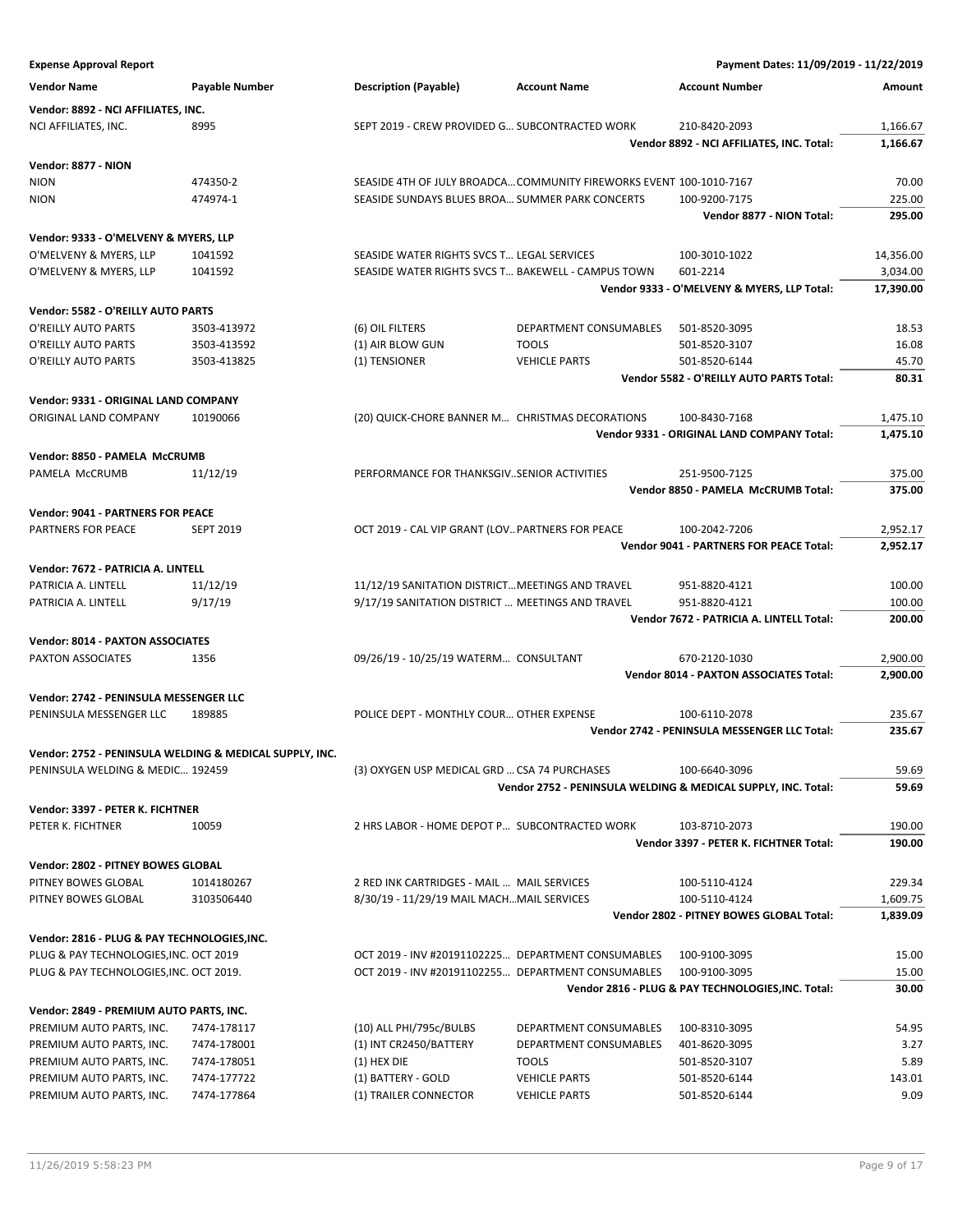| <b>Vendor Name</b><br><b>Description (Payable)</b><br><b>Account Name</b><br><b>Account Number</b><br>Payable Number<br>Amount<br>7474-177961<br>(10) HOSE CLAMP 10 BX, (10) H VEHICLE PARTS<br>501-8520-6144<br>PREMIUM AUTO PARTS, INC.<br>13.11<br>229.32<br>Vendor 2849 - PREMIUM AUTO PARTS, INC. Total:<br><b>Vendor: 2888 - PURE H20 INC.</b><br>PURE H20 INC.<br>NOV 2019 - POU COOLER:WS-1 DEPARTMENT CONSUMABLES<br>65.54<br>11743<br>100-6110-3095<br>65.54<br>Vendor 2888 - PURE H20 INC. Total:<br>Vendor: 5264 - RABOBANK, N.A.<br>100-2052<br>75.48<br>RABOBANK, N.A.<br>INV0003855<br>FIT PAYABLE<br>FEDERAL TAX PAYABLE<br>334.23<br>RABOBANK, N.A.<br>INV0003859<br><b>FIT PAYABLE</b><br><b>FEDERAL TAX PAYABLE</b><br>100-2052<br>RABOBANK, N.A.<br><b>FIT PAYABLE</b><br>FEDERAL TAX PAYABLE<br>100-2052<br>68,623.88<br>INV0003891<br>RABOBANK, N.A.<br>MEDICARE PAYABLE<br>EE HEALTHCARE PAYABLE<br>9.94<br>INV0003856<br>100-2057<br>INV0003860<br><b>MEDICARE PAYABLE</b><br>EE HEALTHCARE PAYABLE<br>431.98<br>RABOBANK, N.A.<br>100-2057<br>INV0003892<br><b>MEDICARE PAYABLE</b><br>EE HEALTHCARE PAYABLE<br>17,877.42<br>RABOBANK, N.A.<br>100-2057<br>27.00<br>RABOBANK, N.A.<br>INV0003859<br>FIT PAYABLE<br>FEDERAL TAX PAYABLE<br>103-2052<br>RABOBANK, N.A.<br>INV0003891<br><b>FIT PAYABLE</b><br>FEDERAL TAX PAYABLE<br>103-2052<br>104.23<br>RABOBANK, N.A.<br>INV0003860<br><b>MEDICARE PAYABLE</b><br>EE HEALTHCARE PAYABLE<br>103-2057<br>10.08<br>INV0003892<br><b>MEDICARE PAYABLE</b><br>EE HEALTHCARE PAYABLE<br>103-2057<br>31.62<br>RABOBANK, N.A.<br>69.87<br>INV0003859<br>RABOBANK, N.A.<br><b>FIT PAYABLE</b><br><b>FEDERAL TAX PAYABLE</b><br>113-2052<br>1,049.19<br>RABOBANK, N.A.<br>INV0003891<br><b>FIT PAYABLE</b><br>FEDERAL TAX PAYABLE<br>113-2052<br>RABOBANK, N.A.<br>INV0003860<br><b>MEDICARE PAYABLE</b><br>EE HEALTHCARE PAYABLE<br>113-2057<br>59.76<br>RABOBANK, N.A.<br>INV0003892<br><b>MEDICARE PAYABLE</b><br>EE HEALTHCARE PAYABLE<br>113-2057<br>305.60<br>INV0003891<br><b>FIT PAYABLE</b><br><b>FEDERAL TAX PAYABLE</b><br>200-2052<br>133.37<br>RABOBANK, N.A.<br>INV0003892<br><b>MEDICARE PAYABLE</b><br>EE HEALTHCARE PAYABLE<br>200-2057<br>47.24<br>RABOBANK, N.A.<br>94.07<br>RABOBANK, N.A.<br>INV0003859<br><b>FIT PAYABLE</b><br>FEDERAL TAX PAYABLE<br>210-2052<br>402.56<br>RABOBANK, N.A.<br>INV0003891<br><b>FIT PAYABLE</b><br>FEDERAL TAX PAYABLE<br>210-2052<br>RABOBANK, N.A.<br>INV0003860<br><b>MEDICARE PAYABLE</b><br>EE HEALTHCARE PAYABLE<br>210-2057<br>48.98<br>184.02<br>INV0003892<br>MEDICARE PAYABLE<br>EE HEALTHCARE PAYABLE<br>RABOBANK, N.A.<br>210-2057<br>6.96<br><b>MEDICARE PAYABLE</b><br>RABOBANK, N.A.<br>INV0003893<br>EE HEALTHCARE PAYABLE<br>231-2057<br>15.56<br>RABOBANK, N.A.<br>INV0003859<br>FIT PAYABLE<br>FEDERAL TAX PAYABLE<br>271-2052<br>RABOBANK, N.A.<br>INV0003891<br>FIT PAYABLE<br>FEDERAL TAX PAYABLE<br>271-2052<br>531.87<br>RABOBANK, N.A.<br>INV0003860<br><b>MEDICARE PAYABLE</b><br>EE HEALTHCARE PAYABLE<br>271-2057<br>35.56<br>INV0003892<br>MEDICARE PAYABLE<br>EE HEALTHCARE PAYABLE<br>271-2057<br>186.68<br>RABOBANK, N.A.<br>INV0003891<br><b>FIT PAYABLE</b><br><b>FEDERAL TAX PAYABLE</b><br>345-2052<br>7.11<br>RABOBANK, N.A.<br>2.56<br>RABOBANK, N.A.<br>INV0003892<br>MEDICARE PAYABLE<br>EE HEALTHCARE PAYABLE<br>345-2057<br>RABOBANK, N.A.<br>INV0003891<br><b>FIT PAYABLE</b><br>FEDERAL TAX PAYABLE<br>401-2052<br>803.00<br>RABOBANK, N.A.<br>INV0003860<br><b>MEDICARE PAYABLE</b><br>EE HEALTHCARE PAYABLE<br>17.56<br>401-2057<br>RABOBANK, N.A.<br>INV0003892<br>MEDICARE PAYABLE<br>EE HEALTHCARE PAYABLE<br>239.00<br>401-2057<br>RABOBANK, N.A.<br>102.47<br>INV0003859<br><b>FIT PAYABLE</b><br><b>FEDERAL TAX PAYABLE</b><br>501-2052<br>607.85<br>RABOBANK, N.A.<br>INV0003891<br>FIT PAYABLE<br><b>FEDERAL TAX PAYABLE</b><br>501-2052<br>RABOBANK, N.A.<br>INV0003860<br><b>MEDICARE PAYABLE</b><br>EE HEALTHCARE PAYABLE<br>501-2057<br>42.12<br>172.92<br>RABOBANK, N.A.<br>INV0003892<br>MEDICARE PAYABLE<br>EE HEALTHCARE PAYABLE<br>501-2057<br>RABOBANK, N.A.<br>INV0003891<br>FIT PAYABLE<br>FEDERAL TAX PAYABLE<br>503-2052<br>1,484.28<br>RABOBANK, N.A.<br>INV0003892<br>MEDICARE PAYABLE<br>EE HEALTHCARE PAYABLE<br>503-2057<br>241.56<br>RABOBANK, N.A.<br>INV0003859<br>FIT PAYABLE<br>FEDERAL TAX PAYABLE<br>951-2052<br>73.84<br>802.58<br>RABOBANK, N.A.<br>INV0003891<br>FIT PAYABLE<br>FEDERAL TAX PAYABLE<br>951-2052<br>RABOBANK, N.A.<br><b>INV0003860</b><br>MEDICARE PAYABLE<br>EE HEALTHCARE PAYABLE<br>951-2057<br>56.18<br>RABOBANK, N.A.<br>INV0003892<br>MEDICARE PAYABLE<br>EE HEALTHCARE PAYABLE<br>951-2057<br>211.18<br>25.08<br>RABOBANK, N.A.<br>INV0003891<br>FIT PAYABLE<br>FEDERAL TAX PAYABLE<br>953-2052<br>RABOBANK, N.A.<br>INV0003892<br><b>MEDICARE PAYABLE</b><br>EE HEALTHCARE PAYABLE<br>953-2057<br>8.94<br>Vendor 5264 - RABOBANK, N.A. Total:<br>95,595.38<br>Vendor: 8020 - RAIMI & ASSOCIATES, INC.<br>SEPT 2019 - SEASIDE GENERAL  CONSULTANT - GENERAL PLAN 100-7310-1035<br>18,034.94<br>RAIMI & ASSOCIATES, INC.<br>19-3451<br>Vendor 8020 - RAIMI & ASSOCIATES, INC. Total:<br>18,034.94<br>Vendor: 6703 - RAUL LOZANO<br>BUSINESS CARDS - RILEY & HAB STATIONARY SUPPLIES<br>RAUL LOZANO<br>18733<br>100-5110-3092<br>194.62<br>Vendor 6703 - RAUL LOZANO Total:<br>194.62<br>Vendor: 6477 - ROBERT S. JAQUES<br>10/01/19-10/31/19<br>ROBERT S. JAQUES<br>OCT 2019 - WATERMASTER TE CONSULTING COSTS<br>670-2130-1030<br>5,700.00<br>Vendor 6477 - ROBERT S. JAQUES Total:<br>5,700.00 | <b>Expense Approval Report</b> |  | Payment Dates: 11/09/2019 - 11/22/2019 |  |
|----------------------------------------------------------------------------------------------------------------------------------------------------------------------------------------------------------------------------------------------------------------------------------------------------------------------------------------------------------------------------------------------------------------------------------------------------------------------------------------------------------------------------------------------------------------------------------------------------------------------------------------------------------------------------------------------------------------------------------------------------------------------------------------------------------------------------------------------------------------------------------------------------------------------------------------------------------------------------------------------------------------------------------------------------------------------------------------------------------------------------------------------------------------------------------------------------------------------------------------------------------------------------------------------------------------------------------------------------------------------------------------------------------------------------------------------------------------------------------------------------------------------------------------------------------------------------------------------------------------------------------------------------------------------------------------------------------------------------------------------------------------------------------------------------------------------------------------------------------------------------------------------------------------------------------------------------------------------------------------------------------------------------------------------------------------------------------------------------------------------------------------------------------------------------------------------------------------------------------------------------------------------------------------------------------------------------------------------------------------------------------------------------------------------------------------------------------------------------------------------------------------------------------------------------------------------------------------------------------------------------------------------------------------------------------------------------------------------------------------------------------------------------------------------------------------------------------------------------------------------------------------------------------------------------------------------------------------------------------------------------------------------------------------------------------------------------------------------------------------------------------------------------------------------------------------------------------------------------------------------------------------------------------------------------------------------------------------------------------------------------------------------------------------------------------------------------------------------------------------------------------------------------------------------------------------------------------------------------------------------------------------------------------------------------------------------------------------------------------------------------------------------------------------------------------------------------------------------------------------------------------------------------------------------------------------------------------------------------------------------------------------------------------------------------------------------------------------------------------------------------------------------------------------------------------------------------------------------------------------------------------------------------------------------------------------------------------------------------------------------------------------------------------------------------------------------------------------------------------------------------------------------------------------------------------------------------------------------------------------------------------------------------------------------------------------------------------------------------------------------------------------------------------------------------------------------------------------------------------------------------------------------------------------------------------------------------------------------------------------------------------------------------------------------------------------------------------------------------------------------------------------------------------------------------------------------------------------------------------------------------------------------------------------------------------------------------------------------------------------------------------------------------------------------------------------------------------------------------------------------------------------------------------------------------------------------------------------------------------------------------------|--------------------------------|--|----------------------------------------|--|
|                                                                                                                                                                                                                                                                                                                                                                                                                                                                                                                                                                                                                                                                                                                                                                                                                                                                                                                                                                                                                                                                                                                                                                                                                                                                                                                                                                                                                                                                                                                                                                                                                                                                                                                                                                                                                                                                                                                                                                                                                                                                                                                                                                                                                                                                                                                                                                                                                                                                                                                                                                                                                                                                                                                                                                                                                                                                                                                                                                                                                                                                                                                                                                                                                                                                                                                                                                                                                                                                                                                                                                                                                                                                                                                                                                                                                                                                                                                                                                                                                                                                                                                                                                                                                                                                                                                                                                                                                                                                                                                                                                                                                                                                                                                                                                                                                                                                                                                                                                                                                                                                                                                                                                                                                                                                                                                                                                                                                                                                                                                                                                                                                                  |                                |  |                                        |  |
|                                                                                                                                                                                                                                                                                                                                                                                                                                                                                                                                                                                                                                                                                                                                                                                                                                                                                                                                                                                                                                                                                                                                                                                                                                                                                                                                                                                                                                                                                                                                                                                                                                                                                                                                                                                                                                                                                                                                                                                                                                                                                                                                                                                                                                                                                                                                                                                                                                                                                                                                                                                                                                                                                                                                                                                                                                                                                                                                                                                                                                                                                                                                                                                                                                                                                                                                                                                                                                                                                                                                                                                                                                                                                                                                                                                                                                                                                                                                                                                                                                                                                                                                                                                                                                                                                                                                                                                                                                                                                                                                                                                                                                                                                                                                                                                                                                                                                                                                                                                                                                                                                                                                                                                                                                                                                                                                                                                                                                                                                                                                                                                                                                  |                                |  |                                        |  |
|                                                                                                                                                                                                                                                                                                                                                                                                                                                                                                                                                                                                                                                                                                                                                                                                                                                                                                                                                                                                                                                                                                                                                                                                                                                                                                                                                                                                                                                                                                                                                                                                                                                                                                                                                                                                                                                                                                                                                                                                                                                                                                                                                                                                                                                                                                                                                                                                                                                                                                                                                                                                                                                                                                                                                                                                                                                                                                                                                                                                                                                                                                                                                                                                                                                                                                                                                                                                                                                                                                                                                                                                                                                                                                                                                                                                                                                                                                                                                                                                                                                                                                                                                                                                                                                                                                                                                                                                                                                                                                                                                                                                                                                                                                                                                                                                                                                                                                                                                                                                                                                                                                                                                                                                                                                                                                                                                                                                                                                                                                                                                                                                                                  |                                |  |                                        |  |
|                                                                                                                                                                                                                                                                                                                                                                                                                                                                                                                                                                                                                                                                                                                                                                                                                                                                                                                                                                                                                                                                                                                                                                                                                                                                                                                                                                                                                                                                                                                                                                                                                                                                                                                                                                                                                                                                                                                                                                                                                                                                                                                                                                                                                                                                                                                                                                                                                                                                                                                                                                                                                                                                                                                                                                                                                                                                                                                                                                                                                                                                                                                                                                                                                                                                                                                                                                                                                                                                                                                                                                                                                                                                                                                                                                                                                                                                                                                                                                                                                                                                                                                                                                                                                                                                                                                                                                                                                                                                                                                                                                                                                                                                                                                                                                                                                                                                                                                                                                                                                                                                                                                                                                                                                                                                                                                                                                                                                                                                                                                                                                                                                                  |                                |  |                                        |  |
|                                                                                                                                                                                                                                                                                                                                                                                                                                                                                                                                                                                                                                                                                                                                                                                                                                                                                                                                                                                                                                                                                                                                                                                                                                                                                                                                                                                                                                                                                                                                                                                                                                                                                                                                                                                                                                                                                                                                                                                                                                                                                                                                                                                                                                                                                                                                                                                                                                                                                                                                                                                                                                                                                                                                                                                                                                                                                                                                                                                                                                                                                                                                                                                                                                                                                                                                                                                                                                                                                                                                                                                                                                                                                                                                                                                                                                                                                                                                                                                                                                                                                                                                                                                                                                                                                                                                                                                                                                                                                                                                                                                                                                                                                                                                                                                                                                                                                                                                                                                                                                                                                                                                                                                                                                                                                                                                                                                                                                                                                                                                                                                                                                  |                                |  |                                        |  |
|                                                                                                                                                                                                                                                                                                                                                                                                                                                                                                                                                                                                                                                                                                                                                                                                                                                                                                                                                                                                                                                                                                                                                                                                                                                                                                                                                                                                                                                                                                                                                                                                                                                                                                                                                                                                                                                                                                                                                                                                                                                                                                                                                                                                                                                                                                                                                                                                                                                                                                                                                                                                                                                                                                                                                                                                                                                                                                                                                                                                                                                                                                                                                                                                                                                                                                                                                                                                                                                                                                                                                                                                                                                                                                                                                                                                                                                                                                                                                                                                                                                                                                                                                                                                                                                                                                                                                                                                                                                                                                                                                                                                                                                                                                                                                                                                                                                                                                                                                                                                                                                                                                                                                                                                                                                                                                                                                                                                                                                                                                                                                                                                                                  |                                |  |                                        |  |
|                                                                                                                                                                                                                                                                                                                                                                                                                                                                                                                                                                                                                                                                                                                                                                                                                                                                                                                                                                                                                                                                                                                                                                                                                                                                                                                                                                                                                                                                                                                                                                                                                                                                                                                                                                                                                                                                                                                                                                                                                                                                                                                                                                                                                                                                                                                                                                                                                                                                                                                                                                                                                                                                                                                                                                                                                                                                                                                                                                                                                                                                                                                                                                                                                                                                                                                                                                                                                                                                                                                                                                                                                                                                                                                                                                                                                                                                                                                                                                                                                                                                                                                                                                                                                                                                                                                                                                                                                                                                                                                                                                                                                                                                                                                                                                                                                                                                                                                                                                                                                                                                                                                                                                                                                                                                                                                                                                                                                                                                                                                                                                                                                                  |                                |  |                                        |  |
|                                                                                                                                                                                                                                                                                                                                                                                                                                                                                                                                                                                                                                                                                                                                                                                                                                                                                                                                                                                                                                                                                                                                                                                                                                                                                                                                                                                                                                                                                                                                                                                                                                                                                                                                                                                                                                                                                                                                                                                                                                                                                                                                                                                                                                                                                                                                                                                                                                                                                                                                                                                                                                                                                                                                                                                                                                                                                                                                                                                                                                                                                                                                                                                                                                                                                                                                                                                                                                                                                                                                                                                                                                                                                                                                                                                                                                                                                                                                                                                                                                                                                                                                                                                                                                                                                                                                                                                                                                                                                                                                                                                                                                                                                                                                                                                                                                                                                                                                                                                                                                                                                                                                                                                                                                                                                                                                                                                                                                                                                                                                                                                                                                  |                                |  |                                        |  |
|                                                                                                                                                                                                                                                                                                                                                                                                                                                                                                                                                                                                                                                                                                                                                                                                                                                                                                                                                                                                                                                                                                                                                                                                                                                                                                                                                                                                                                                                                                                                                                                                                                                                                                                                                                                                                                                                                                                                                                                                                                                                                                                                                                                                                                                                                                                                                                                                                                                                                                                                                                                                                                                                                                                                                                                                                                                                                                                                                                                                                                                                                                                                                                                                                                                                                                                                                                                                                                                                                                                                                                                                                                                                                                                                                                                                                                                                                                                                                                                                                                                                                                                                                                                                                                                                                                                                                                                                                                                                                                                                                                                                                                                                                                                                                                                                                                                                                                                                                                                                                                                                                                                                                                                                                                                                                                                                                                                                                                                                                                                                                                                                                                  |                                |  |                                        |  |
|                                                                                                                                                                                                                                                                                                                                                                                                                                                                                                                                                                                                                                                                                                                                                                                                                                                                                                                                                                                                                                                                                                                                                                                                                                                                                                                                                                                                                                                                                                                                                                                                                                                                                                                                                                                                                                                                                                                                                                                                                                                                                                                                                                                                                                                                                                                                                                                                                                                                                                                                                                                                                                                                                                                                                                                                                                                                                                                                                                                                                                                                                                                                                                                                                                                                                                                                                                                                                                                                                                                                                                                                                                                                                                                                                                                                                                                                                                                                                                                                                                                                                                                                                                                                                                                                                                                                                                                                                                                                                                                                                                                                                                                                                                                                                                                                                                                                                                                                                                                                                                                                                                                                                                                                                                                                                                                                                                                                                                                                                                                                                                                                                                  |                                |  |                                        |  |
|                                                                                                                                                                                                                                                                                                                                                                                                                                                                                                                                                                                                                                                                                                                                                                                                                                                                                                                                                                                                                                                                                                                                                                                                                                                                                                                                                                                                                                                                                                                                                                                                                                                                                                                                                                                                                                                                                                                                                                                                                                                                                                                                                                                                                                                                                                                                                                                                                                                                                                                                                                                                                                                                                                                                                                                                                                                                                                                                                                                                                                                                                                                                                                                                                                                                                                                                                                                                                                                                                                                                                                                                                                                                                                                                                                                                                                                                                                                                                                                                                                                                                                                                                                                                                                                                                                                                                                                                                                                                                                                                                                                                                                                                                                                                                                                                                                                                                                                                                                                                                                                                                                                                                                                                                                                                                                                                                                                                                                                                                                                                                                                                                                  |                                |  |                                        |  |
|                                                                                                                                                                                                                                                                                                                                                                                                                                                                                                                                                                                                                                                                                                                                                                                                                                                                                                                                                                                                                                                                                                                                                                                                                                                                                                                                                                                                                                                                                                                                                                                                                                                                                                                                                                                                                                                                                                                                                                                                                                                                                                                                                                                                                                                                                                                                                                                                                                                                                                                                                                                                                                                                                                                                                                                                                                                                                                                                                                                                                                                                                                                                                                                                                                                                                                                                                                                                                                                                                                                                                                                                                                                                                                                                                                                                                                                                                                                                                                                                                                                                                                                                                                                                                                                                                                                                                                                                                                                                                                                                                                                                                                                                                                                                                                                                                                                                                                                                                                                                                                                                                                                                                                                                                                                                                                                                                                                                                                                                                                                                                                                                                                  |                                |  |                                        |  |
|                                                                                                                                                                                                                                                                                                                                                                                                                                                                                                                                                                                                                                                                                                                                                                                                                                                                                                                                                                                                                                                                                                                                                                                                                                                                                                                                                                                                                                                                                                                                                                                                                                                                                                                                                                                                                                                                                                                                                                                                                                                                                                                                                                                                                                                                                                                                                                                                                                                                                                                                                                                                                                                                                                                                                                                                                                                                                                                                                                                                                                                                                                                                                                                                                                                                                                                                                                                                                                                                                                                                                                                                                                                                                                                                                                                                                                                                                                                                                                                                                                                                                                                                                                                                                                                                                                                                                                                                                                                                                                                                                                                                                                                                                                                                                                                                                                                                                                                                                                                                                                                                                                                                                                                                                                                                                                                                                                                                                                                                                                                                                                                                                                  |                                |  |                                        |  |
|                                                                                                                                                                                                                                                                                                                                                                                                                                                                                                                                                                                                                                                                                                                                                                                                                                                                                                                                                                                                                                                                                                                                                                                                                                                                                                                                                                                                                                                                                                                                                                                                                                                                                                                                                                                                                                                                                                                                                                                                                                                                                                                                                                                                                                                                                                                                                                                                                                                                                                                                                                                                                                                                                                                                                                                                                                                                                                                                                                                                                                                                                                                                                                                                                                                                                                                                                                                                                                                                                                                                                                                                                                                                                                                                                                                                                                                                                                                                                                                                                                                                                                                                                                                                                                                                                                                                                                                                                                                                                                                                                                                                                                                                                                                                                                                                                                                                                                                                                                                                                                                                                                                                                                                                                                                                                                                                                                                                                                                                                                                                                                                                                                  |                                |  |                                        |  |
|                                                                                                                                                                                                                                                                                                                                                                                                                                                                                                                                                                                                                                                                                                                                                                                                                                                                                                                                                                                                                                                                                                                                                                                                                                                                                                                                                                                                                                                                                                                                                                                                                                                                                                                                                                                                                                                                                                                                                                                                                                                                                                                                                                                                                                                                                                                                                                                                                                                                                                                                                                                                                                                                                                                                                                                                                                                                                                                                                                                                                                                                                                                                                                                                                                                                                                                                                                                                                                                                                                                                                                                                                                                                                                                                                                                                                                                                                                                                                                                                                                                                                                                                                                                                                                                                                                                                                                                                                                                                                                                                                                                                                                                                                                                                                                                                                                                                                                                                                                                                                                                                                                                                                                                                                                                                                                                                                                                                                                                                                                                                                                                                                                  |                                |  |                                        |  |
|                                                                                                                                                                                                                                                                                                                                                                                                                                                                                                                                                                                                                                                                                                                                                                                                                                                                                                                                                                                                                                                                                                                                                                                                                                                                                                                                                                                                                                                                                                                                                                                                                                                                                                                                                                                                                                                                                                                                                                                                                                                                                                                                                                                                                                                                                                                                                                                                                                                                                                                                                                                                                                                                                                                                                                                                                                                                                                                                                                                                                                                                                                                                                                                                                                                                                                                                                                                                                                                                                                                                                                                                                                                                                                                                                                                                                                                                                                                                                                                                                                                                                                                                                                                                                                                                                                                                                                                                                                                                                                                                                                                                                                                                                                                                                                                                                                                                                                                                                                                                                                                                                                                                                                                                                                                                                                                                                                                                                                                                                                                                                                                                                                  |                                |  |                                        |  |
|                                                                                                                                                                                                                                                                                                                                                                                                                                                                                                                                                                                                                                                                                                                                                                                                                                                                                                                                                                                                                                                                                                                                                                                                                                                                                                                                                                                                                                                                                                                                                                                                                                                                                                                                                                                                                                                                                                                                                                                                                                                                                                                                                                                                                                                                                                                                                                                                                                                                                                                                                                                                                                                                                                                                                                                                                                                                                                                                                                                                                                                                                                                                                                                                                                                                                                                                                                                                                                                                                                                                                                                                                                                                                                                                                                                                                                                                                                                                                                                                                                                                                                                                                                                                                                                                                                                                                                                                                                                                                                                                                                                                                                                                                                                                                                                                                                                                                                                                                                                                                                                                                                                                                                                                                                                                                                                                                                                                                                                                                                                                                                                                                                  |                                |  |                                        |  |
|                                                                                                                                                                                                                                                                                                                                                                                                                                                                                                                                                                                                                                                                                                                                                                                                                                                                                                                                                                                                                                                                                                                                                                                                                                                                                                                                                                                                                                                                                                                                                                                                                                                                                                                                                                                                                                                                                                                                                                                                                                                                                                                                                                                                                                                                                                                                                                                                                                                                                                                                                                                                                                                                                                                                                                                                                                                                                                                                                                                                                                                                                                                                                                                                                                                                                                                                                                                                                                                                                                                                                                                                                                                                                                                                                                                                                                                                                                                                                                                                                                                                                                                                                                                                                                                                                                                                                                                                                                                                                                                                                                                                                                                                                                                                                                                                                                                                                                                                                                                                                                                                                                                                                                                                                                                                                                                                                                                                                                                                                                                                                                                                                                  |                                |  |                                        |  |
|                                                                                                                                                                                                                                                                                                                                                                                                                                                                                                                                                                                                                                                                                                                                                                                                                                                                                                                                                                                                                                                                                                                                                                                                                                                                                                                                                                                                                                                                                                                                                                                                                                                                                                                                                                                                                                                                                                                                                                                                                                                                                                                                                                                                                                                                                                                                                                                                                                                                                                                                                                                                                                                                                                                                                                                                                                                                                                                                                                                                                                                                                                                                                                                                                                                                                                                                                                                                                                                                                                                                                                                                                                                                                                                                                                                                                                                                                                                                                                                                                                                                                                                                                                                                                                                                                                                                                                                                                                                                                                                                                                                                                                                                                                                                                                                                                                                                                                                                                                                                                                                                                                                                                                                                                                                                                                                                                                                                                                                                                                                                                                                                                                  |                                |  |                                        |  |
|                                                                                                                                                                                                                                                                                                                                                                                                                                                                                                                                                                                                                                                                                                                                                                                                                                                                                                                                                                                                                                                                                                                                                                                                                                                                                                                                                                                                                                                                                                                                                                                                                                                                                                                                                                                                                                                                                                                                                                                                                                                                                                                                                                                                                                                                                                                                                                                                                                                                                                                                                                                                                                                                                                                                                                                                                                                                                                                                                                                                                                                                                                                                                                                                                                                                                                                                                                                                                                                                                                                                                                                                                                                                                                                                                                                                                                                                                                                                                                                                                                                                                                                                                                                                                                                                                                                                                                                                                                                                                                                                                                                                                                                                                                                                                                                                                                                                                                                                                                                                                                                                                                                                                                                                                                                                                                                                                                                                                                                                                                                                                                                                                                  |                                |  |                                        |  |
|                                                                                                                                                                                                                                                                                                                                                                                                                                                                                                                                                                                                                                                                                                                                                                                                                                                                                                                                                                                                                                                                                                                                                                                                                                                                                                                                                                                                                                                                                                                                                                                                                                                                                                                                                                                                                                                                                                                                                                                                                                                                                                                                                                                                                                                                                                                                                                                                                                                                                                                                                                                                                                                                                                                                                                                                                                                                                                                                                                                                                                                                                                                                                                                                                                                                                                                                                                                                                                                                                                                                                                                                                                                                                                                                                                                                                                                                                                                                                                                                                                                                                                                                                                                                                                                                                                                                                                                                                                                                                                                                                                                                                                                                                                                                                                                                                                                                                                                                                                                                                                                                                                                                                                                                                                                                                                                                                                                                                                                                                                                                                                                                                                  |                                |  |                                        |  |
|                                                                                                                                                                                                                                                                                                                                                                                                                                                                                                                                                                                                                                                                                                                                                                                                                                                                                                                                                                                                                                                                                                                                                                                                                                                                                                                                                                                                                                                                                                                                                                                                                                                                                                                                                                                                                                                                                                                                                                                                                                                                                                                                                                                                                                                                                                                                                                                                                                                                                                                                                                                                                                                                                                                                                                                                                                                                                                                                                                                                                                                                                                                                                                                                                                                                                                                                                                                                                                                                                                                                                                                                                                                                                                                                                                                                                                                                                                                                                                                                                                                                                                                                                                                                                                                                                                                                                                                                                                                                                                                                                                                                                                                                                                                                                                                                                                                                                                                                                                                                                                                                                                                                                                                                                                                                                                                                                                                                                                                                                                                                                                                                                                  |                                |  |                                        |  |
|                                                                                                                                                                                                                                                                                                                                                                                                                                                                                                                                                                                                                                                                                                                                                                                                                                                                                                                                                                                                                                                                                                                                                                                                                                                                                                                                                                                                                                                                                                                                                                                                                                                                                                                                                                                                                                                                                                                                                                                                                                                                                                                                                                                                                                                                                                                                                                                                                                                                                                                                                                                                                                                                                                                                                                                                                                                                                                                                                                                                                                                                                                                                                                                                                                                                                                                                                                                                                                                                                                                                                                                                                                                                                                                                                                                                                                                                                                                                                                                                                                                                                                                                                                                                                                                                                                                                                                                                                                                                                                                                                                                                                                                                                                                                                                                                                                                                                                                                                                                                                                                                                                                                                                                                                                                                                                                                                                                                                                                                                                                                                                                                                                  |                                |  |                                        |  |
|                                                                                                                                                                                                                                                                                                                                                                                                                                                                                                                                                                                                                                                                                                                                                                                                                                                                                                                                                                                                                                                                                                                                                                                                                                                                                                                                                                                                                                                                                                                                                                                                                                                                                                                                                                                                                                                                                                                                                                                                                                                                                                                                                                                                                                                                                                                                                                                                                                                                                                                                                                                                                                                                                                                                                                                                                                                                                                                                                                                                                                                                                                                                                                                                                                                                                                                                                                                                                                                                                                                                                                                                                                                                                                                                                                                                                                                                                                                                                                                                                                                                                                                                                                                                                                                                                                                                                                                                                                                                                                                                                                                                                                                                                                                                                                                                                                                                                                                                                                                                                                                                                                                                                                                                                                                                                                                                                                                                                                                                                                                                                                                                                                  |                                |  |                                        |  |
|                                                                                                                                                                                                                                                                                                                                                                                                                                                                                                                                                                                                                                                                                                                                                                                                                                                                                                                                                                                                                                                                                                                                                                                                                                                                                                                                                                                                                                                                                                                                                                                                                                                                                                                                                                                                                                                                                                                                                                                                                                                                                                                                                                                                                                                                                                                                                                                                                                                                                                                                                                                                                                                                                                                                                                                                                                                                                                                                                                                                                                                                                                                                                                                                                                                                                                                                                                                                                                                                                                                                                                                                                                                                                                                                                                                                                                                                                                                                                                                                                                                                                                                                                                                                                                                                                                                                                                                                                                                                                                                                                                                                                                                                                                                                                                                                                                                                                                                                                                                                                                                                                                                                                                                                                                                                                                                                                                                                                                                                                                                                                                                                                                  |                                |  |                                        |  |
|                                                                                                                                                                                                                                                                                                                                                                                                                                                                                                                                                                                                                                                                                                                                                                                                                                                                                                                                                                                                                                                                                                                                                                                                                                                                                                                                                                                                                                                                                                                                                                                                                                                                                                                                                                                                                                                                                                                                                                                                                                                                                                                                                                                                                                                                                                                                                                                                                                                                                                                                                                                                                                                                                                                                                                                                                                                                                                                                                                                                                                                                                                                                                                                                                                                                                                                                                                                                                                                                                                                                                                                                                                                                                                                                                                                                                                                                                                                                                                                                                                                                                                                                                                                                                                                                                                                                                                                                                                                                                                                                                                                                                                                                                                                                                                                                                                                                                                                                                                                                                                                                                                                                                                                                                                                                                                                                                                                                                                                                                                                                                                                                                                  |                                |  |                                        |  |
|                                                                                                                                                                                                                                                                                                                                                                                                                                                                                                                                                                                                                                                                                                                                                                                                                                                                                                                                                                                                                                                                                                                                                                                                                                                                                                                                                                                                                                                                                                                                                                                                                                                                                                                                                                                                                                                                                                                                                                                                                                                                                                                                                                                                                                                                                                                                                                                                                                                                                                                                                                                                                                                                                                                                                                                                                                                                                                                                                                                                                                                                                                                                                                                                                                                                                                                                                                                                                                                                                                                                                                                                                                                                                                                                                                                                                                                                                                                                                                                                                                                                                                                                                                                                                                                                                                                                                                                                                                                                                                                                                                                                                                                                                                                                                                                                                                                                                                                                                                                                                                                                                                                                                                                                                                                                                                                                                                                                                                                                                                                                                                                                                                  |                                |  |                                        |  |
|                                                                                                                                                                                                                                                                                                                                                                                                                                                                                                                                                                                                                                                                                                                                                                                                                                                                                                                                                                                                                                                                                                                                                                                                                                                                                                                                                                                                                                                                                                                                                                                                                                                                                                                                                                                                                                                                                                                                                                                                                                                                                                                                                                                                                                                                                                                                                                                                                                                                                                                                                                                                                                                                                                                                                                                                                                                                                                                                                                                                                                                                                                                                                                                                                                                                                                                                                                                                                                                                                                                                                                                                                                                                                                                                                                                                                                                                                                                                                                                                                                                                                                                                                                                                                                                                                                                                                                                                                                                                                                                                                                                                                                                                                                                                                                                                                                                                                                                                                                                                                                                                                                                                                                                                                                                                                                                                                                                                                                                                                                                                                                                                                                  |                                |  |                                        |  |
|                                                                                                                                                                                                                                                                                                                                                                                                                                                                                                                                                                                                                                                                                                                                                                                                                                                                                                                                                                                                                                                                                                                                                                                                                                                                                                                                                                                                                                                                                                                                                                                                                                                                                                                                                                                                                                                                                                                                                                                                                                                                                                                                                                                                                                                                                                                                                                                                                                                                                                                                                                                                                                                                                                                                                                                                                                                                                                                                                                                                                                                                                                                                                                                                                                                                                                                                                                                                                                                                                                                                                                                                                                                                                                                                                                                                                                                                                                                                                                                                                                                                                                                                                                                                                                                                                                                                                                                                                                                                                                                                                                                                                                                                                                                                                                                                                                                                                                                                                                                                                                                                                                                                                                                                                                                                                                                                                                                                                                                                                                                                                                                                                                  |                                |  |                                        |  |
|                                                                                                                                                                                                                                                                                                                                                                                                                                                                                                                                                                                                                                                                                                                                                                                                                                                                                                                                                                                                                                                                                                                                                                                                                                                                                                                                                                                                                                                                                                                                                                                                                                                                                                                                                                                                                                                                                                                                                                                                                                                                                                                                                                                                                                                                                                                                                                                                                                                                                                                                                                                                                                                                                                                                                                                                                                                                                                                                                                                                                                                                                                                                                                                                                                                                                                                                                                                                                                                                                                                                                                                                                                                                                                                                                                                                                                                                                                                                                                                                                                                                                                                                                                                                                                                                                                                                                                                                                                                                                                                                                                                                                                                                                                                                                                                                                                                                                                                                                                                                                                                                                                                                                                                                                                                                                                                                                                                                                                                                                                                                                                                                                                  |                                |  |                                        |  |
|                                                                                                                                                                                                                                                                                                                                                                                                                                                                                                                                                                                                                                                                                                                                                                                                                                                                                                                                                                                                                                                                                                                                                                                                                                                                                                                                                                                                                                                                                                                                                                                                                                                                                                                                                                                                                                                                                                                                                                                                                                                                                                                                                                                                                                                                                                                                                                                                                                                                                                                                                                                                                                                                                                                                                                                                                                                                                                                                                                                                                                                                                                                                                                                                                                                                                                                                                                                                                                                                                                                                                                                                                                                                                                                                                                                                                                                                                                                                                                                                                                                                                                                                                                                                                                                                                                                                                                                                                                                                                                                                                                                                                                                                                                                                                                                                                                                                                                                                                                                                                                                                                                                                                                                                                                                                                                                                                                                                                                                                                                                                                                                                                                  |                                |  |                                        |  |
|                                                                                                                                                                                                                                                                                                                                                                                                                                                                                                                                                                                                                                                                                                                                                                                                                                                                                                                                                                                                                                                                                                                                                                                                                                                                                                                                                                                                                                                                                                                                                                                                                                                                                                                                                                                                                                                                                                                                                                                                                                                                                                                                                                                                                                                                                                                                                                                                                                                                                                                                                                                                                                                                                                                                                                                                                                                                                                                                                                                                                                                                                                                                                                                                                                                                                                                                                                                                                                                                                                                                                                                                                                                                                                                                                                                                                                                                                                                                                                                                                                                                                                                                                                                                                                                                                                                                                                                                                                                                                                                                                                                                                                                                                                                                                                                                                                                                                                                                                                                                                                                                                                                                                                                                                                                                                                                                                                                                                                                                                                                                                                                                                                  |                                |  |                                        |  |
|                                                                                                                                                                                                                                                                                                                                                                                                                                                                                                                                                                                                                                                                                                                                                                                                                                                                                                                                                                                                                                                                                                                                                                                                                                                                                                                                                                                                                                                                                                                                                                                                                                                                                                                                                                                                                                                                                                                                                                                                                                                                                                                                                                                                                                                                                                                                                                                                                                                                                                                                                                                                                                                                                                                                                                                                                                                                                                                                                                                                                                                                                                                                                                                                                                                                                                                                                                                                                                                                                                                                                                                                                                                                                                                                                                                                                                                                                                                                                                                                                                                                                                                                                                                                                                                                                                                                                                                                                                                                                                                                                                                                                                                                                                                                                                                                                                                                                                                                                                                                                                                                                                                                                                                                                                                                                                                                                                                                                                                                                                                                                                                                                                  |                                |  |                                        |  |
|                                                                                                                                                                                                                                                                                                                                                                                                                                                                                                                                                                                                                                                                                                                                                                                                                                                                                                                                                                                                                                                                                                                                                                                                                                                                                                                                                                                                                                                                                                                                                                                                                                                                                                                                                                                                                                                                                                                                                                                                                                                                                                                                                                                                                                                                                                                                                                                                                                                                                                                                                                                                                                                                                                                                                                                                                                                                                                                                                                                                                                                                                                                                                                                                                                                                                                                                                                                                                                                                                                                                                                                                                                                                                                                                                                                                                                                                                                                                                                                                                                                                                                                                                                                                                                                                                                                                                                                                                                                                                                                                                                                                                                                                                                                                                                                                                                                                                                                                                                                                                                                                                                                                                                                                                                                                                                                                                                                                                                                                                                                                                                                                                                  |                                |  |                                        |  |
|                                                                                                                                                                                                                                                                                                                                                                                                                                                                                                                                                                                                                                                                                                                                                                                                                                                                                                                                                                                                                                                                                                                                                                                                                                                                                                                                                                                                                                                                                                                                                                                                                                                                                                                                                                                                                                                                                                                                                                                                                                                                                                                                                                                                                                                                                                                                                                                                                                                                                                                                                                                                                                                                                                                                                                                                                                                                                                                                                                                                                                                                                                                                                                                                                                                                                                                                                                                                                                                                                                                                                                                                                                                                                                                                                                                                                                                                                                                                                                                                                                                                                                                                                                                                                                                                                                                                                                                                                                                                                                                                                                                                                                                                                                                                                                                                                                                                                                                                                                                                                                                                                                                                                                                                                                                                                                                                                                                                                                                                                                                                                                                                                                  |                                |  |                                        |  |
|                                                                                                                                                                                                                                                                                                                                                                                                                                                                                                                                                                                                                                                                                                                                                                                                                                                                                                                                                                                                                                                                                                                                                                                                                                                                                                                                                                                                                                                                                                                                                                                                                                                                                                                                                                                                                                                                                                                                                                                                                                                                                                                                                                                                                                                                                                                                                                                                                                                                                                                                                                                                                                                                                                                                                                                                                                                                                                                                                                                                                                                                                                                                                                                                                                                                                                                                                                                                                                                                                                                                                                                                                                                                                                                                                                                                                                                                                                                                                                                                                                                                                                                                                                                                                                                                                                                                                                                                                                                                                                                                                                                                                                                                                                                                                                                                                                                                                                                                                                                                                                                                                                                                                                                                                                                                                                                                                                                                                                                                                                                                                                                                                                  |                                |  |                                        |  |
|                                                                                                                                                                                                                                                                                                                                                                                                                                                                                                                                                                                                                                                                                                                                                                                                                                                                                                                                                                                                                                                                                                                                                                                                                                                                                                                                                                                                                                                                                                                                                                                                                                                                                                                                                                                                                                                                                                                                                                                                                                                                                                                                                                                                                                                                                                                                                                                                                                                                                                                                                                                                                                                                                                                                                                                                                                                                                                                                                                                                                                                                                                                                                                                                                                                                                                                                                                                                                                                                                                                                                                                                                                                                                                                                                                                                                                                                                                                                                                                                                                                                                                                                                                                                                                                                                                                                                                                                                                                                                                                                                                                                                                                                                                                                                                                                                                                                                                                                                                                                                                                                                                                                                                                                                                                                                                                                                                                                                                                                                                                                                                                                                                  |                                |  |                                        |  |
|                                                                                                                                                                                                                                                                                                                                                                                                                                                                                                                                                                                                                                                                                                                                                                                                                                                                                                                                                                                                                                                                                                                                                                                                                                                                                                                                                                                                                                                                                                                                                                                                                                                                                                                                                                                                                                                                                                                                                                                                                                                                                                                                                                                                                                                                                                                                                                                                                                                                                                                                                                                                                                                                                                                                                                                                                                                                                                                                                                                                                                                                                                                                                                                                                                                                                                                                                                                                                                                                                                                                                                                                                                                                                                                                                                                                                                                                                                                                                                                                                                                                                                                                                                                                                                                                                                                                                                                                                                                                                                                                                                                                                                                                                                                                                                                                                                                                                                                                                                                                                                                                                                                                                                                                                                                                                                                                                                                                                                                                                                                                                                                                                                  |                                |  |                                        |  |
|                                                                                                                                                                                                                                                                                                                                                                                                                                                                                                                                                                                                                                                                                                                                                                                                                                                                                                                                                                                                                                                                                                                                                                                                                                                                                                                                                                                                                                                                                                                                                                                                                                                                                                                                                                                                                                                                                                                                                                                                                                                                                                                                                                                                                                                                                                                                                                                                                                                                                                                                                                                                                                                                                                                                                                                                                                                                                                                                                                                                                                                                                                                                                                                                                                                                                                                                                                                                                                                                                                                                                                                                                                                                                                                                                                                                                                                                                                                                                                                                                                                                                                                                                                                                                                                                                                                                                                                                                                                                                                                                                                                                                                                                                                                                                                                                                                                                                                                                                                                                                                                                                                                                                                                                                                                                                                                                                                                                                                                                                                                                                                                                                                  |                                |  |                                        |  |
|                                                                                                                                                                                                                                                                                                                                                                                                                                                                                                                                                                                                                                                                                                                                                                                                                                                                                                                                                                                                                                                                                                                                                                                                                                                                                                                                                                                                                                                                                                                                                                                                                                                                                                                                                                                                                                                                                                                                                                                                                                                                                                                                                                                                                                                                                                                                                                                                                                                                                                                                                                                                                                                                                                                                                                                                                                                                                                                                                                                                                                                                                                                                                                                                                                                                                                                                                                                                                                                                                                                                                                                                                                                                                                                                                                                                                                                                                                                                                                                                                                                                                                                                                                                                                                                                                                                                                                                                                                                                                                                                                                                                                                                                                                                                                                                                                                                                                                                                                                                                                                                                                                                                                                                                                                                                                                                                                                                                                                                                                                                                                                                                                                  |                                |  |                                        |  |
|                                                                                                                                                                                                                                                                                                                                                                                                                                                                                                                                                                                                                                                                                                                                                                                                                                                                                                                                                                                                                                                                                                                                                                                                                                                                                                                                                                                                                                                                                                                                                                                                                                                                                                                                                                                                                                                                                                                                                                                                                                                                                                                                                                                                                                                                                                                                                                                                                                                                                                                                                                                                                                                                                                                                                                                                                                                                                                                                                                                                                                                                                                                                                                                                                                                                                                                                                                                                                                                                                                                                                                                                                                                                                                                                                                                                                                                                                                                                                                                                                                                                                                                                                                                                                                                                                                                                                                                                                                                                                                                                                                                                                                                                                                                                                                                                                                                                                                                                                                                                                                                                                                                                                                                                                                                                                                                                                                                                                                                                                                                                                                                                                                  |                                |  |                                        |  |
|                                                                                                                                                                                                                                                                                                                                                                                                                                                                                                                                                                                                                                                                                                                                                                                                                                                                                                                                                                                                                                                                                                                                                                                                                                                                                                                                                                                                                                                                                                                                                                                                                                                                                                                                                                                                                                                                                                                                                                                                                                                                                                                                                                                                                                                                                                                                                                                                                                                                                                                                                                                                                                                                                                                                                                                                                                                                                                                                                                                                                                                                                                                                                                                                                                                                                                                                                                                                                                                                                                                                                                                                                                                                                                                                                                                                                                                                                                                                                                                                                                                                                                                                                                                                                                                                                                                                                                                                                                                                                                                                                                                                                                                                                                                                                                                                                                                                                                                                                                                                                                                                                                                                                                                                                                                                                                                                                                                                                                                                                                                                                                                                                                  |                                |  |                                        |  |
|                                                                                                                                                                                                                                                                                                                                                                                                                                                                                                                                                                                                                                                                                                                                                                                                                                                                                                                                                                                                                                                                                                                                                                                                                                                                                                                                                                                                                                                                                                                                                                                                                                                                                                                                                                                                                                                                                                                                                                                                                                                                                                                                                                                                                                                                                                                                                                                                                                                                                                                                                                                                                                                                                                                                                                                                                                                                                                                                                                                                                                                                                                                                                                                                                                                                                                                                                                                                                                                                                                                                                                                                                                                                                                                                                                                                                                                                                                                                                                                                                                                                                                                                                                                                                                                                                                                                                                                                                                                                                                                                                                                                                                                                                                                                                                                                                                                                                                                                                                                                                                                                                                                                                                                                                                                                                                                                                                                                                                                                                                                                                                                                                                  |                                |  |                                        |  |
|                                                                                                                                                                                                                                                                                                                                                                                                                                                                                                                                                                                                                                                                                                                                                                                                                                                                                                                                                                                                                                                                                                                                                                                                                                                                                                                                                                                                                                                                                                                                                                                                                                                                                                                                                                                                                                                                                                                                                                                                                                                                                                                                                                                                                                                                                                                                                                                                                                                                                                                                                                                                                                                                                                                                                                                                                                                                                                                                                                                                                                                                                                                                                                                                                                                                                                                                                                                                                                                                                                                                                                                                                                                                                                                                                                                                                                                                                                                                                                                                                                                                                                                                                                                                                                                                                                                                                                                                                                                                                                                                                                                                                                                                                                                                                                                                                                                                                                                                                                                                                                                                                                                                                                                                                                                                                                                                                                                                                                                                                                                                                                                                                                  |                                |  |                                        |  |
|                                                                                                                                                                                                                                                                                                                                                                                                                                                                                                                                                                                                                                                                                                                                                                                                                                                                                                                                                                                                                                                                                                                                                                                                                                                                                                                                                                                                                                                                                                                                                                                                                                                                                                                                                                                                                                                                                                                                                                                                                                                                                                                                                                                                                                                                                                                                                                                                                                                                                                                                                                                                                                                                                                                                                                                                                                                                                                                                                                                                                                                                                                                                                                                                                                                                                                                                                                                                                                                                                                                                                                                                                                                                                                                                                                                                                                                                                                                                                                                                                                                                                                                                                                                                                                                                                                                                                                                                                                                                                                                                                                                                                                                                                                                                                                                                                                                                                                                                                                                                                                                                                                                                                                                                                                                                                                                                                                                                                                                                                                                                                                                                                                  |                                |  |                                        |  |
|                                                                                                                                                                                                                                                                                                                                                                                                                                                                                                                                                                                                                                                                                                                                                                                                                                                                                                                                                                                                                                                                                                                                                                                                                                                                                                                                                                                                                                                                                                                                                                                                                                                                                                                                                                                                                                                                                                                                                                                                                                                                                                                                                                                                                                                                                                                                                                                                                                                                                                                                                                                                                                                                                                                                                                                                                                                                                                                                                                                                                                                                                                                                                                                                                                                                                                                                                                                                                                                                                                                                                                                                                                                                                                                                                                                                                                                                                                                                                                                                                                                                                                                                                                                                                                                                                                                                                                                                                                                                                                                                                                                                                                                                                                                                                                                                                                                                                                                                                                                                                                                                                                                                                                                                                                                                                                                                                                                                                                                                                                                                                                                                                                  |                                |  |                                        |  |
|                                                                                                                                                                                                                                                                                                                                                                                                                                                                                                                                                                                                                                                                                                                                                                                                                                                                                                                                                                                                                                                                                                                                                                                                                                                                                                                                                                                                                                                                                                                                                                                                                                                                                                                                                                                                                                                                                                                                                                                                                                                                                                                                                                                                                                                                                                                                                                                                                                                                                                                                                                                                                                                                                                                                                                                                                                                                                                                                                                                                                                                                                                                                                                                                                                                                                                                                                                                                                                                                                                                                                                                                                                                                                                                                                                                                                                                                                                                                                                                                                                                                                                                                                                                                                                                                                                                                                                                                                                                                                                                                                                                                                                                                                                                                                                                                                                                                                                                                                                                                                                                                                                                                                                                                                                                                                                                                                                                                                                                                                                                                                                                                                                  |                                |  |                                        |  |
|                                                                                                                                                                                                                                                                                                                                                                                                                                                                                                                                                                                                                                                                                                                                                                                                                                                                                                                                                                                                                                                                                                                                                                                                                                                                                                                                                                                                                                                                                                                                                                                                                                                                                                                                                                                                                                                                                                                                                                                                                                                                                                                                                                                                                                                                                                                                                                                                                                                                                                                                                                                                                                                                                                                                                                                                                                                                                                                                                                                                                                                                                                                                                                                                                                                                                                                                                                                                                                                                                                                                                                                                                                                                                                                                                                                                                                                                                                                                                                                                                                                                                                                                                                                                                                                                                                                                                                                                                                                                                                                                                                                                                                                                                                                                                                                                                                                                                                                                                                                                                                                                                                                                                                                                                                                                                                                                                                                                                                                                                                                                                                                                                                  |                                |  |                                        |  |
|                                                                                                                                                                                                                                                                                                                                                                                                                                                                                                                                                                                                                                                                                                                                                                                                                                                                                                                                                                                                                                                                                                                                                                                                                                                                                                                                                                                                                                                                                                                                                                                                                                                                                                                                                                                                                                                                                                                                                                                                                                                                                                                                                                                                                                                                                                                                                                                                                                                                                                                                                                                                                                                                                                                                                                                                                                                                                                                                                                                                                                                                                                                                                                                                                                                                                                                                                                                                                                                                                                                                                                                                                                                                                                                                                                                                                                                                                                                                                                                                                                                                                                                                                                                                                                                                                                                                                                                                                                                                                                                                                                                                                                                                                                                                                                                                                                                                                                                                                                                                                                                                                                                                                                                                                                                                                                                                                                                                                                                                                                                                                                                                                                  |                                |  |                                        |  |
|                                                                                                                                                                                                                                                                                                                                                                                                                                                                                                                                                                                                                                                                                                                                                                                                                                                                                                                                                                                                                                                                                                                                                                                                                                                                                                                                                                                                                                                                                                                                                                                                                                                                                                                                                                                                                                                                                                                                                                                                                                                                                                                                                                                                                                                                                                                                                                                                                                                                                                                                                                                                                                                                                                                                                                                                                                                                                                                                                                                                                                                                                                                                                                                                                                                                                                                                                                                                                                                                                                                                                                                                                                                                                                                                                                                                                                                                                                                                                                                                                                                                                                                                                                                                                                                                                                                                                                                                                                                                                                                                                                                                                                                                                                                                                                                                                                                                                                                                                                                                                                                                                                                                                                                                                                                                                                                                                                                                                                                                                                                                                                                                                                  |                                |  |                                        |  |
|                                                                                                                                                                                                                                                                                                                                                                                                                                                                                                                                                                                                                                                                                                                                                                                                                                                                                                                                                                                                                                                                                                                                                                                                                                                                                                                                                                                                                                                                                                                                                                                                                                                                                                                                                                                                                                                                                                                                                                                                                                                                                                                                                                                                                                                                                                                                                                                                                                                                                                                                                                                                                                                                                                                                                                                                                                                                                                                                                                                                                                                                                                                                                                                                                                                                                                                                                                                                                                                                                                                                                                                                                                                                                                                                                                                                                                                                                                                                                                                                                                                                                                                                                                                                                                                                                                                                                                                                                                                                                                                                                                                                                                                                                                                                                                                                                                                                                                                                                                                                                                                                                                                                                                                                                                                                                                                                                                                                                                                                                                                                                                                                                                  |                                |  |                                        |  |
|                                                                                                                                                                                                                                                                                                                                                                                                                                                                                                                                                                                                                                                                                                                                                                                                                                                                                                                                                                                                                                                                                                                                                                                                                                                                                                                                                                                                                                                                                                                                                                                                                                                                                                                                                                                                                                                                                                                                                                                                                                                                                                                                                                                                                                                                                                                                                                                                                                                                                                                                                                                                                                                                                                                                                                                                                                                                                                                                                                                                                                                                                                                                                                                                                                                                                                                                                                                                                                                                                                                                                                                                                                                                                                                                                                                                                                                                                                                                                                                                                                                                                                                                                                                                                                                                                                                                                                                                                                                                                                                                                                                                                                                                                                                                                                                                                                                                                                                                                                                                                                                                                                                                                                                                                                                                                                                                                                                                                                                                                                                                                                                                                                  |                                |  |                                        |  |
|                                                                                                                                                                                                                                                                                                                                                                                                                                                                                                                                                                                                                                                                                                                                                                                                                                                                                                                                                                                                                                                                                                                                                                                                                                                                                                                                                                                                                                                                                                                                                                                                                                                                                                                                                                                                                                                                                                                                                                                                                                                                                                                                                                                                                                                                                                                                                                                                                                                                                                                                                                                                                                                                                                                                                                                                                                                                                                                                                                                                                                                                                                                                                                                                                                                                                                                                                                                                                                                                                                                                                                                                                                                                                                                                                                                                                                                                                                                                                                                                                                                                                                                                                                                                                                                                                                                                                                                                                                                                                                                                                                                                                                                                                                                                                                                                                                                                                                                                                                                                                                                                                                                                                                                                                                                                                                                                                                                                                                                                                                                                                                                                                                  |                                |  |                                        |  |
|                                                                                                                                                                                                                                                                                                                                                                                                                                                                                                                                                                                                                                                                                                                                                                                                                                                                                                                                                                                                                                                                                                                                                                                                                                                                                                                                                                                                                                                                                                                                                                                                                                                                                                                                                                                                                                                                                                                                                                                                                                                                                                                                                                                                                                                                                                                                                                                                                                                                                                                                                                                                                                                                                                                                                                                                                                                                                                                                                                                                                                                                                                                                                                                                                                                                                                                                                                                                                                                                                                                                                                                                                                                                                                                                                                                                                                                                                                                                                                                                                                                                                                                                                                                                                                                                                                                                                                                                                                                                                                                                                                                                                                                                                                                                                                                                                                                                                                                                                                                                                                                                                                                                                                                                                                                                                                                                                                                                                                                                                                                                                                                                                                  |                                |  |                                        |  |
|                                                                                                                                                                                                                                                                                                                                                                                                                                                                                                                                                                                                                                                                                                                                                                                                                                                                                                                                                                                                                                                                                                                                                                                                                                                                                                                                                                                                                                                                                                                                                                                                                                                                                                                                                                                                                                                                                                                                                                                                                                                                                                                                                                                                                                                                                                                                                                                                                                                                                                                                                                                                                                                                                                                                                                                                                                                                                                                                                                                                                                                                                                                                                                                                                                                                                                                                                                                                                                                                                                                                                                                                                                                                                                                                                                                                                                                                                                                                                                                                                                                                                                                                                                                                                                                                                                                                                                                                                                                                                                                                                                                                                                                                                                                                                                                                                                                                                                                                                                                                                                                                                                                                                                                                                                                                                                                                                                                                                                                                                                                                                                                                                                  |                                |  |                                        |  |
|                                                                                                                                                                                                                                                                                                                                                                                                                                                                                                                                                                                                                                                                                                                                                                                                                                                                                                                                                                                                                                                                                                                                                                                                                                                                                                                                                                                                                                                                                                                                                                                                                                                                                                                                                                                                                                                                                                                                                                                                                                                                                                                                                                                                                                                                                                                                                                                                                                                                                                                                                                                                                                                                                                                                                                                                                                                                                                                                                                                                                                                                                                                                                                                                                                                                                                                                                                                                                                                                                                                                                                                                                                                                                                                                                                                                                                                                                                                                                                                                                                                                                                                                                                                                                                                                                                                                                                                                                                                                                                                                                                                                                                                                                                                                                                                                                                                                                                                                                                                                                                                                                                                                                                                                                                                                                                                                                                                                                                                                                                                                                                                                                                  |                                |  |                                        |  |
|                                                                                                                                                                                                                                                                                                                                                                                                                                                                                                                                                                                                                                                                                                                                                                                                                                                                                                                                                                                                                                                                                                                                                                                                                                                                                                                                                                                                                                                                                                                                                                                                                                                                                                                                                                                                                                                                                                                                                                                                                                                                                                                                                                                                                                                                                                                                                                                                                                                                                                                                                                                                                                                                                                                                                                                                                                                                                                                                                                                                                                                                                                                                                                                                                                                                                                                                                                                                                                                                                                                                                                                                                                                                                                                                                                                                                                                                                                                                                                                                                                                                                                                                                                                                                                                                                                                                                                                                                                                                                                                                                                                                                                                                                                                                                                                                                                                                                                                                                                                                                                                                                                                                                                                                                                                                                                                                                                                                                                                                                                                                                                                                                                  |                                |  |                                        |  |
|                                                                                                                                                                                                                                                                                                                                                                                                                                                                                                                                                                                                                                                                                                                                                                                                                                                                                                                                                                                                                                                                                                                                                                                                                                                                                                                                                                                                                                                                                                                                                                                                                                                                                                                                                                                                                                                                                                                                                                                                                                                                                                                                                                                                                                                                                                                                                                                                                                                                                                                                                                                                                                                                                                                                                                                                                                                                                                                                                                                                                                                                                                                                                                                                                                                                                                                                                                                                                                                                                                                                                                                                                                                                                                                                                                                                                                                                                                                                                                                                                                                                                                                                                                                                                                                                                                                                                                                                                                                                                                                                                                                                                                                                                                                                                                                                                                                                                                                                                                                                                                                                                                                                                                                                                                                                                                                                                                                                                                                                                                                                                                                                                                  |                                |  |                                        |  |
|                                                                                                                                                                                                                                                                                                                                                                                                                                                                                                                                                                                                                                                                                                                                                                                                                                                                                                                                                                                                                                                                                                                                                                                                                                                                                                                                                                                                                                                                                                                                                                                                                                                                                                                                                                                                                                                                                                                                                                                                                                                                                                                                                                                                                                                                                                                                                                                                                                                                                                                                                                                                                                                                                                                                                                                                                                                                                                                                                                                                                                                                                                                                                                                                                                                                                                                                                                                                                                                                                                                                                                                                                                                                                                                                                                                                                                                                                                                                                                                                                                                                                                                                                                                                                                                                                                                                                                                                                                                                                                                                                                                                                                                                                                                                                                                                                                                                                                                                                                                                                                                                                                                                                                                                                                                                                                                                                                                                                                                                                                                                                                                                                                  |                                |  |                                        |  |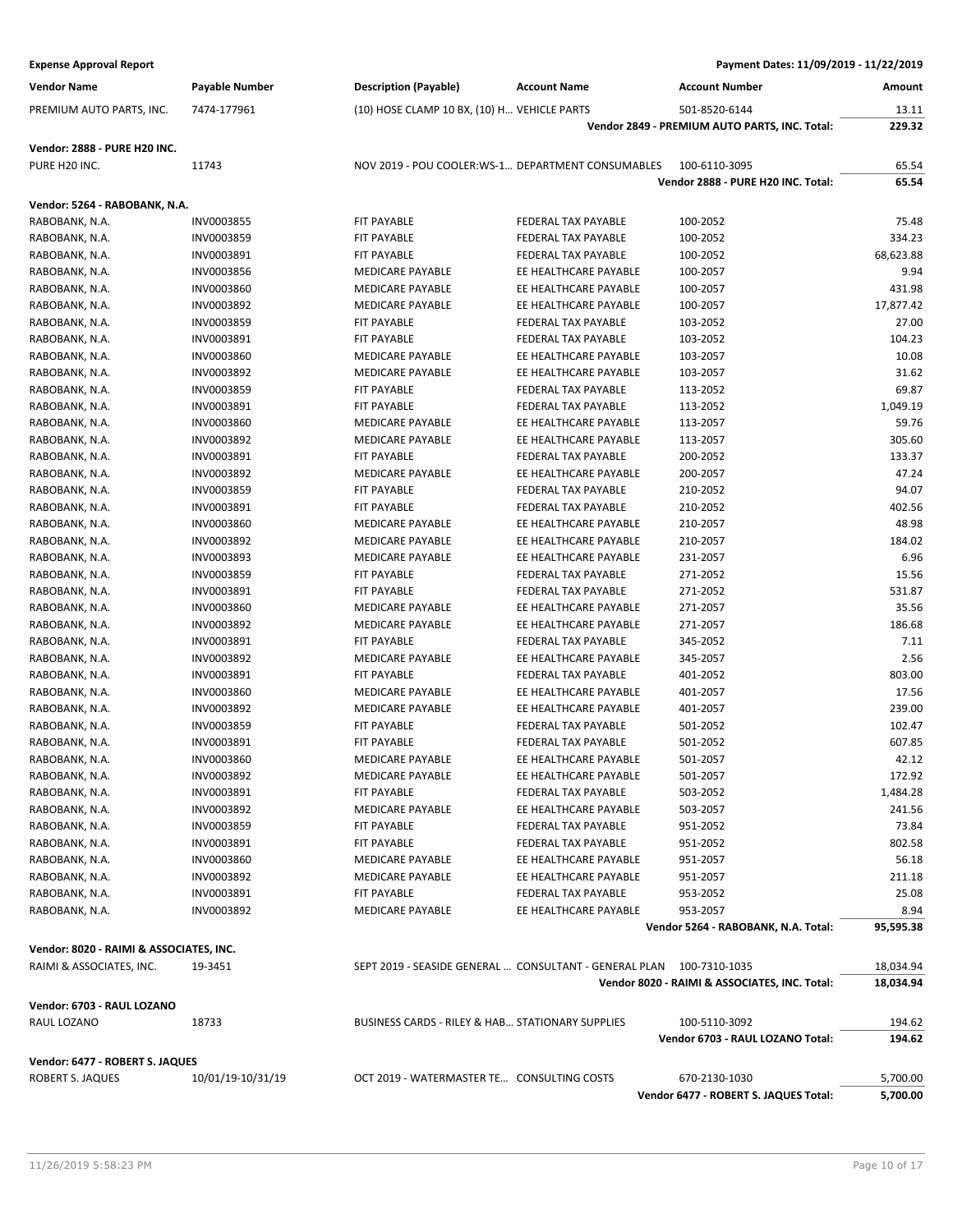| <b>Expense Approval Report</b>                              |                                                             |                                                       |                                                                      | Payment Dates: 11/09/2019 - 11/22/2019                            |                |
|-------------------------------------------------------------|-------------------------------------------------------------|-------------------------------------------------------|----------------------------------------------------------------------|-------------------------------------------------------------------|----------------|
| <b>Vendor Name</b>                                          | <b>Payable Number</b>                                       | <b>Description (Payable)</b>                          | <b>Account Name</b>                                                  | <b>Account Number</b>                                             | Amount         |
| Vendor: 9020 - RODNEY CRAIG GOODMAN JR.                     |                                                             |                                                       |                                                                      |                                                                   |                |
| RODNEY CRAIG GOODMAN JR. 1650                               |                                                             | 10/27/19 - 10/29/19 FINANCIALCONSULTANT               |                                                                      | 100-5110-1030                                                     | 4,888.82       |
|                                                             |                                                             |                                                       |                                                                      | Vendor 9020 - RODNEY CRAIG GOODMAN JR. Total:                     | 4,888.82       |
| Vendor: 3048 - SALINAS PUMP COMPANY                         |                                                             |                                                       |                                                                      |                                                                   |                |
| SALINAS PUMP COMPANY                                        | 0031344-IN                                                  | REPAIR WORK TO PUMP AT PA SUBCONTRACTED WORK          |                                                                      | 100-8310-2073                                                     | 6,453.38       |
|                                                             |                                                             |                                                       |                                                                      | Vendor 3048 - SALINAS PUMP COMPANY Total:                         | 6,453.38       |
| Vendor: 3307 - SAME DAY SHRED                               |                                                             |                                                       |                                                                      |                                                                   |                |
| SAME DAY SHRED                                              | 37992                                                       | POLICE DEPT - 64 GALLON BIN  OTHER EXPENSE            |                                                                      | 100-6110-2078                                                     | 32.50          |
|                                                             |                                                             |                                                       |                                                                      | Vendor 3307 - SAME DAY SHRED Total:                               | 32.50          |
| Vendor: 3974 - SEASIDE HIGH SCHOOL                          |                                                             |                                                       |                                                                      |                                                                   |                |
| SEASIDE HIGH SCHOOL                                         | 11/7/19 COUNCIL                                             | MAYOR'S YOUTH FUND FOR BO MAYOR'S YOUTH PROGRAM       |                                                                      | 601-2106                                                          | 3,000.00       |
|                                                             |                                                             |                                                       |                                                                      | Vendor 3974 - SEASIDE HIGH SCHOOL Total:                          | 3,000.00       |
|                                                             |                                                             |                                                       |                                                                      |                                                                   |                |
| Vendor: 3211 - SHERWIN-WILLIAMS CO.<br>SHERWIN-WILLIAMS CO. | 0258-5                                                      | MISC PAINT SUPPLIES FOR STRE DEPARTMENT CONSUMABLES   |                                                                      | 210-8110-3095                                                     | 71.47          |
| SHERWIN-WILLIAMS CO.                                        | 0370-8                                                      | MISC PAINT SUPPLIES FOR STRE DEPARTMENT CONSUMABLES   |                                                                      | 210-8110-3095                                                     | 58.49          |
|                                                             |                                                             |                                                       |                                                                      | Vendor 3211 - SHERWIN-WILLIAMS CO. Total:                         | 129.96         |
|                                                             |                                                             |                                                       |                                                                      |                                                                   |                |
| Vendor: 3249 - SMART & FINAL                                |                                                             |                                                       |                                                                      |                                                                   |                |
| <b>SMART &amp; FINAL</b>                                    | REF #058700                                                 | STORE #455 / REF #058700; PU SENIOR ACTIVITIES        |                                                                      | 251-9500-7125                                                     | 51.50<br>51.50 |
|                                                             |                                                             |                                                       |                                                                      | Vendor 3249 - SMART & FINAL Total:                                |                |
| Vendor: 8273 - SMILE BUSINESS PRODUCTS, INC.                |                                                             |                                                       |                                                                      |                                                                   |                |
| SMILE BUSINESS PRODUCTS, IN 793934                          |                                                             | ENGINEERING SHARP/MX-3070 COPIER SERVICES             |                                                                      | 100-8910-2044                                                     | 257.50         |
|                                                             |                                                             |                                                       |                                                                      | Vendor 8273 - SMILE BUSINESS PRODUCTS, INC. Total:                | 257.50         |
|                                                             | Vendor: 9210 - SOUTH BAY FOUNDRY, INC. / PHOENIX IRON WORKS |                                                       |                                                                      |                                                                   |                |
| SOUTH BAY FOUNDRY, INC. / P 197540                          |                                                             | BIKE SAFE GRATES / ORDER #16 BICYCLE SAFE STORM GRATE |                                                                      | 210-8210-9576                                                     | 8,999.48       |
| SOUTH BAY FOUNDRY, INC. / P 197540                          |                                                             |                                                       | BIKE SAFE GRATES / ORDER #16 CONSTRUCTION IN PROGRESS- 212-8930-9600 |                                                                   | 32,297.02      |
|                                                             |                                                             |                                                       |                                                                      | Vendor 9210 - SOUTH BAY FOUNDRY, INC. / PHOENIX IRON WORKS Total: | 41,296.50      |
| Vendor: 8361 - SPEAKWRITE LLC                               |                                                             |                                                       |                                                                      |                                                                   |                |
| SPEAKWRITE LLC                                              | f2adf31e                                                    | OCTOBER 2019 - POLICE DEPT B CONSULTANT               |                                                                      | 100-6110-1030                                                     | 1,145.12       |
|                                                             |                                                             |                                                       |                                                                      | Vendor 8361 - SPEAKWRITE LLC Total:                               | 1,145.12       |
| Vendor: 8380 - SPORTSENGINE INC.                            |                                                             |                                                       |                                                                      |                                                                   |                |
| SPORTSENGINE INC.                                           | 147645                                                      | OCT 2019 - (11) APPLICANT PR PERSONNEL RECRUITMENT    |                                                                      | 100-2031-2064                                                     | 55.50          |
| SPORTSENGINE INC.                                           | 147645                                                      | OCT 2019 - (11) APPLICANT PR BACKGROUND INVESTIGATION |                                                                      | 100-9310-1027                                                     | 148.00         |
| SPORTSENGINE INC.                                           | 147646                                                      |                                                       | OCT 2019 - (1) APPLICANT PROFBACKGROUND INVESTIGATION                | 100-9310-1027                                                     | 18.50          |
|                                                             |                                                             |                                                       |                                                                      | Vendor 8380 - SPORTSENGINE INC. Total:                            | 222.00         |
| Vendor: 3319 - STAPLES ADVANTAGE                            |                                                             |                                                       |                                                                      |                                                                   |                |
| STAPLES ADVANTAGE                                           | 3429120372                                                  | CITY HALL SUPPLIES 10/26/19 STATIONARY SUPPLIES       |                                                                      | 100-5110-3092                                                     | 369.63         |
| STAPLES ADVANTAGE                                           | 3429632137                                                  | FINANCE DEPT - CITY HALL SUP STATIONARY SUPPLIES      |                                                                      | 100-5110-3092                                                     | 68.97          |
| <b>STAPLES ADVANTAGE</b>                                    | 3430219413                                                  | FINANCE DEPT - SUPPLIES FOR  STATIONARY SUPPLIES      |                                                                      | 100-5110-3092                                                     | 13.08          |
| STAPLES ADVANTAGE                                           | 3429632139                                                  | FINANCE DEPT - SUPPLIES FOR  DEPARTMENT CONSUMABLES   |                                                                      | 100-5110-3095                                                     | 257.80         |
| STAPLES ADVANTAGE                                           | 3429774845                                                  | FINANCE DEPT - SUPPLIES FOR  DEPARTMENT CONSUMABLES   |                                                                      | 100-5110-3095                                                     | 29.49          |
| STAPLES ADVANTAGE                                           | 3428705592                                                  | POLICE DEPT - 7-OUTLET SURGE DEPARTMENT CONSUMABLES   |                                                                      | 100-6110-3095                                                     | 41.50          |
| <b>STAPLES ADVANTAGE</b>                                    | 3429120374                                                  | RECREATION DEPT - MISC SUPPLDEPARTMENT CONSUMABLES    |                                                                      | 100-9310-3095                                                     | 292.19         |
| STAPLES ADVANTAGE                                           | 3428705595                                                  | RECREATION DEPT - MISC SUPPLSENIOR ACTIVITIES         |                                                                      | 251-9500-7125                                                     | 174.32         |
| STAPLES ADVANTAGE                                           | 3428705594                                                  | PUBLIC WORKS - (2) HP INK CA CONSUMABLES              |                                                                      | 271-8110-3095                                                     | 30.43          |
| STAPLES ADVANTAGE                                           | 3428705594                                                  | PUBLIC WORKS - (2) HP INK CA DEPARTMENT CONSUMABLES   |                                                                      | 401-8620-3095                                                     | 30.44          |
| STAPLES ADVANTAGE                                           | 3428705594                                                  | PUBLIC WORKS - (2) HP INK CA DEPARTMENT CONSUMABLES   |                                                                      | 951-8820-3095                                                     | 30.44          |
|                                                             |                                                             |                                                       |                                                                      | <b>Vendor 3319 - STAPLES ADVANTAGE Total:</b>                     | 1,338.29       |
| Vendor: 5144 - STATE OF CALIFORNIA                          |                                                             |                                                       |                                                                      |                                                                   |                |
| STATE OF CALIFORNIA                                         | INV0003854                                                  | <b>SIT PAYABLE</b>                                    | STATE TAX PAYABLE                                                    | 100-2053                                                          | 35.10          |
| STATE OF CALIFORNIA                                         | INV0003858                                                  | <b>SIT PAYABLE</b>                                    | STATE TAX PAYABLE                                                    | 100-2053                                                          | 59.11          |
| STATE OF CALIFORNIA                                         | INV0003890                                                  | <b>SIT PAYABLE</b>                                    | STATE TAX PAYABLE                                                    | 100-2053                                                          | 27,474.88      |
| STATE OF CALIFORNIA                                         | INV0003858                                                  | SIT PAYABLE                                           | STATE TAX PAYABLE                                                    | 103-2053                                                          | 10.97          |
| STATE OF CALIFORNIA                                         | INV0003890                                                  | SIT PAYABLE                                           | STATE TAX PAYABLE                                                    | 103-2053                                                          | 35.51          |
| STATE OF CALIFORNIA                                         | INV0003858                                                  | SIT PAYABLE                                           | STATE TAX PAYABLE                                                    | 113-2053                                                          | 7.28           |
| STATE OF CALIFORNIA                                         | INV0003890                                                  | <b>SIT PAYABLE</b>                                    | STATE TAX PAYABLE                                                    | 113-2053                                                          | 379.97         |
| <b>STATE OF CALIFORNIA</b>                                  | INV0003890                                                  | <b>SIT PAYABLE</b>                                    | STATE TAX PAYABLE                                                    | 200-2053                                                          | 40.25          |
| STATE OF CALIFORNIA                                         | INV0003858                                                  | <b>SIT PAYABLE</b>                                    | STATE TAX PAYABLE                                                    | 210-2053                                                          | 20.49          |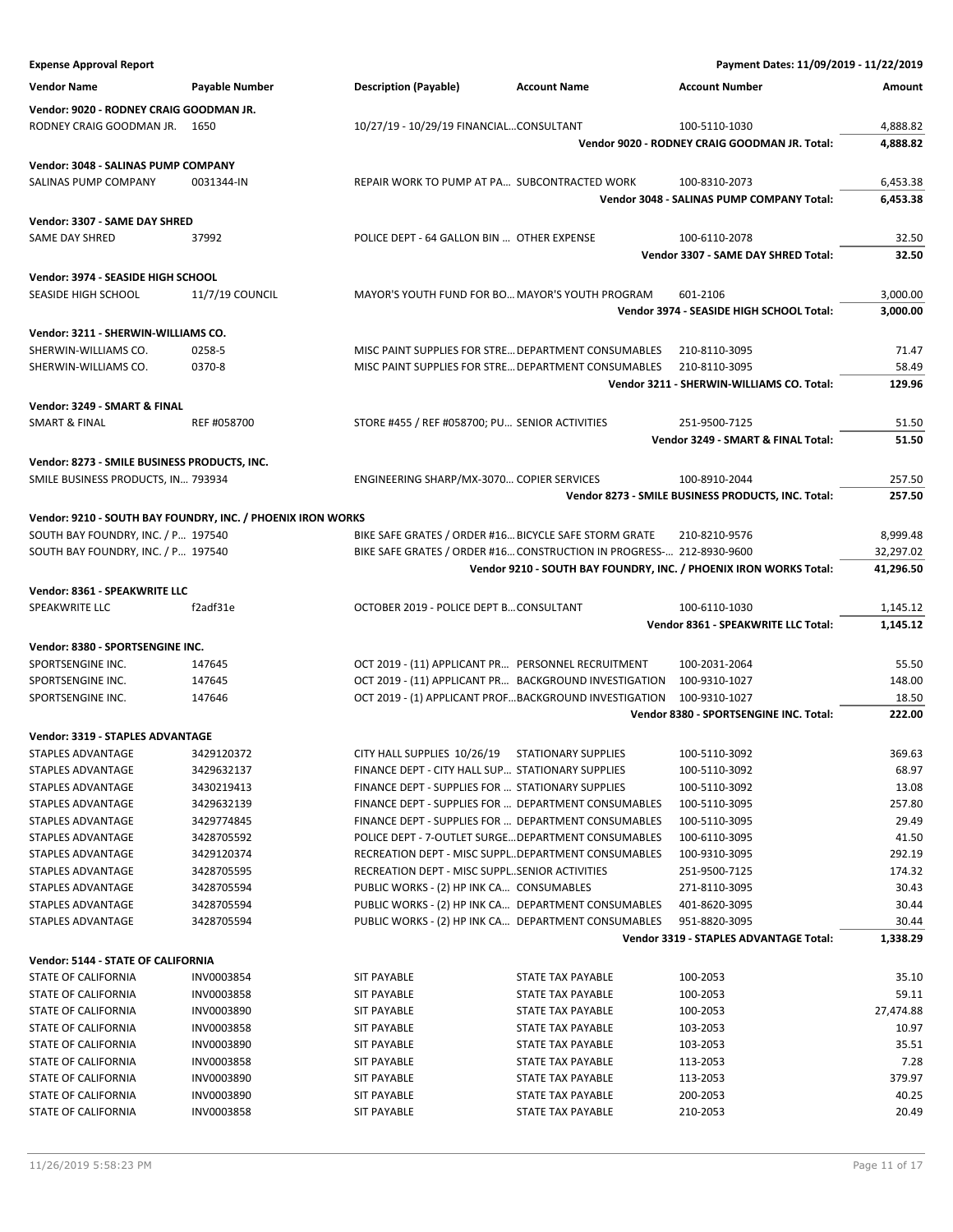# **Expense Approval Report Payment Dates: 11/09/2019 - 11/22/2019**

| <b>Vendor Name</b>                             | Payable Number   | <b>Description (Payable)</b>                           | <b>Account Name</b>                                              | <b>Account Number</b>                                | Amount    |
|------------------------------------------------|------------------|--------------------------------------------------------|------------------------------------------------------------------|------------------------------------------------------|-----------|
| STATE OF CALIFORNIA                            | INV0003890       | <b>SIT PAYABLE</b>                                     | STATE TAX PAYABLE                                                | 210-2053                                             | 149.32    |
| STATE OF CALIFORNIA                            | INV0003858       | <b>SIT PAYABLE</b>                                     | STATE TAX PAYABLE                                                | 271-2053                                             | 4.84      |
| STATE OF CALIFORNIA                            | INV0003890       | <b>SIT PAYABLE</b>                                     | <b>STATE TAX PAYABLE</b>                                         | 271-2053                                             | 172.85    |
| STATE OF CALIFORNIA                            | INV0003890       | <b>SIT PAYABLE</b>                                     | <b>STATE TAX PAYABLE</b>                                         | 345-2053                                             | 2.36      |
| STATE OF CALIFORNIA                            | INV0003890       | <b>SIT PAYABLE</b>                                     | STATE TAX PAYABLE                                                | 401-2053                                             | 280.53    |
| STATE OF CALIFORNIA                            | INV0003858       | <b>SIT PAYABLE</b>                                     | STATE TAX PAYABLE                                                | 501-2053                                             | 5.24      |
| STATE OF CALIFORNIA                            | INV0003890       | <b>SIT PAYABLE</b>                                     | STATE TAX PAYABLE                                                | 501-2053                                             | 128.62    |
| STATE OF CALIFORNIA                            | INV0003890       | <b>SIT PAYABLE</b>                                     | <b>STATE TAX PAYABLE</b>                                         | 503-2053                                             | 335.67    |
| <b>STATE OF CALIFORNIA</b>                     | INV0003858       | <b>SIT PAYABLE</b>                                     | <b>STATE TAX PAYABLE</b>                                         | 951-2053                                             | 3.42      |
| STATE OF CALIFORNIA                            | INV0003890       | <b>SIT PAYABLE</b>                                     | STATE TAX PAYABLE                                                | 951-2053                                             | 294.72    |
| STATE OF CALIFORNIA                            | INV0003890       | <b>SIT PAYABLE</b>                                     | STATE TAX PAYABLE                                                | 953-2053                                             | 17.75     |
|                                                |                  |                                                        |                                                                  | Vendor 5144 - STATE OF CALIFORNIA Total:             | 29,458.88 |
| Vendor: 8375 - STATE WATER RES. CONTROL BOARD  |                  |                                                        |                                                                  |                                                      |           |
| STATE WATER RES. CONTROL B SW-0174371          |                  | ANNUAL PERMIT FEE FOR PHAS STATE WASTE DISCHARGE FEE   |                                                                  | 271-8110-1045                                        | 14,230.00 |
|                                                |                  |                                                        |                                                                  | Vendor 8375 - STATE WATER RES. CONTROL BOARD Total:  | 14,230.00 |
| Vendor: 8553 - T. HORZEN INC.                  |                  |                                                        |                                                                  |                                                      |           |
| T. HORZEN INC.                                 | 021613.          | BALANCE DUE FOR (650) BAGS  HOLIDAY SNOW FESTIVAL      |                                                                  | 100-9200-7182                                        | 2,639.75  |
|                                                |                  |                                                        |                                                                  | Vendor 8553 - T. HORZEN INC. Total:                  | 2,639.75  |
| Vendor: 8855 - TELECOM LAW FIRM, P.C.          |                  |                                                        |                                                                  |                                                      |           |
| TELECOM LAW FIRM, P.C.                         | 7266             | SEPT 2019 - SC1-4 CUP MSTR P LEGAL SERVICES            |                                                                  | 100-3010-1022                                        | 6,250.36  |
|                                                |                  |                                                        |                                                                  | Vendor 8855 - TELECOM LAW FIRM, P.C. Total:          | 6,250.36  |
|                                                |                  |                                                        |                                                                  |                                                      |           |
| Vendor: 5475 - TERRYBERRY                      |                  |                                                        |                                                                  |                                                      |           |
| TERRYBERRY                                     | G70459           | (1) SERVICE AWARD RECOGNIT CONSULTANT                  |                                                                  | 100-2031-1030                                        | 248.55    |
|                                                |                  |                                                        |                                                                  | Vendor 5475 - TERRYBERRY Total:                      | 248.55    |
| Vendor: 6324 - The Home Depot Pro              |                  |                                                        |                                                                  |                                                      |           |
| The Home Depot Pro                             | 521302190        | JANITORIAL SUPPLIES FOR 986  DEPARTMENT CONSUMABLES    |                                                                  | 100-9200-3095                                        | 1,545.45  |
|                                                |                  |                                                        |                                                                  | Vendor 6324 - The Home Depot Pro Total:              | 1,545.45  |
| Vendor: 9106 - THE SOHAGI LAW GROUP            |                  |                                                        |                                                                  |                                                      |           |
| THE SOHAGI LAW GROUP                           | 15811            | SEPT 2019 - GENERAL PLAN SER CONSULTANT - GENERAL PLAN |                                                                  | 100-7310-1035                                        | 2,400.00  |
| THE SOHAGI LAW GROUP                           | 15812            |                                                        | SEPT 2019 - GENERAL CEQA & L WEST END PARTNERS DEVELOP 601-2133  |                                                      | 702.50    |
| THE SOHAGI LAW GROUP                           | 15810            | SEPT 2019 - CAMPUS TOWN CE BAKEWELL - CAMPUS TOWN      |                                                                  | 601-2214                                             | 32,157.03 |
|                                                |                  |                                                        |                                                                  | Vendor 9106 - THE SOHAGI LAW GROUP Total:            | 35,259.53 |
|                                                |                  |                                                        |                                                                  |                                                      |           |
| Vendor: 3290 - THE SPCA OF MONTEREY CO.        |                  |                                                        |                                                                  |                                                      |           |
| THE SPCA OF MONTEREY CO.                       | $09-19$          | SEPT 2019 - SEASIDE POLICE DE SUBCONTRACTED WORK       |                                                                  | 100-6160-2073                                        | 10,042.56 |
|                                                |                  |                                                        |                                                                  | Vendor 3290 - THE SPCA OF MONTEREY CO. Total:        | 10,042.56 |
| Vendor: 5038 - THE VILLAGE PROJECT, INC.       |                  |                                                        |                                                                  |                                                      |           |
| THE VILLAGE PROJECT, INC.                      | <b>SEPT 2019</b> | SEPT 2019 - CAL GRANT - YOUT VILLAGE PROJECT           |                                                                  | 100-2042-2092                                        | 1,674.83  |
|                                                |                  |                                                        |                                                                  | Vendor 5038 - THE VILLAGE PROJECT, INC. Total:       | 1,674.83  |
| Vendor: 9334 - TOMMY LE                        |                  |                                                        |                                                                  |                                                      |           |
| <b>TOMMY LE</b>                                | 121734           | ACTIVITY REFUND FOR KIDS' CL OTHER COMMUNITY CLASSES   |                                                                  | 100-3674                                             | 94.70     |
|                                                |                  |                                                        |                                                                  | Vendor 9334 - TOMMY LE Total:                        | 94.70     |
|                                                |                  |                                                        |                                                                  |                                                      |           |
| Vendor: 8628 - TORTI GALLAS AND PARTNERS, INC. |                  |                                                        |                                                                  | 601-2214                                             |           |
| TORTI GALLAS AND PARTNERS,  0066640            |                  | OCT 2019 - CAMPUS TOWN SPE BAKEWELL - CAMPUS TOWN      |                                                                  |                                                      | 37,500.04 |
|                                                |                  |                                                        |                                                                  | Vendor 8628 - TORTI GALLAS AND PARTNERS, INC. Total: | 37,500.04 |
| Vendor: 6911 - TRACNET                         |                  |                                                        |                                                                  |                                                      |           |
| <b>TRACNET</b>                                 | 978              |                                                        | (1) BOOKING COMPUTER VIDEOCOMPUTER SUPPLIES/SOFTWA 100-6110-3102 |                                                      | 599.00    |
|                                                |                  |                                                        |                                                                  | Vendor 6911 - TRACNET Total:                         | 599.00    |
| Vendor: 4670 - TREASURER -- COUNTY OF MONTEREY |                  |                                                        |                                                                  |                                                      |           |
| TREASURER -- COUNTY OF MO 19-000265            |                  | SEPT 2019 - LEGAL SVCS RENDE LEGAL SERVICES            |                                                                  | 951-8810-1022                                        | 1,130.76  |
|                                                |                  |                                                        |                                                                  | Vendor 4670 - TREASURER -- COUNTY OF MONTEREY Total: | 1,130.76  |
| Vendor: 3515 - TRI-COUNTY FIRE PROTECTION      |                  |                                                        |                                                                  |                                                      |           |
| TRI-COUNTY FIRE PROTECTION SY101545            |                  | CHILD DEV CTR - SERVICE AND  SUBCONTRACTED WORK        |                                                                  | 113-8730-2073                                        | 180.53    |
|                                                |                  |                                                        |                                                                  | Vendor 3515 - TRI-COUNTY FIRE PROTECTION Total:      | 180.53    |
|                                                |                  |                                                        |                                                                  |                                                      |           |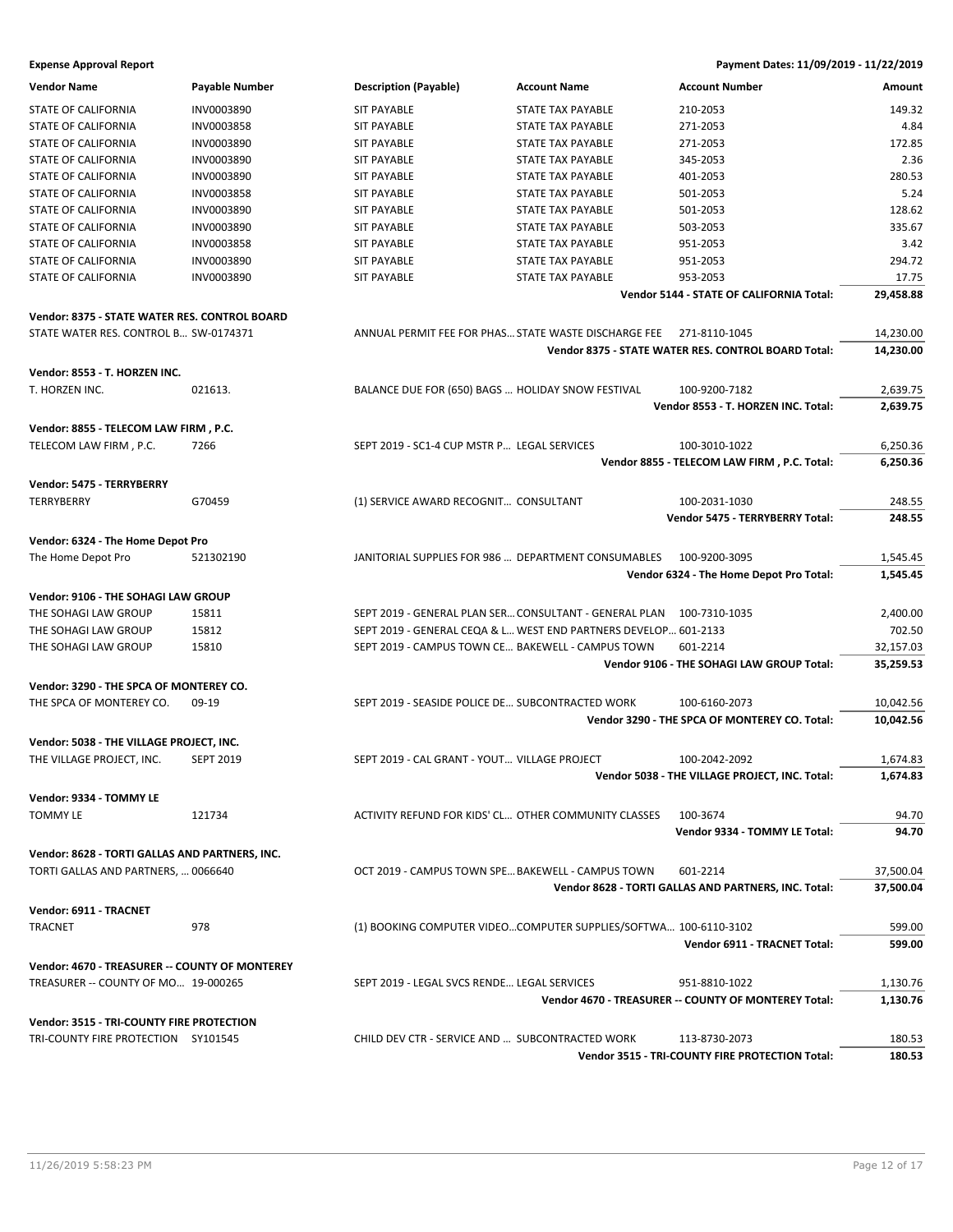| <b>Expense Approval Report</b>            |                       |                                                                      |                     | Payment Dates: 11/09/2019 - 11/22/2019          |             |
|-------------------------------------------|-----------------------|----------------------------------------------------------------------|---------------------|-------------------------------------------------|-------------|
| <b>Vendor Name</b>                        | <b>Payable Number</b> | <b>Description (Payable)</b>                                         | <b>Account Name</b> | <b>Account Number</b>                           | Amount      |
| Vendor: 5873 - UNITED SITE SERVICES, INC. |                       |                                                                      |                     |                                                 |             |
| UNITED SITE SERVICES, INC.                | 114-9387171           | 10/4/19 - 10/31/19 TRAILER KIT EQUIPMENT RENTAL                      |                     | 100-8420-2087                                   | 54.26       |
|                                           |                       |                                                                      |                     | Vendor 5873 - UNITED SITE SERVICES, INC. Total: | 54.26       |
| Vendor: 6671 - VERIZON WIRELESS           |                       |                                                                      |                     |                                                 |             |
| <b>VERIZON WIRELESS</b>                   | 9840797251            | ACCT #772515511-00009; 10/2 TELEPHONE                                |                     | 100-6110-5132                                   | 1,082.96    |
| <b>VERIZON WIRELESS</b>                   | 9840797245            | ACCT #772515511-00003; 10/2 MOBILE COMMUNICATION                     |                     | 100-6120-5135                                   | 855.00      |
| <b>VERIZON WIRELESS</b>                   | 9840797246            | ACCT #772515511-00004; 10/2 DEPARTMENT CONSUMABLES                   |                     | 113-8730-3095                                   | 38.01       |
| <b>VERIZON WIRELESS</b>                   | 9840794341            | ACCT #742264136-00001; 10/2 MOBILE COMMUNICATIONS                    |                     | 503-4010-5135                                   | 110.80      |
| <b>VERIZON WIRELESS</b>                   | 9840797247            | ACCT #772515511-00005; 10/2 MOBILE COMMUNICATIONS                    |                     | 503-4010-5135                                   | 114.33      |
| <b>VERIZON WIRELESS</b>                   | 9840797248            | ACCT #772515511-00006; 10/2 MOBILE COMMUNICATIONS                    |                     | 503-4010-5135                                   | 138.16      |
| <b>VERIZON WIRELESS</b>                   | 9840797249            | ACCT #772515511-00007; 10/2 MOBILE COMMUNICATIONS                    |                     | 503-4010-5135                                   | 56.79       |
| <b>VERIZON WIRELESS</b>                   | 9840797250            | ACCT #772515511-00008; 10/2 MOBILE COMMUNICATIONS                    |                     | 503-4010-5135                                   | 382.43      |
|                                           |                       |                                                                      |                     | Vendor 6671 - VERIZON WIRELESS Total:           | 2,778.48    |
| Vendor: 8129 - VORTEX INDUSTRIES, INC.    |                       |                                                                      |                     |                                                 |             |
| VORTEX INDUSTRIES, INC.                   | 44-1383180            | REPAIRS TO STEEL DOOR AT 16 SUBCONTRACTED WORK                       |                     | 100-8310-2073                                   | 2,751.05    |
|                                           |                       |                                                                      |                     | Vendor 8129 - VORTEX INDUSTRIES, INC. Total:    | 2,751.05    |
| Vendor: 2328 - WALLACE GROUP              |                       |                                                                      |                     |                                                 |             |
| <b>WALLACE GROUP</b>                      | 49368                 | SEPT 2019 - TOYOTA SEWER PL CONSULTANT                               |                     | 951-8810-1030                                   | 3,367.50    |
|                                           |                       |                                                                      |                     | Vendor 2328 - WALLACE GROUP Total:              | 3,367.50    |
|                                           |                       |                                                                      |                     |                                                 |             |
| Vendor: 9212 - WEX BANK                   |                       |                                                                      |                     |                                                 |             |
| <b>WEX BANK</b>                           | 61903011              | POLICE DEPT FUEL PURCHASES  VEHICLE FUEL                             |                     | 501-8520-6145                                   | 404.70      |
|                                           |                       |                                                                      |                     | Vendor 9212 - WEX BANK Total:                   | 404.70      |
| <b>Vendor: 4970 - WHITSON ENGINEERS</b>   |                       |                                                                      |                     |                                                 |             |
| <b>WHITSON ENGINEERS</b>                  | 0022967               | SEPT 2019 - BROADWAY/FREM CONSULTANT                                 |                     | 210-8110-1030                                   | 146.00      |
| <b>WHITSON ENGINEERS</b>                  | 0023015               | SEPT 2019 - HIGHLAND OTIS PA HIGHLAND OTIS PARK IMPROV 342-8910-9544 |                     |                                                 | 320.00      |
| <b>WHITSON ENGINEERS</b>                  | 0023014               | SEPT 2019 - ELLIS PARK SVCS                                          | <b>ELLIS PARK</b>   | 342-8910-9574                                   | 3,496.00    |
|                                           |                       |                                                                      |                     | Vendor 4970 - WHITSON ENGINEERS Total:          | 3,962.00    |
| <b>Vendor: 6649 - YORK</b>                |                       |                                                                      |                     |                                                 |             |
| <b>YORK</b>                               | 500019381             | 7/1/19-9/30/19 WORKERS CO TAIL CLAIMS                                |                     | 502-5120-2097                                   | 4,250.00    |
| <b>YORK</b>                               | 500019382             | 10/1/19-12/31/19 - WORKERS  TAIL CLAIMS                              |                     | 502-5120-2097                                   | 4,250.00    |
| <b>YORK</b>                               | CM0000303             | CREDIT FOR WORKERS COMP P TAIL CLAIMS                                |                     | 502-5120-2097                                   | $-1,691.52$ |
|                                           |                       |                                                                      |                     | Vendor 6649 - YORK Total:                       | 6,808.48    |

**Grand Total: 778,496.72**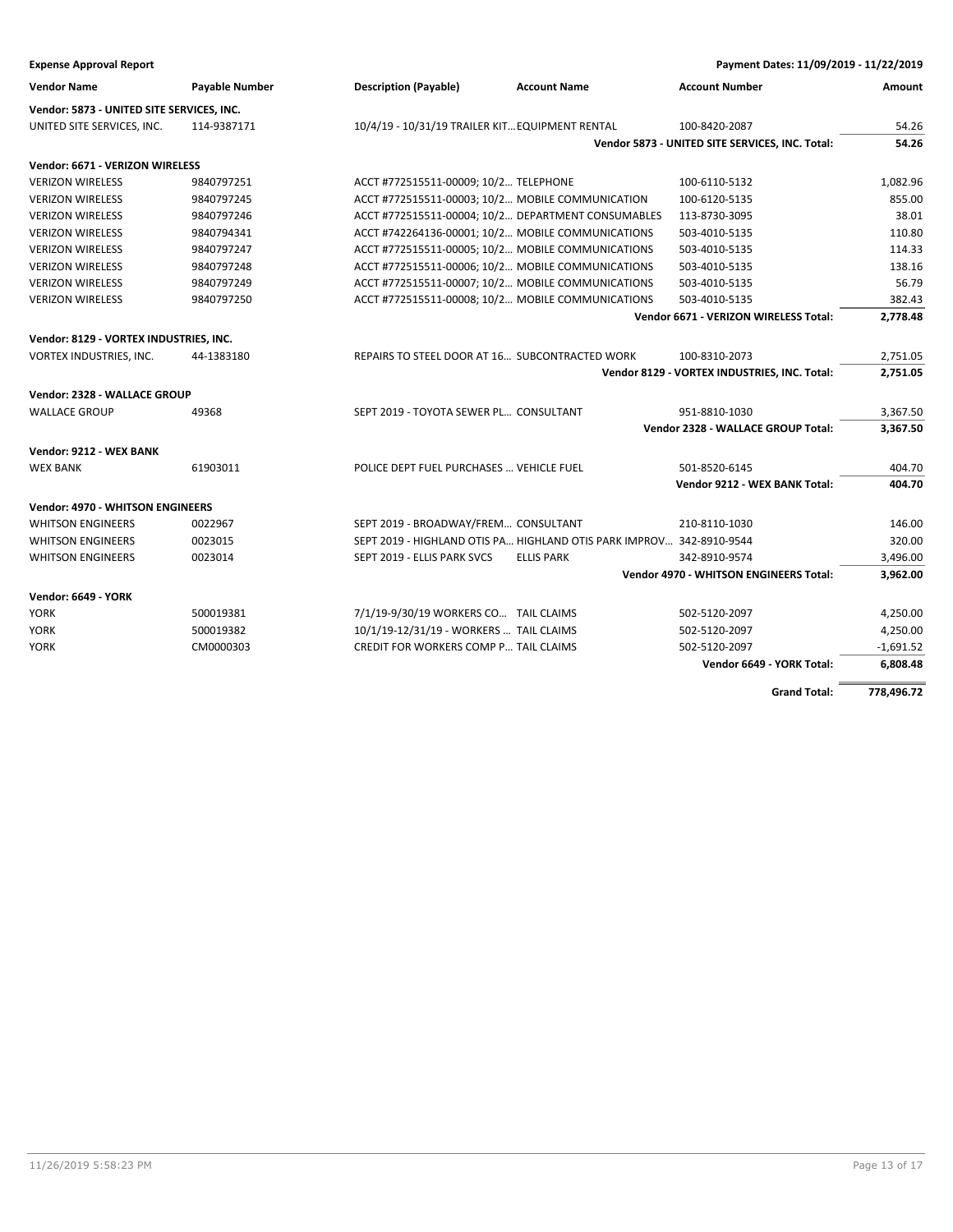**Report Summary**

# **Fund Summary**

| Fund                                  | <b>Payment Amount</b> |
|---------------------------------------|-----------------------|
| 100 - GENERAL FUND                    | 340,195.48            |
| 103 - LAGUNA GRANDE PKG FUND          | 3,776.34              |
| 113 - POMA & DMDC FUND                | 5,271.33              |
| 200 - CDBG FUND                       | 4,577.65              |
| <b>210 - STREETS FUND</b>             | 24,274.27             |
| 212 - TRANSPORTATION CAPITAL PROJECTS | 32,297.02             |
| 231 - SAFER - FEMA GRANT              | 6.96                  |
| 251 - SENIOR PROGRAMS                 | 600.82                |
| 255 - SOPER FIELD CMNTY CNTR          | 667.13                |
| 271 - STORMWATER FUND                 | 15,717.68             |
| 342 - PARKS-PLAYGROUND IMPRVMNT       | 3,816.00              |
| 345 - WBUV INFRASTRUCTURE IMPRO       | 93,889.79             |
| 348 - CUTINO PARK IMPRVMTS            | 41,430.93             |
| 401 - WATER FUND                      | 7,639.44              |
| 501 - EQUIPMT MAINT FUND              | 56,014.60             |
| 502 - PROP/CASUALTY INS FUND          | 6,808.48              |
| 503 - MIS FUND                        | 4,921.02              |
| 601 - EXPEND TRUST FUND               | 90,091.57             |
| 670 - WATERMASTER FUND                | 17,328.16             |
| 951 - SAN, DISTRICT GEN, FUND         | 11,465.87             |
| 953 - SAN, DISTRICT CAP, IMPROV       | 17,515.27             |
| 973 - SA MERGED - LMIHF               | 190.91                |
| <b>Grand Total:</b>                   | 778,496.72            |

# **Account Summary**

| <b>Account Number</b> | <b>Account Name</b>             | <b>Payment Amount</b> |
|-----------------------|---------------------------------|-----------------------|
| 100-1010-7166         | <b>MCCVB</b>                    | 22,030.25             |
| 100-1010-7167         | <b>COMMUNITY FIREWORKS</b>      | 290.00                |
| 100-1340-3095         | DEPARTMENT CONSUMA              | 10,000.00             |
| 100-2010              | <b>TID ASSESSMENT</b>           | 21,616.65             |
| 100-2021-3102         | <b>COMPUTER SUPPLIES</b>        | 166.10                |
| 100-2031-1030         | CONSULTANT                      | 648.55                |
| 100-2031-2064         | PERSONNEL RECRUITMENT           | 166.50                |
| 100-2042-1039         | JAN ROEHL CONSULTING            | 1,338.75              |
| 100-2042-2092         | <b>VILLAGE PROJECT</b>          | 1,674.83              |
| 100-2042-7201         | COMM PARTNERSHIP FOR            | 1,773.75              |
| 100-2042-7206         | <b>PARTNERS FOR PEACE</b>       | 2,952.17              |
| 100-2052              | <b>FEDERAL TAX PAYABLE</b>      | 69,033.59             |
| 100-2053              | STATE TAX PAYABLE               | 27,569.09             |
| 100-2057              | EE HEALTHCARE PAYABLE           | 18,319.34             |
| 100-2059              | <b>GARNISHMENT PAYABLE</b>      | 3,281.05              |
| 100-3010-1022         | <b>LEGAL SERVICES</b>           | 20,606.36             |
| 100-3010-1023         | <b>LEGAL SERVICES - SPECIAL</b> | 330.00                |
| 100-3674              | OTHER COMMUNITY CLA             | 94.70                 |
| 100-5110-1029         | <b>TRAINING &amp; EDUCATION</b> | 300.00                |
| 100-5110-1030         | CONSULTANT                      | 4,888.82              |
| 100-5110-2044         | <b>COPIER SERVICES</b>          | 518.35                |
| 100-5110-3092         | <b>STATIONARY SUPPLIES</b>      | 646.30                |
| 100-5110-3095         | DEPARTMENT CONSUMA              | 308.48                |
| 100-5110-4122         | <b>DUES &amp; MEMBERSHIP</b>    | 250.00                |
| 100-5110-4124         | <b>MAIL SERVICES</b>            | 1,839.09              |
| 100-6110-1027         | <b>BACKGROUND INVESTIGA</b>     | 3,628.00              |
| 100-6110-1029         | <b>TRAINING &amp; EDUCATION</b> | 453.09                |
| 100-6110-1030         | CONSULTANT                      | 1,145.12              |
| 100-6110-2078         | <b>OTHER EXPENSE</b>            | 483.17                |
| 100-6110-3095         | DEPARTMENT CONSUMA              | 107.04                |
| 100-6110-3102         | COMPUTER SUPPLIES/SO            | 2,059.09              |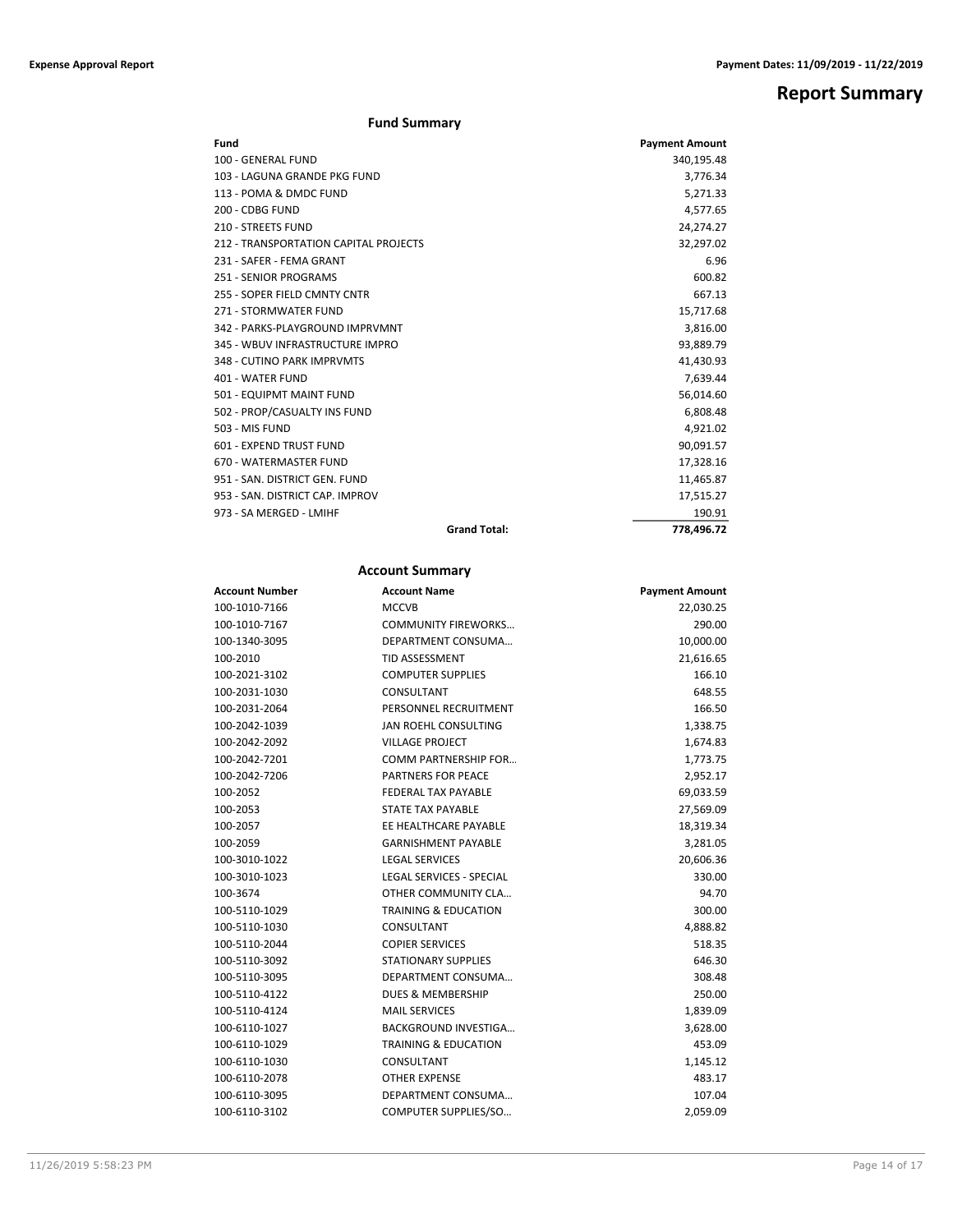|                       | <b>Account Summary</b>          |                       |
|-----------------------|---------------------------------|-----------------------|
| <b>Account Number</b> | <b>Account Name</b>             | <b>Payment Amount</b> |
| 100-6110-4124         | <b>MAIL SERVICES</b>            | 8.19                  |
| 100-6110-5132         | <b>TELEPHONE</b>                | 1,677.65              |
| 100-6120-3096         | CSA74 APPROVED MEDIC            | 99.00                 |
| 100-6120-5135         | <b>MOBILE COMMUNICATION</b>     | 855.00                |
| 100-6130-1029         | <b>TRAINING &amp; EDUCAITON</b> | 311.90                |
| 100-6130-4125         | <b>INVESTIGATION EXPENSE</b>    | 250.00                |
| 100-6160-2073         | SUBCONTRACTED WORK              | 10,042.56             |
| 100-6610-2041         | COUNTY COMMUNICATI              | 448.38                |
| 100-6640-3093         | <b>JANITORIAL SUPPLIES</b>      | 88.84                 |
| 100-6640-3096         | <b>CSA 74 PURCHASES</b>         | 468.88                |
| 100-7310-1030         | CONSULTANT                      | 8,394.55              |
| 100-7310-1035         | CONSULTANT - GENERAL            | 20,434.94             |
| 100-7310-4206         | <b>FARMERS' MARKET</b>          | 3,892.94              |
| 100-7410-1030         | CONSULTANT                      | 1,825.27              |
| 100-7410-2044         | <b>COPIER SERVICES</b>          | 261.73                |
| 100-7410-4122         | DUES & MEMBERSHIPS              | 5,000.00              |
| 100-8310-2044         | <b>COPIER SERVICES</b>          | 107.36                |
| 100-8310-2049         | UNIFORM SERVICE / LAU           | 153.99                |
| 100-8310-2073         | SUBCONTRACTED WORK              | 10,395.51             |
| 100-8310-3095         | DEPARTMENT CONSUMA              | 683.34                |
| 100-8310-5133         | <b>WATER</b>                    | 6,078.20              |
| 100-8410-2049         | UNIFORM SERVICE/LAUN            | 32.00                 |
| 100-8410-3097         | SAFETY EQUIPMENT                | 228.58                |
| 100-8420-2049         | UNIFORM SERVICE/LAUN            | 121.99                |
| 100-8420-2073         | SUBCONTRACTED WORK              | 7,424.23              |
| 100-8420-2087         | EQUIPMENT RENTAL                | 54.26                 |
| 100-8420-3095         | DEPARTMENT CONSUMA              | 884.57                |
| 100-8430-2073         | SUBCONTRACTED WORK              | 13,479.82             |
| 100-8430-7168         | <b>CHRISTMAS DECORATIONS</b>    | 4,910.46              |
| 100-8440-2049         | UNIFORM SERVICE / LAU           | 59.96                 |
| 100-8440-3095         | DEPARTMENT CONSUMA              | 365.49                |
| 100-8440-5133         | <b>WATER</b>                    | 12,092.20             |
| 100-8450-2049         | UNIFORM SERVICE / LAU           | 32.00                 |
| 100-8450-3095         | DEPARTMENT CONSUMA              | 1,569.07              |
| 100-8910-2044         | <b>COPIER SERVICES</b>          | 651.89                |
| 100-8910-3095         | DEPARTMENT CONSUMA              | 206.10                |
| 100-9100-2043         | TEMPORARY CONTRACT S            | 156.00                |
| 100-9100-2073         | SUBCONTRACTED WORK              | 75.00                 |
| 100-9100-3095         | DEPARTMENT CONSUMA              | 228.25                |
| 100-9105-2049         | UNIFORM SERVICE/LAUN            | 266.56                |
| 100-9200-3095         | DEPARTMENT CONSUMA              | 1,545.45              |
| 100-9200-7175         | <b>SUMMER PARK CONCERTS</b>     | 1,020.00              |
| 100-9200-7182         | <b>HOLIDAY SNOW FESTIVAL</b>    | 3,678.45              |
| 100-9310-1027         | <b>BACKGROUND INVESTIGA</b>     | 334.50                |
| 100-9310-3095         | DEPARTMENT CONSUMA              | 292.19                |
| 100-9330-2073         | SUBCONTRACTED WORK              | 490.00                |
| 103-2052              | FEDERAL TAX PAYABLE             | 131.23                |
| 103-2053              | <b>STATE TAX PAYABLE</b>        | 46.48                 |
| 103-2057              | EE HEALTHCARE PAYABLE           | 41.70                 |
| 103-8710-2049         | UNIFORM SERVICE/LAUN            | 20.01                 |
| 103-8710-2073         | <b>SUBCONTRACTED WORK</b>       | 1,097.09              |
| 103-8710-5133         | <b>WATER</b>                    | 2,439.83              |
| 113-2052              | FEDERAL TAX PAYABLE             | 1,119.06              |
| 113-2053              | STATE TAX PAYABLE               | 387.25                |
| 113-2057              | EE HEALTHCARE PAYABLE           | 365.36                |
| 113-8730-2049         | UNIFORM SERVICE / LAU           | 193.20                |
| 113-8730-2073         | SUBCONTRACTED WORK              | 180.53                |
| 113-8730-2075         | <b>CONTRACT SERVICES - NO</b>   | 2,295.97              |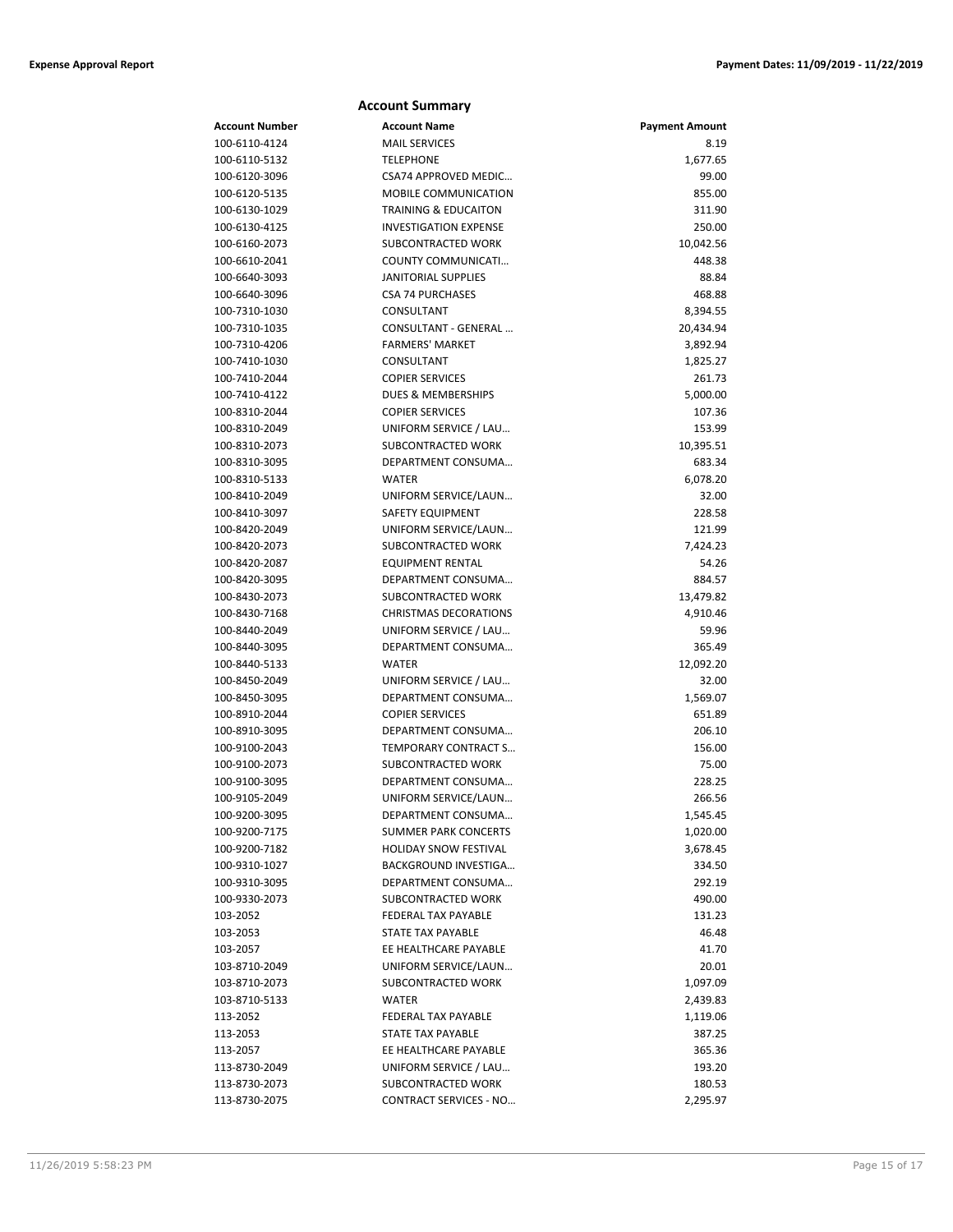|                      | <b>Account Summary</b>                                 |                       |
|----------------------|--------------------------------------------------------|-----------------------|
| Account Number       | <b>Account Name</b>                                    | <b>Payment Amount</b> |
| 113-8730-3095        | DEPARTMENT CONSUMA                                     | 729.96                |
| 200-2052             | FEDERAL TAX PAYABLE                                    | 133.37                |
| 200-2053             | <b>STATE TAX PAYABLE</b>                               | 40.25                 |
| 200-2057             | EE HEALTHCARE PAYABLE                                  | 47.24                 |
| 200-5410-7400        | <b>GREATER VICTORY TEMPL</b>                           | 1,944.46              |
| 200-5410-7402        | ECHO                                                   | 2,412.33              |
| 210-2052             | FEDERAL TAX PAYABLE                                    | 496.63                |
| 210-2053             | STATE TAX PAYABLE                                      | 169.81                |
| 210-2057             | EE HEALTHCARE PAYABLE                                  | 233.00                |
| 210-2059             | <b>GARNISHMENT PAYABLE</b>                             | 16.41                 |
| 210-8110-1030        | CONSULTANT                                             | 146.00                |
| 210-8110-2049        | UNIFORM SERVICE/LAUN                                   | 79.97                 |
| 210-8110-2068        | REFUSE DISPOSAL                                        | 20.00                 |
| 210-8110-3095        | DEPARTMENT CONSUMA                                     | 1,158.77              |
| 210-8210-9576        | BICYCLE SAFE STORM GR                                  | 8,999.48              |
| 210-8420-2049        | UNIFORM SERVICE/LAUN                                   | 20.01                 |
| 210-8420-2093        | SUBCONTRACTED WORK                                     | 1,166.67              |
| 210-8420-5133        | <b>WATER</b>                                           | 11,767.52             |
| 212-8930-9600        | <b>CONSTRUCTION IN PROG</b>                            | 32,297.02             |
| 231-2057             | EE HEALTHCARE PAYABLE                                  | 6.96                  |
| 251-9500-7125        | <b>SENIOR ACTIVITIES</b>                               | 600.82                |
| 255-2345             | <b>CENTER RENTAL DEPOSITS</b>                          | 667.13                |
| 271-2052             | <b>FEDERAL TAX PAYABLE</b><br><b>STATE TAX PAYABLE</b> | 547.43<br>177.69      |
| 271-2053<br>271-2057 | EE HEALTHCARE PAYABLE                                  | 222.24                |
| 271-8110-1045        | STATE WASTE DISCHARGE                                  |                       |
| 271-8110-2049        | UNIFORM SERVICE/LAUN                                   | 14,230.00<br>79.97    |
| 271-8110-2073        | SUBCONTRACTED WORK                                     | 223.82                |
| 271-8110-3095        | CONSUMABLES                                            | 236.53                |
| 342-8910-9544        | HIGHLAND OTIS PARK IM                                  | 320.00                |
| 342-8910-9574        | <b>ELLIS PARK</b>                                      | 3,496.00              |
| 345-2052             | FEDERAL TAX PAYABLE                                    | 7.11                  |
| 345-2053             | STATE TAX PAYABLE                                      | 2.36                  |
| 345-2057             | EE HEALTHCARE PAYABLE                                  | 2.56                  |
| 345-8910-9513        | <b>WBUV-RSTP GRANT</b>                                 | 52,438.91             |
| 345-8910-9518        | WBUV - CAL TRANS GRAN                                  | 41,438.85             |
| 348-8910-9570        | PARKS IMPROVEMENTS                                     | 41,430.93             |
| 401-2002             | A/P MPWMD SURCHARGE                                    | 4,571.11              |
| 401-2052             | FEDERAL TAX PAYABLE                                    | 803.00                |
| 401-2053             | STATE TAX PAYABLE                                      | 280.53                |
| 401-2057             | EE HEALTHCARE PAYABLE                                  | 256.56                |
| 401-8610-2053        | <b>OUTSIDE PRINTING SERVI</b>                          | 137.72                |
| 401-8610-2072        | <b>CONTRACT SERVICES</b>                               | 732.47                |
| 401-8610-3095        | DEPARTMENT CONSUMA                                     | 206.10                |
| 401-8610-4124        | POSTAGE                                                | 313.27                |
| 401-8620-2049        | UNIFORM SERVICE/LAUN                                   | 79.97                 |
| 401-8620-2072        | <b>WATER SAMPLING</b>                                  | 225.00                |
| 401-8620-3095        | DEPARTMENT CONSUMA                                     | 33.71                 |
| 501-2052             | FEDERAL TAX PAYABLE                                    | 710.32                |
| 501-2053             | STATE TAX PAYABLE                                      | 133.86                |
| 501-2057             | EE HEALTHCARE PAYABLE                                  | 215.04                |
| 501-8510-2078        | <b>OTHER EXPENSE</b>                                   | 54.00                 |
| 501-8510-3097        | SAFETY EQUIPMENT                                       | 80.00                 |
| 501-8520-2049        | UNIFORM SERVICE/LAUN                                   | 79.97                 |
| 501-8520-3095        | DEPARTMENT CONSUMA                                     | 451.76                |
| 501-8520-3107        | <b>TOOLS</b>                                           | 21.97                 |
| 501-8520-6144        | <b>VEHICLE PARTS</b>                                   | 1,811.28              |
| 501-8520-6145        | <b>VEHICLE FUEL</b>                                    | 6,889.88              |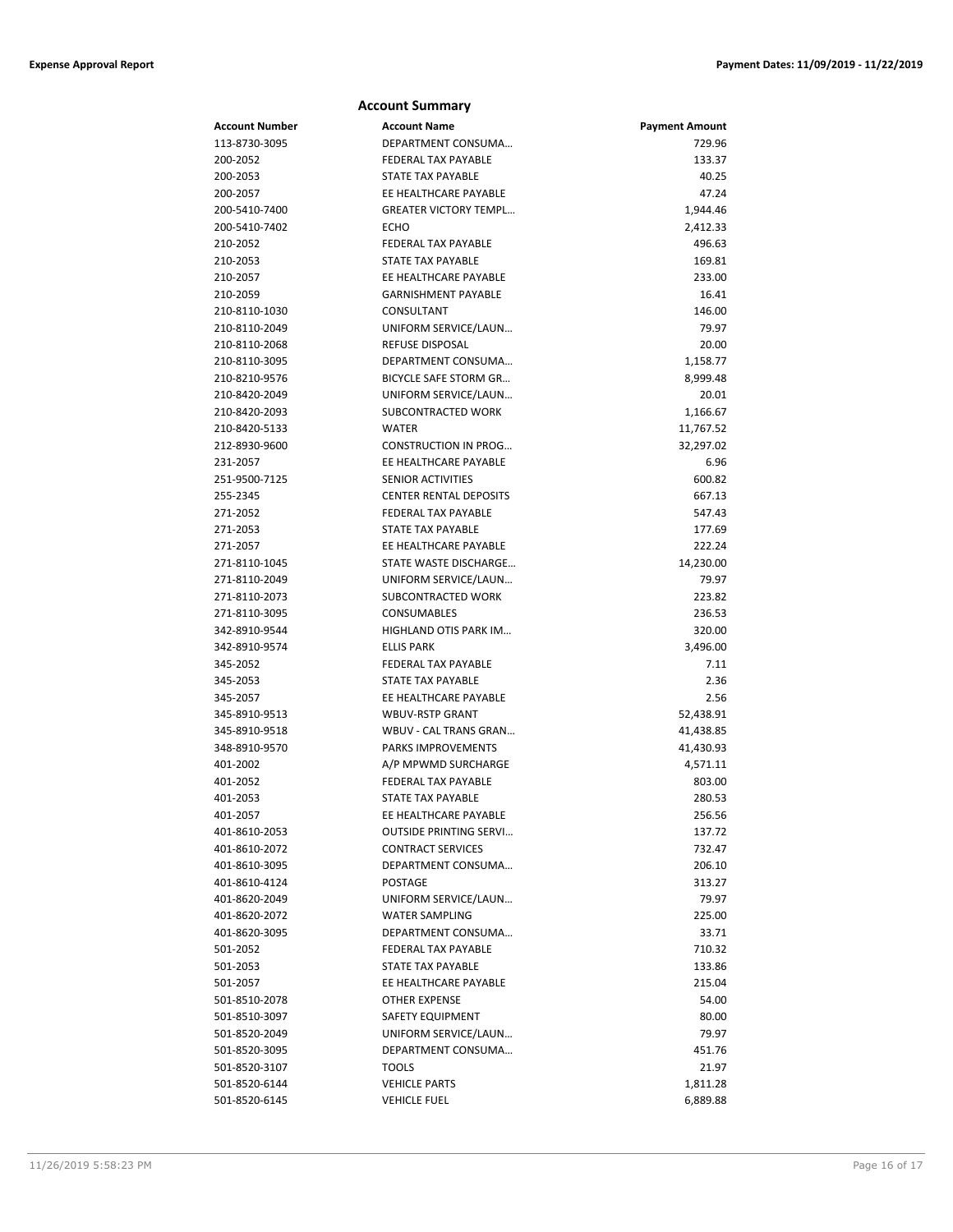|                | <b>Account Summary</b>            |                       |
|----------------|-----------------------------------|-----------------------|
| Account Number | <b>Account Name</b>               | <b>Payment Amount</b> |
| 501-8520-6147  | <b>TIRES</b>                      | 1,575.55              |
| 501-8520-6148  | <b>OUTSIDE REPAIRS</b>            | 41,697.97             |
| 501-8520-6149  | <b>BODY REPAIR &amp; PAINTING</b> | 2,293.00              |
| 502-5120-2097  | <b>TAIL CLAIMS</b>                | 6,808.48              |
| 503-2052       | <b>FEDERAL TAX PAYABLE</b>        | 1,484.28              |
| 503-2053       | <b>STATE TAX PAYABLE</b>          | 335.67                |
| 503-2057       | EE HEALTHCARE PAYABLE             | 241.56                |
| 503-4010-3102  | COMPUTER SUPPLIES/SO              | 1,786.10              |
| 503-4010-5135  | <b>MOBILE COMMUNICATIO</b>        | 802.51                |
| 503-4010-5138  | DATA COMMUNICATION                | 270.90                |
| 601-2106       | MAYOR'S YOUTH PROGR               | 3,000.00              |
| 601-2133       | <b>WEST END PARTNERS DE</b>       | 14,400.50             |
| 601-2214       | <b>BAKEWELL - CAMPUS TO</b>       | 72,691.07             |
| 670-2120-1030  | CONSULTANT                        | 2,900.00              |
| 670-2130-1030  | <b>CONSULTING COSTS</b>           | 14,428.16             |
| 951-2052       | <b>FEDERAL TAX PAYABLE</b>        | 876.42                |
| 951-2053       | <b>STATE TAX PAYABLE</b>          | 298.14                |
| 951-2057       | EE HEALTHCARE PAYABLE             | 267.36                |
| 951-8810-1022  | <b>LEGAL SERVICES</b>             | 1,130.76              |
| 951-8810-1030  | CONSULTANT                        | 3,367.50              |
| 951-8810-4122  | DUES AND MEMBERSHIPS              | 1,000.00              |
| 951-8810-5132  | <b>TELEPHONE</b>                  | 153.18                |
| 951-8820-2049  | UNIFORM SERVICE / LAU             | 79.97                 |
| 951-8820-3095  | DEPARTMENT CONSUMA                | 236.54                |
| 951-8820-4121  | <b>MEETINGS AND TRAVEL</b>        | 600.00                |
| 951-8820-4122  | DUES AND MEMBERSHIPS              | 3,456.00              |
| 953-2052       | <b>FEDERAL TAX PAYABLE</b>        | 25.08                 |
| 953-2053       | <b>STATE TAX PAYABLE</b>          | 17.75                 |
| 953-2057       | EE HEALTHCARE PAYABLE             | 8.94                  |
| 953-8820-9204  | <b>LIFT STATION UPGRADES</b>      | 9,158.75              |
| 953-8820-9205  | CANYON DEL REY SEWER L            | 5,850.00              |
| 953-8820-9218  | SEWER LINE REPLACEME              | 2,454.75              |
| 973-9710-9526  | AFFORDABLE HOUSING                | 190.91                |
|                | <b>Grand Total:</b>               | 778,496.72            |

# **Project Account Summary**

| <b>Project Account Key</b> |                     | <b>Payment Amount</b> |
|----------------------------|---------------------|-----------------------|
| **None**                   |                     | 675,145.48            |
| 271EMP                     |                     | 223.82                |
| 5005009 AA                 |                     | 180.53                |
| 5005010 AA                 |                     | 67.30                 |
| 5005012 AA                 |                     | 195.97                |
| 5005014 AA                 |                     | 350.55                |
| 5005060 AA                 |                     | 2,605.31              |
| 76CONSTRUC                 |                     | 93,877.76             |
| 950VENDORS                 |                     | 5,850.00              |
|                            | <b>Grand Total:</b> | 778,496.72            |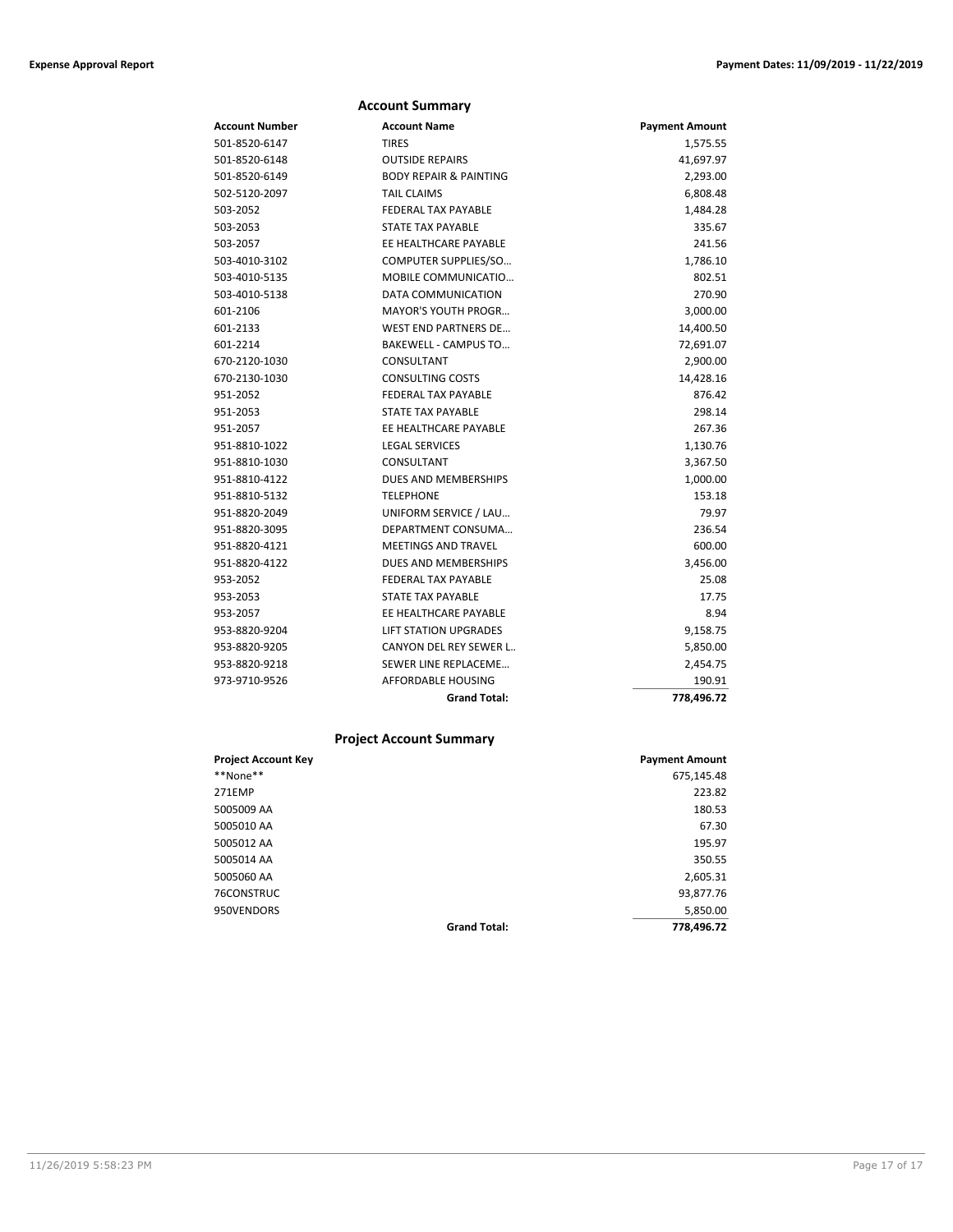

# **Distribution Report**

Seaside, CA Payroll Set: 01 Expense Range - Payment Range 11/09/2019-11/22/2019

| <b>Fund: 100 - GENERAL FUND</b> |                                 |            |
|---------------------------------|---------------------------------|------------|
| 100-1010-0001                   | SALARIES                        | 861.62     |
| 100-1010-0020                   | PART-TIME HOURLY WAGES          | 878.26     |
| 100-2010-0001                   | SALARIES                        | 9,746.90   |
| 100-2010-0018                   | <b>AUTO ALLOWANCE</b>           | 200.00     |
| 100-2010-0020                   | PART-TIME HOURLY WAGES          | 2,486.60   |
| 100-2021-0001                   | SALARIES                        | 7,690.36   |
| 100-2031-0001                   | SALARIES                        | 12,171.77  |
| 100-2042-0020                   | PART-TIME HOURLY WAGES          | 3,543.19   |
| 100-3010-0001                   | SALARIES                        | 14,769.26  |
| 100-5110-0001                   | SALARIES                        | 26,570.79  |
| 100-5110-0041                   | <b>MEDICAL INSURANCE</b>        | 46.15      |
| 100-5110-1033                   | <b>FITNESS PROGRAM</b>          | 118.06     |
| 100-6110-0001                   | SALARIES                        | 32,262.28  |
| 100-6110-0002                   | <b>OVERTIME</b>                 | 641.39     |
| 100-6110-0003                   | <b>HOLIDAY OVERTIME</b>         | 667.06     |
| 100-6110-0004                   | UNIFORM ALLOWANCE               | 594.00     |
| 100-6110-0020                   | PART-TIME HOURLY WAGES          | 3,125.91   |
| 100-6110-1029                   | <b>TRAINING &amp; EDUCATION</b> | 0.00       |
| 100-6110-1033                   | <b>FITNESS PROGRAM</b>          | 236.94     |
| 100-6120-0001                   | SALARIES                        | 116,611.99 |
| 100-6120-0002                   | <b>OVERTIME</b>                 | 21,488.12  |
| 100-6120-0003                   | <b>HOLIDAY OVERTIME</b>         | 8,393.92   |
| 100-6120-0004                   | UNIFORM ALLOWANCE               | 1,614.00   |
| 100-6120-0020                   | PART-TIME HOURLY WAGES          | 2,213.90   |
| 100-6130-0001                   | SALARIES                        | 32,695.88  |
| 100-6130-0002                   | <b>OVERTIME</b>                 | 1,073.45   |
| 100-6130-0003                   | <b>HOLIDAY OVERTIME</b>         | 478.73     |
| 100-6130-0004                   | UNIFORM ALLOWANCE               | 486.00     |
| 100-6130-1029                   | <b>TRAINING &amp; EDUCAITON</b> | 330.00     |
| 100-6150-0001                   | SALARIES                        | 3,472.68   |
| 100-6150-0004                   | UNIFORM ALLOWANCE               | 78.00      |
| 100-6160-0001                   | <b>SALARIES</b>                 | 2,652.20   |
| 100-6160-0004                   | UNIFORM ALLOWANCE               | 78.00      |
| 100-6160-0041                   | MEDICAL INSURANCE               | 46.15      |
| 100-6170-0020                   | PART-TIME HOURLY WAGES          | 2,091.54   |
| 100-6610-0001                   | SALARIES                        | 13,420.93  |
| 100-6610-0003                   | <b>HOLIDAY OVERTIME</b>         | 483.01     |
| 100-6610-0004                   | UNIFORM ALLOWANCE               | 175.00     |
| 100-6640-0001                   | SALARIES                        | 108,996.36 |
| 100-6640-0002                   | <b>OVERTIME</b>                 | 20,392.01  |
| 100-6640-0003                   | HOLIDAY OVERTIME                | 14,263.29  |
| 100-6640-0004                   | UNIFORM ALLOWANCE               | 2,225.00   |
| 100-6640-0008                   | OPER COMP DIV CHIEFS ST TIME    | 1,367.84   |
| 100-6640-1033                   | <b>FITNESS PROGRAM</b>          | 44.99      |
| 100-6660-0020                   | PART-TIME HOURLY WAGES          | 405.48     |
| 100-6690-0001                   | SALARIES - OES                  | 1,380.91   |
| 100-6690-0002                   | <b>OVERTIME - OES</b>           | 12,970.23  |
| 100-7110-0001                   | SALARIES                        | 5,954.23   |
| 100-7110-0002                   | <b>OVERTIME</b>                 | 26.96      |
| 100-7110-0020                   | PART-TIME HOURLY WAGES          | 1,293.84   |
| 100-7210-0001                   | SALARIES                        | 8,272.52   |
| 100-7220-0001                   | SALARIES                        | 3,960.25   |
| 100-7220-0002                   | OVERTIME                        | 880.97     |
|                                 |                                 |            |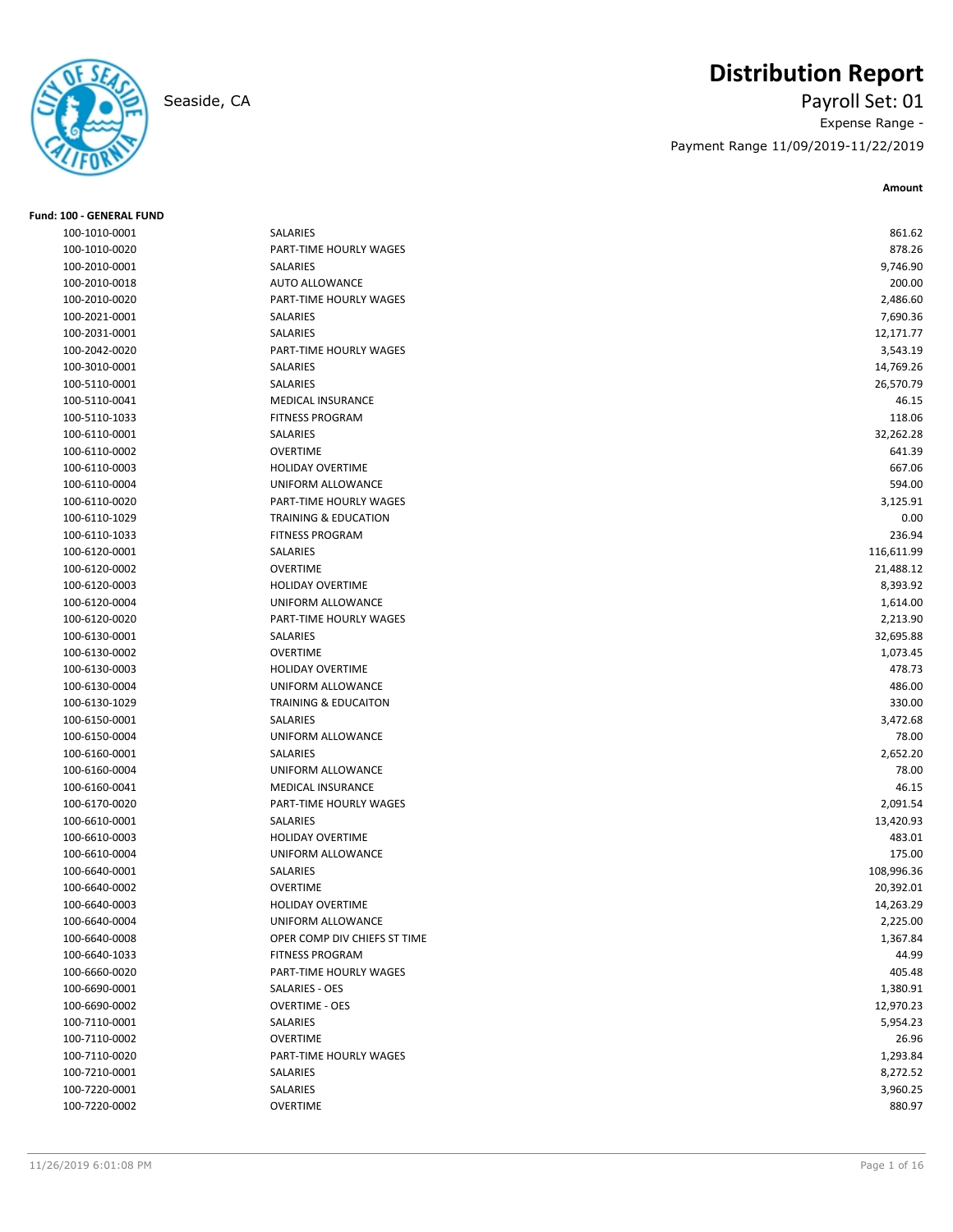|               |                                 |                                          | Amount     |
|---------------|---------------------------------|------------------------------------------|------------|
| 100-7310-0001 | <b>SALARIES</b>                 |                                          | 7,699.45   |
| 100-7310-0020 | PART-TIME HOURLY WAGES          |                                          | 2,645.75   |
| 100-7410-0001 | <b>SALARIES</b>                 |                                          | 11,658.47  |
| 100-7410-0020 | PART-TIME HOURLY                |                                          | 1,238.58   |
| 100-7410-0041 | <b>MEDICAL INSURANCE</b>        |                                          | 46.15      |
| 100-8310-0001 | <b>SALARIES</b>                 |                                          | 8,997.40   |
| 100-8310-0002 | <b>OVERTIME</b>                 |                                          | 1,549.86   |
| 100-8310-0097 | UNALLOCATED PAGER               |                                          | 2,140.52   |
| 100-8410-0001 | <b>SALARIES</b>                 |                                          | 2,256.43   |
| 100-8410-1029 | <b>TRAINING &amp; EDUCATION</b> |                                          | 159.56     |
| 100-8420-0001 | SALARIES                        |                                          | 13,627.71  |
| 100-8420-0002 | <b>OVERTIME</b>                 |                                          | 888.69     |
| 100-8430-0001 | <b>SALARIES</b>                 |                                          | 7,307.86   |
| 100-8440-0001 | SALARIES                        |                                          | 2,012.82   |
| 100-8450-0001 | <b>SALARIES</b>                 |                                          | 1,664.13   |
| 100-8910-0001 | <b>SALARIES</b>                 |                                          | 24,611.71  |
| 100-9100-0001 | SALARIES                        |                                          | 5,795.28   |
| 100-9100-0002 | <b>OVERTIME</b>                 |                                          | 62.40      |
| 100-9100-0020 | PART-TIME HOURLY WAGES          |                                          | 5,701.85   |
| 100-9105-0001 | SALARIES                        |                                          | 3,087.09   |
| 100-9105-0002 | <b>OVERTIME</b>                 |                                          | 84.50      |
| 100-9105-0020 | <b>PART-TIME HOURLY WAGES</b>   |                                          | 5,728.04   |
| 100-9200-0020 | PART-TIME HOURLY WAGES          |                                          | 3,069.51   |
| 100-9310-0001 | <b>SALARIES</b>                 |                                          | 6,699.91   |
| 100-9310-0020 | PART-TIME HOURLY WAGES          |                                          | 1,410.82   |
| 100-9320-0020 | PART-TIME HOURLY WAGES          |                                          | 2,643.53   |
| 100-9330-0020 | PART-TIME HOURLY WAGES          |                                          | 2,106.14   |
| 100-9340-0020 | PART-TIME HOURLY WAGES          |                                          | 3,229.81   |
| 100-9350-0020 | PART-TIME HOURLY WAGES          |                                          | 2,777.92   |
| 100-9400-0001 | <b>SALARIES</b>                 |                                          | 2,967.95   |
| 100-9400-0020 | <b>PART-TIME HOURLY WAGES</b>   |                                          | 12,795.90  |
| 100-9500-0020 | <b>PART-TIME HOURLY WAGES</b>   |                                          | 1,895.23   |
|               |                                 | Fund 100 - GENERAL FUND Total: 14,787.50 | 655,489.89 |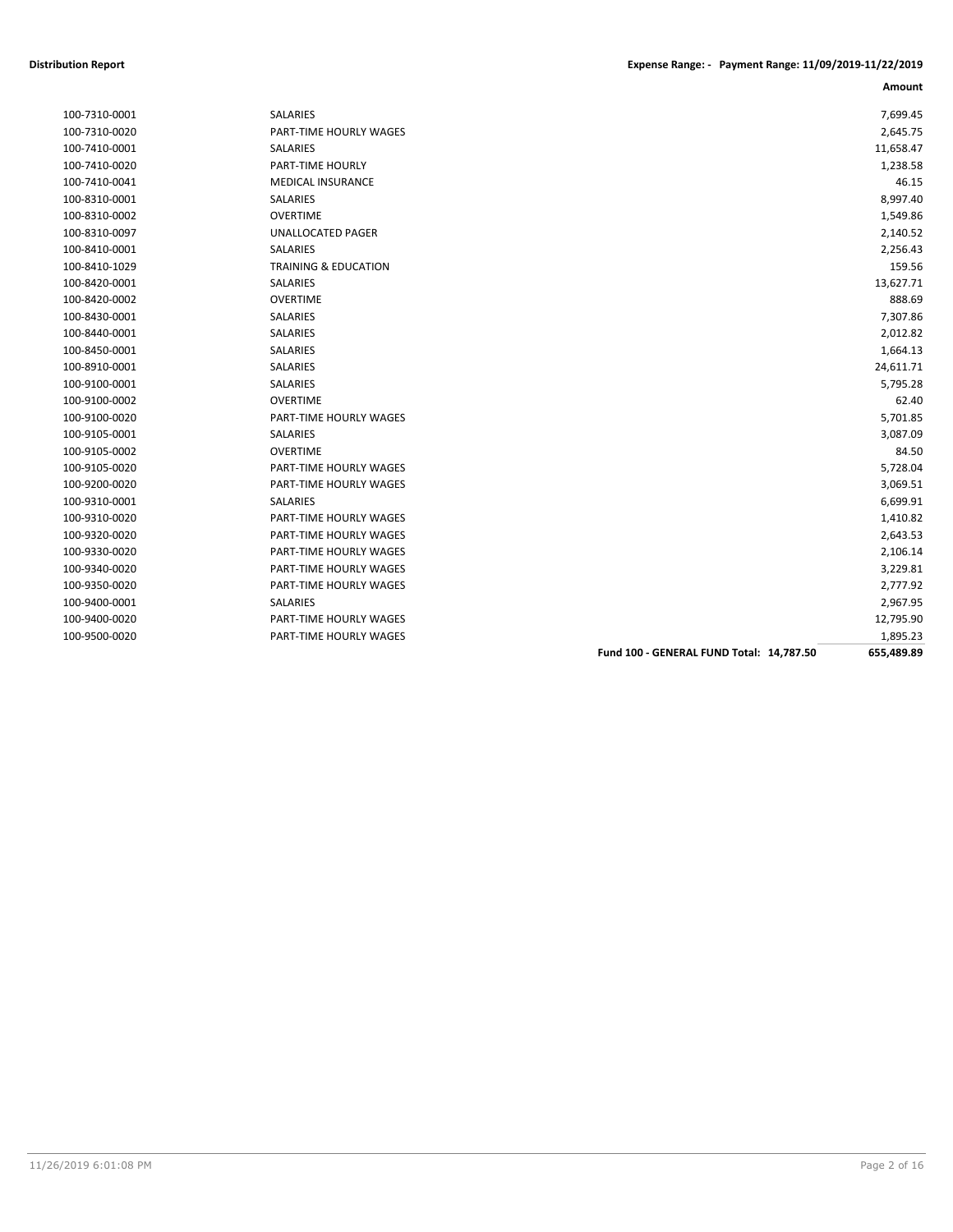|  | Fund: 103 - LAGUNA GRANDE PKG FUND |  |
|--|------------------------------------|--|
|  |                                    |  |

103-8710-0001 SALARIES 1,511.02

| 103-8710-0002 | <b>OVERTIME</b> |                                             |       | 76.51               |
|---------------|-----------------|---------------------------------------------|-------|---------------------|
|               |                 | - LAGUNA GRANDE PKG FUND Total:<br>Fund 103 | 30.50 | $1.587$ $\sim$<br>. |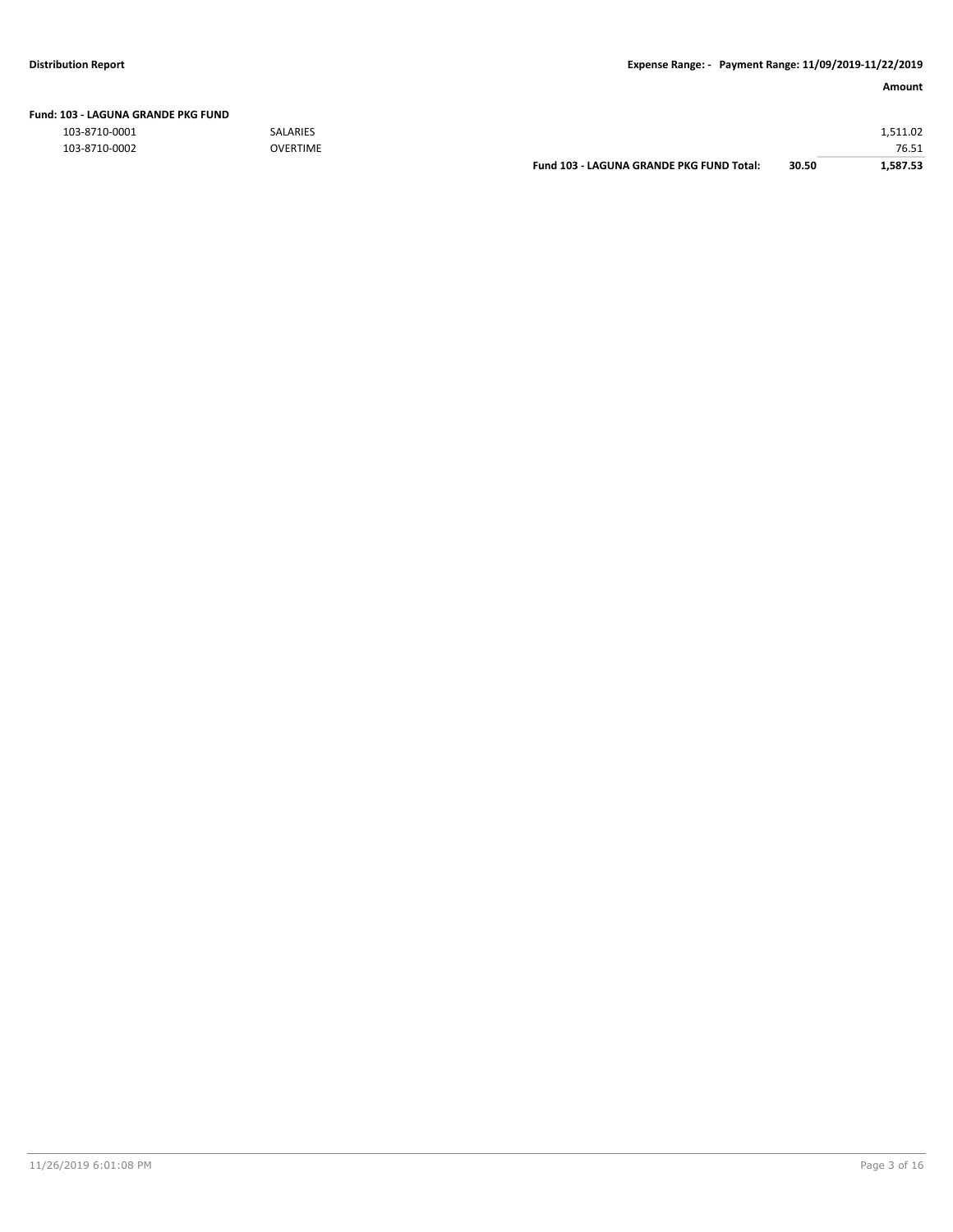| Fund: 113 - POMA & DMDC FUND |                                       |                                    |        |           |
|------------------------------|---------------------------------------|------------------------------------|--------|-----------|
| 113-8730-0001                | <b>SALARIES</b>                       |                                    |        | 9,190.45  |
| 113-8730-0002                | OVERTIME                              |                                    |        | 459.23    |
| 113-8730-0020                | PART-TIME HOURLY WAGES                |                                    |        | 1,781.07  |
| 113-8730-0041                | <b>MEDICAL INSURANCE</b>              |                                    |        | 92.30     |
| 113-8730-2075                | <b>CONTRACT SERVICES - NOT BILLED</b> |                                    |        | 1,144.48  |
|                              |                                       | Fund 113 - POMA & DMDC FUND Total: | 261.35 | 12.667.53 |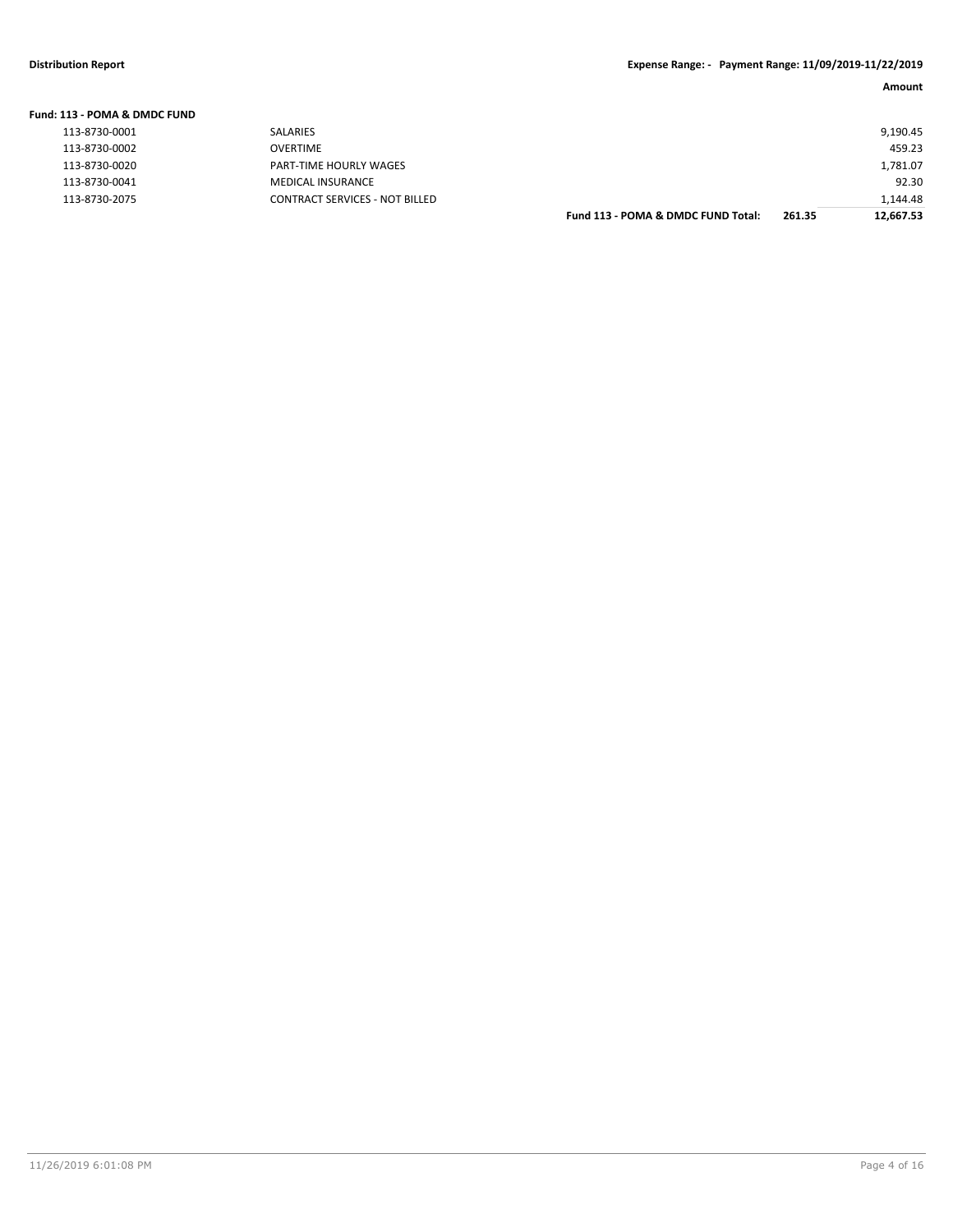**Fund: 200 - CDBG FUND**

200-5410-0001 SALARIES 1,725.62 **Fund 200 - CDBG FUND Total: 38.60 1,725.62**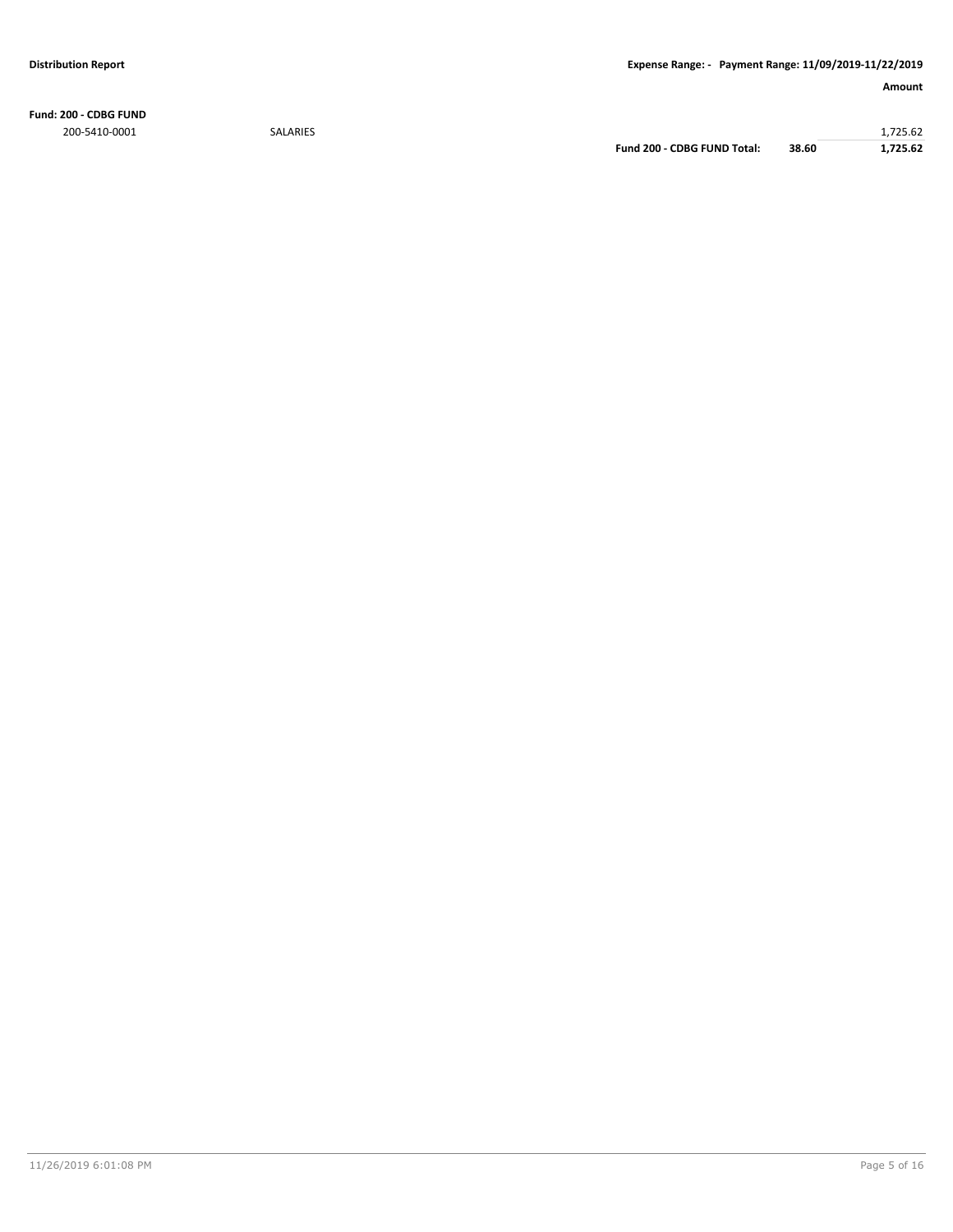### **Fund: 210 - STREETS FUND**

| 210-8110-0001 | SALARIES        |                                       |        | 6,973.34 |
|---------------|-----------------|---------------------------------------|--------|----------|
| 210-8110-0002 | <b>OVERTIME</b> |                                       |        | 537.20   |
| 210-8420-0001 | <b>SALARIES</b> |                                       |        | 890.81   |
|               |                 | <b>Fund 210 - STREETS FUND Total:</b> | 188.90 | 8,401.35 |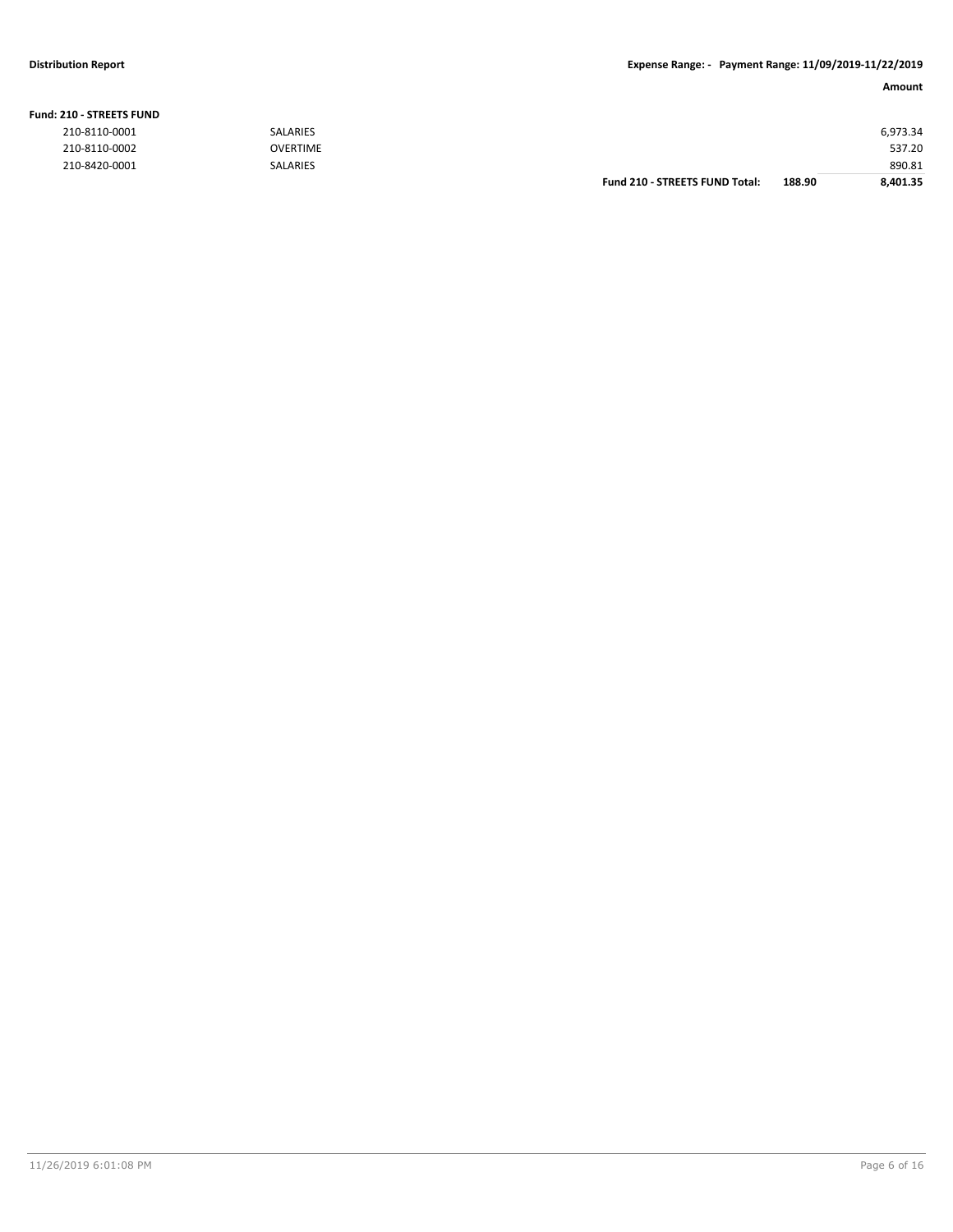**Fund: 231 - SAFER - FEMA GRANT** 231-6660-0020 PART-TIME HOURLY WAGES 240.00

**Fund 231 - SAFER - FEMA GRANT Total: 240.00**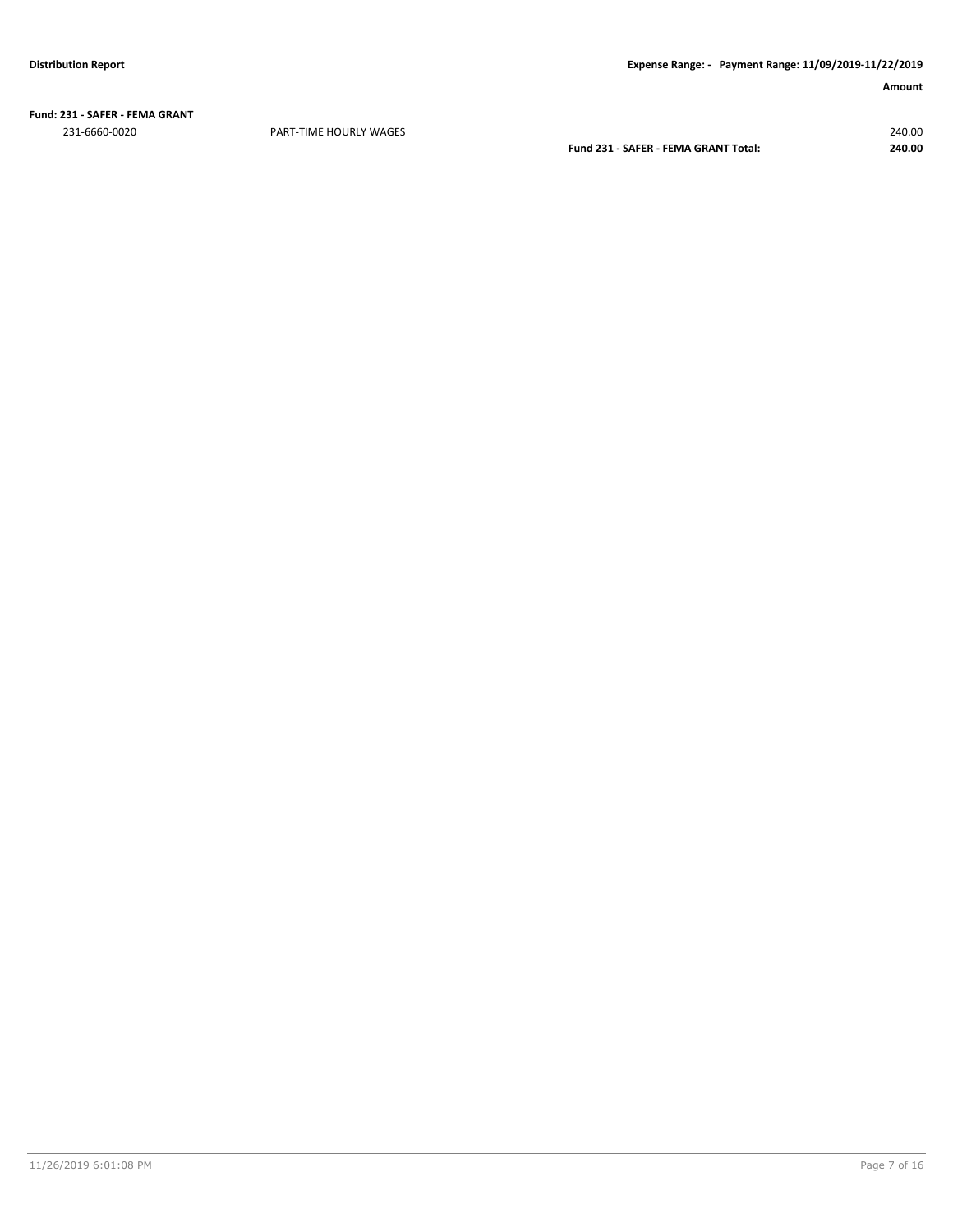**Fund: 251 - SENIOR PROGRAMS**

251-9500-7125 SENIOR ACTIVITIES 16.98 **Fund 251 - SENIOR PROGRAMS Total: 16.98**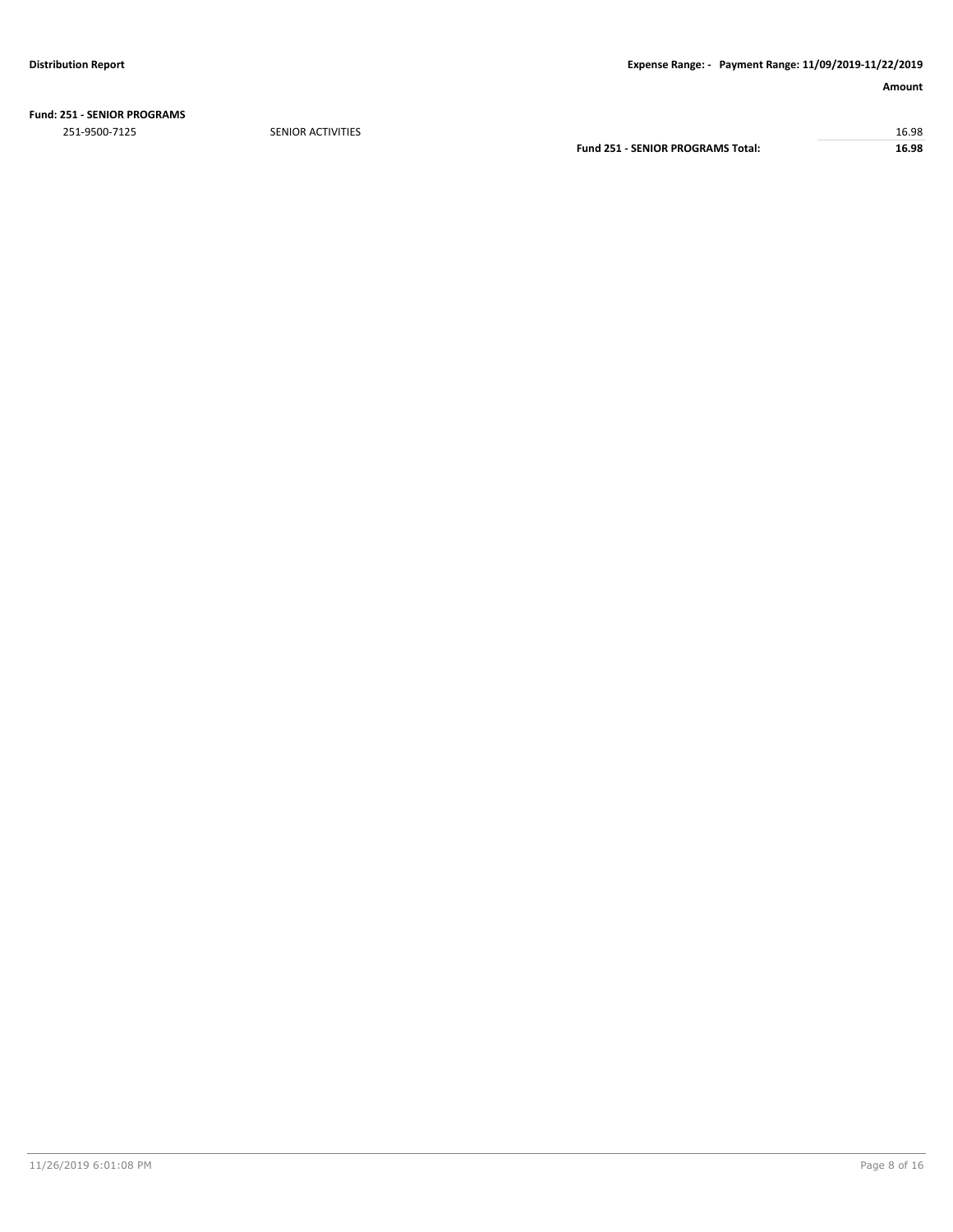**Fund: 271 - STORMWATER FUND**

|               |                              | <b>Fund 271 - STORMWATER FUND Total:</b> | 204.83 | 8,705.63 |
|---------------|------------------------------|------------------------------------------|--------|----------|
| 271-8910-8000 | STRORM WATER TRASH AMENDMENT |                                          |        | 259.23   |
| 271-8110-0002 | <b>OVERTIME</b>              |                                          |        | 3.27     |
| 271-8110-0001 | <b>SALARIES</b>              |                                          |        | 8,443.13 |
|               |                              |                                          |        |          |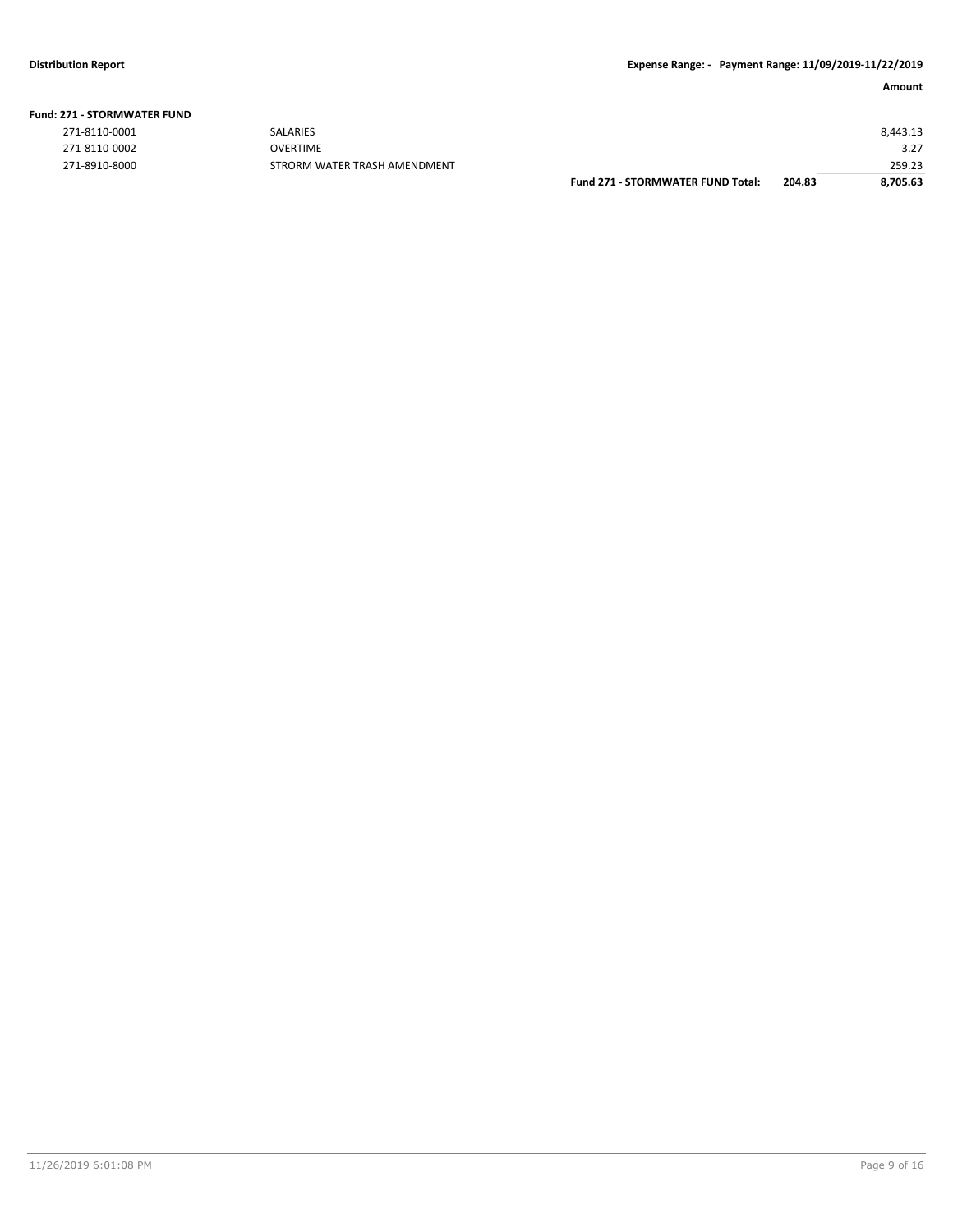**Fund: 345 - WBUV INFRASTRUCTURE IMPRO**

345-8910-0001 SALARIES 95.48 **Fund 345 - WBUV INFRASTRUCTURE IMPRO Total: 2.00 95.48**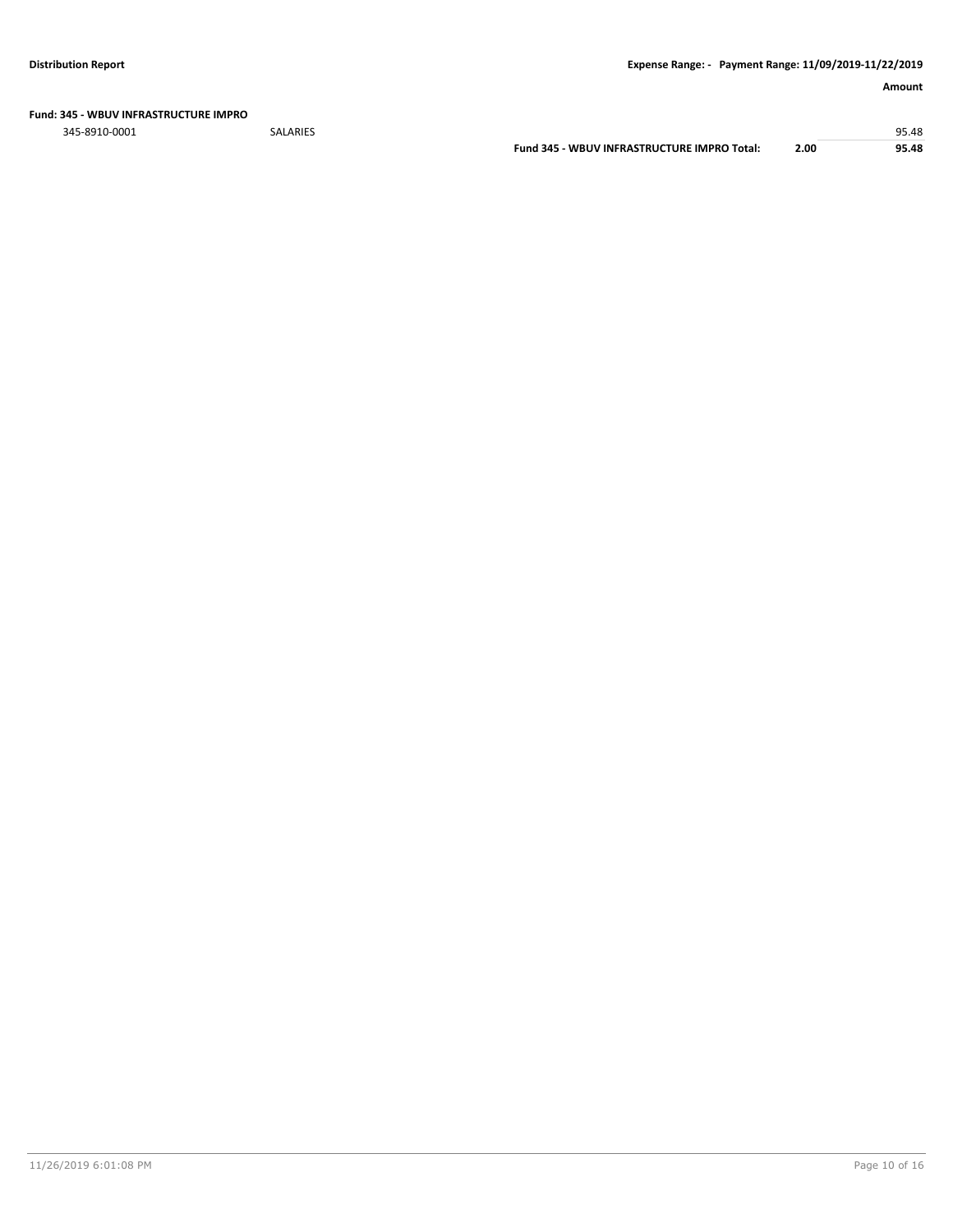### **Fund: 401 - WATER FUND**

| 401-8610-0001 | <b>SALARIES</b> |                                     |        | 245.52   |
|---------------|-----------------|-------------------------------------|--------|----------|
| 401-8620-0001 | <b>SALARIES</b> |                                     |        | 9,299.92 |
| 401-8620-0002 | <b>OVERTIME</b> |                                     |        | 15.28    |
|               |                 | <b>Fund 401 - WATER FUND Total:</b> | 232.35 | 9,560.72 |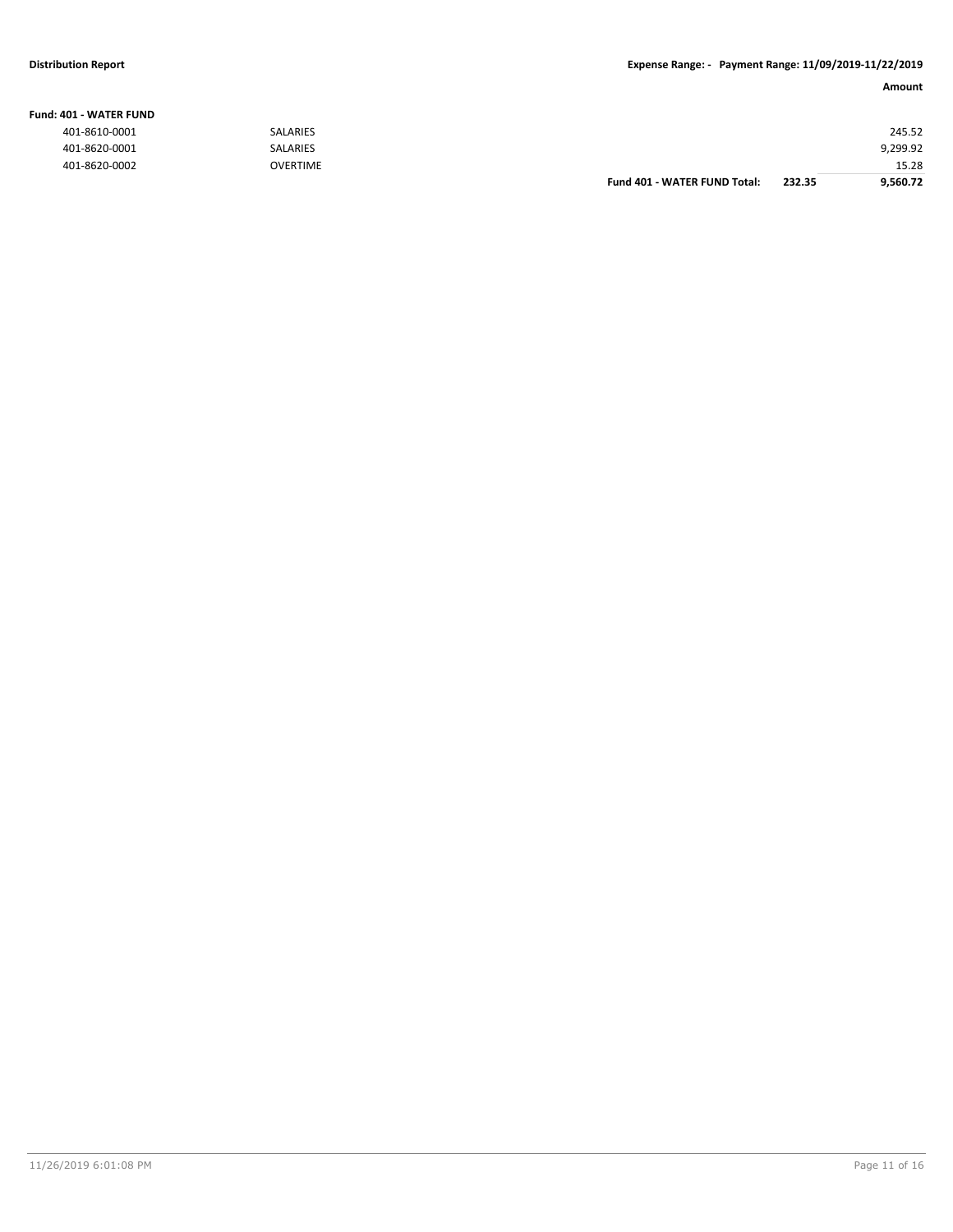|               |                 | Fund 501 - EQUIPMT MAINT FUND Total: | 168.00 | 7.971.21 |
|---------------|-----------------|--------------------------------------|--------|----------|
| 501-8520-0001 | <b>SALARIES</b> |                                      |        | 7,480.18 |
| 501-8510-0001 | <b>SALARIES</b> |                                      |        | 491.03   |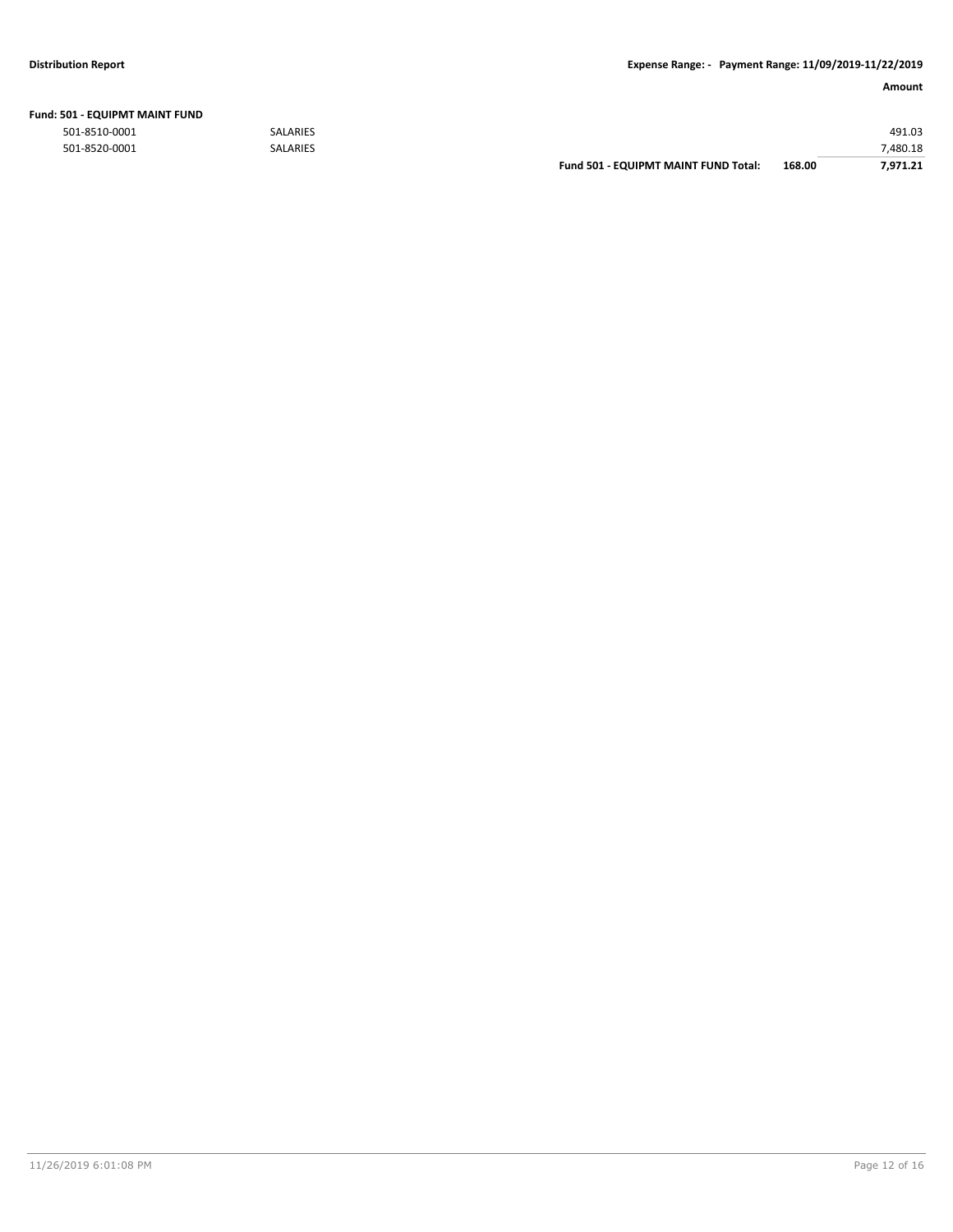**Fund: 503 - MIS FUND**

| 8,684.48 |
|----------|
| 480.00   |
| 8.204.48 |
|          |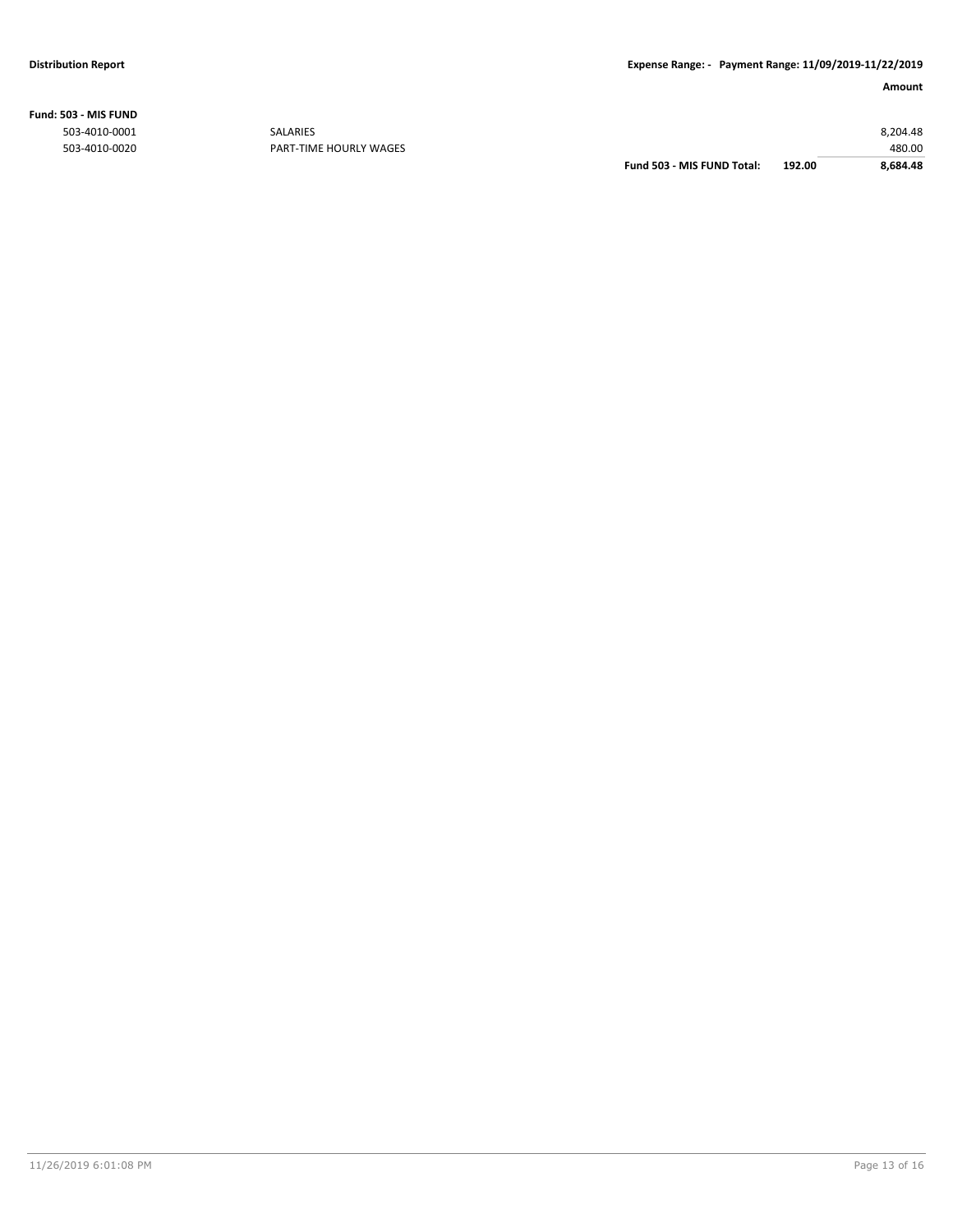# **Distribution Report Expense Range: - Payment Range: 11/09/2019-11/22/2019**

| Fund: 951 - SAN. DISTRICT GEN. FUND |                 |                                           |        |          |
|-------------------------------------|-----------------|-------------------------------------------|--------|----------|
| 951-8810-0001                       | <b>SALARIES</b> |                                           |        | 804.27   |
| 951-8820-0001                       | <b>SALARIES</b> |                                           |        | 8,568.64 |
| 951-8820-0002                       | <b>OVERTIME</b> |                                           |        | 331.04   |
|                                     |                 | Fund 951 - SAN, DISTRICT GEN, FUND Total: | 192.07 | 9.703.95 |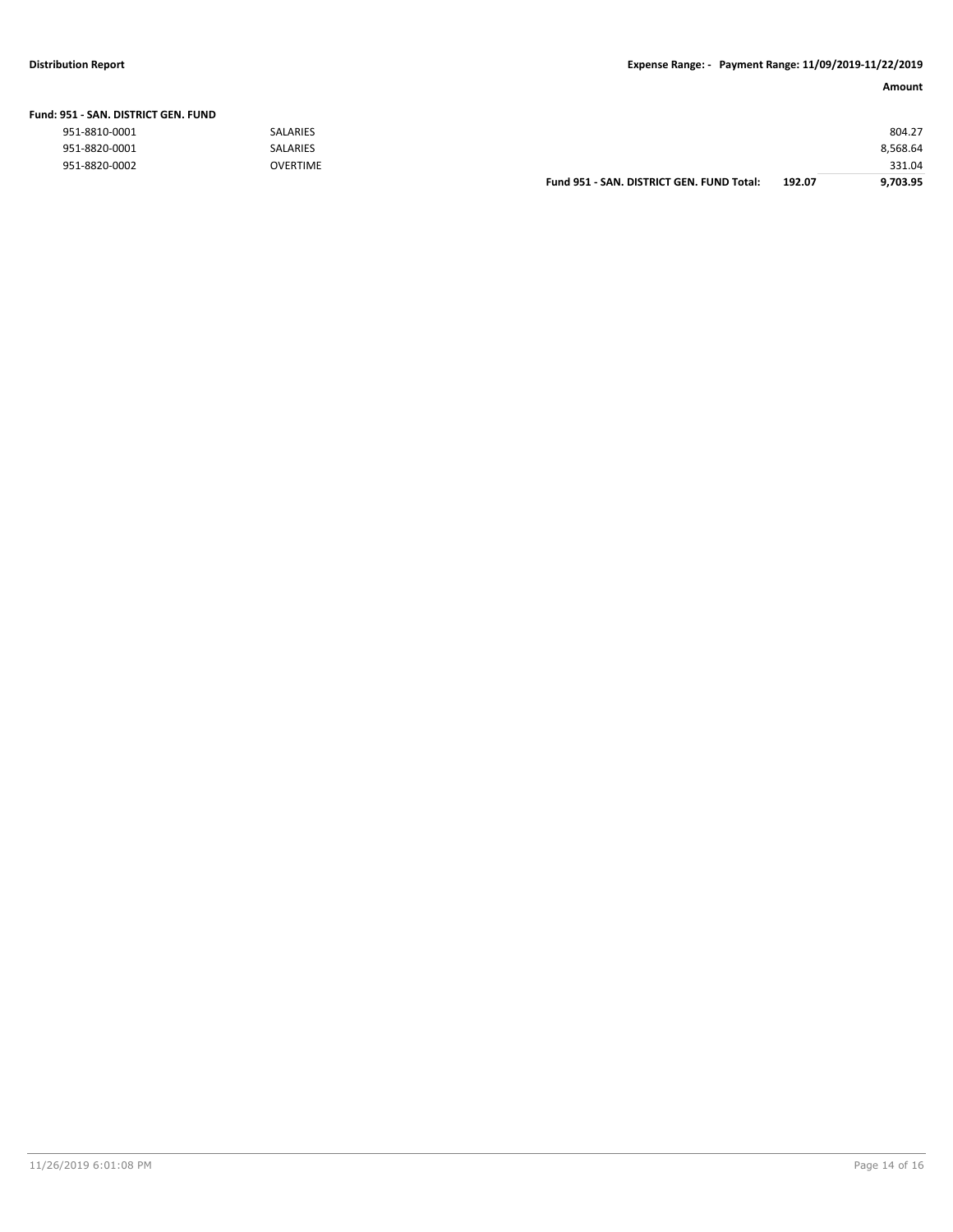| Fund: 953 - SAN. DISTRICT CAP. IMPROV |  |  |  |  |  |  |  |
|---------------------------------------|--|--|--|--|--|--|--|
|---------------------------------------|--|--|--|--|--|--|--|

| 953-8820-9201        |
|----------------------|
| 953-8820-9205        |
| <b>052.9920.0214</b> |

DEL MONTE LIFT STATION UPGRADE CANYON DEL REY SEWER LINE REPLACEMENT 953-8820-9214 DEL MONTE SWR MAIN REPLACEMENT

|                                             |      | 201.62 |
|---------------------------------------------|------|--------|
|                                             |      | 57.61  |
|                                             |      | 57.61  |
| Fund 953 - SAN. DISTRICT CAP. IMPROV Total: | 5.50 | 316.84 |